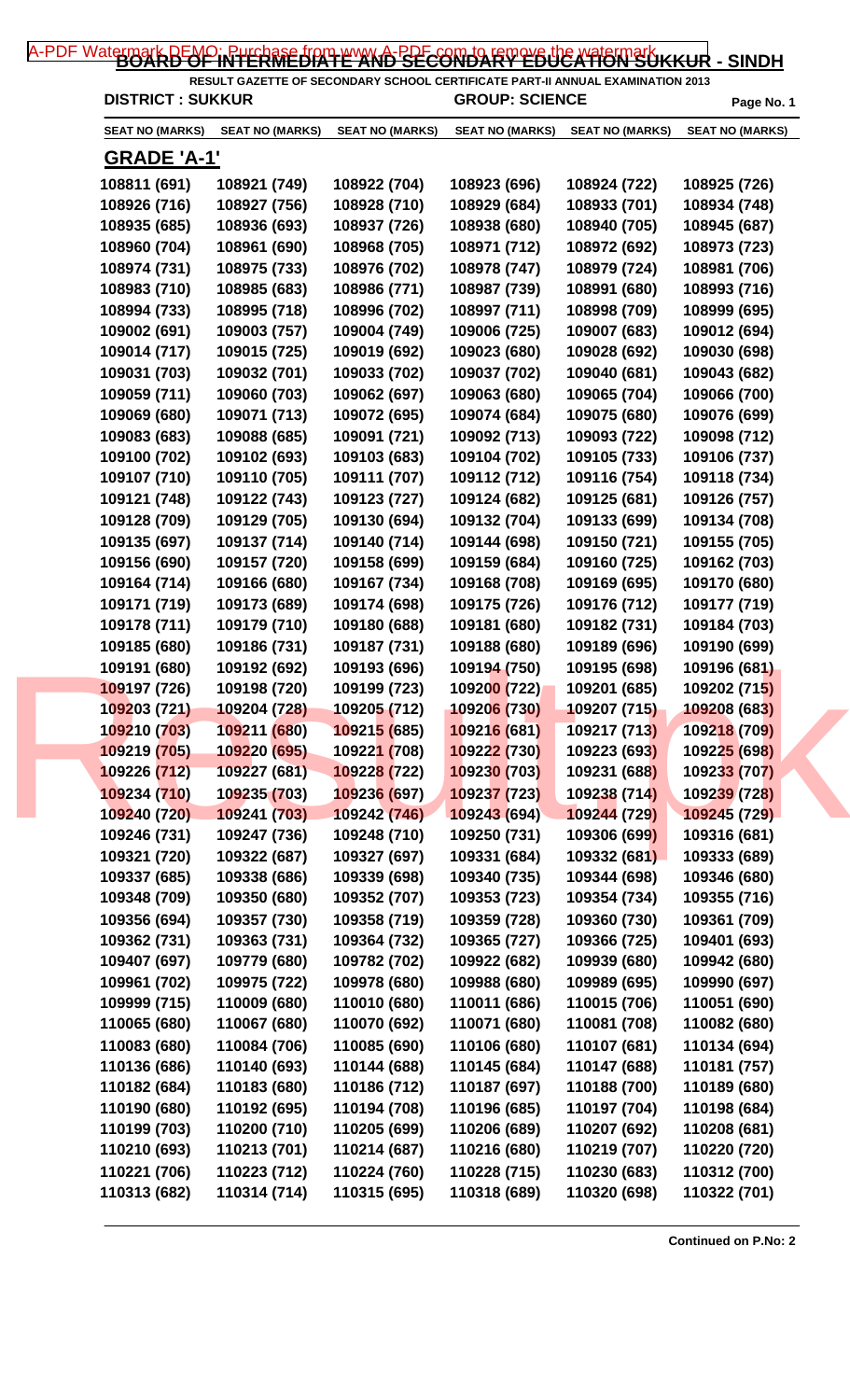| <b>SEAT NO (MARKS)</b>       | <b>SEAT NO (MARKS)</b>       | <b>SEAT NO (MARKS)</b>       | <b>SEAT NO (MARKS)</b>       | <b>SEAT NO (MARKS)</b>       | <b>SEAT NO (MARKS)</b> |
|------------------------------|------------------------------|------------------------------|------------------------------|------------------------------|------------------------|
| <b>GRADE 'A-1'</b>           |                              |                              |                              |                              |                        |
| 110323 (698)                 | 110324 (696)                 | 110325 (686)                 | 110326 (711)                 | 110329 (688)                 | 110332 (688)           |
| 110333 (701)                 | 110334 (721)                 | 110336 (695)                 | 110338 (682)                 | 110339 (741)                 | 110340 (695)           |
| 110342 (699)                 | 110471 (680)                 | 110491 (687)                 | 110512 (699)                 | 110516 (684)                 | 110522 (689)           |
| 111250 (685)                 | 111252 (689)                 | 111261 (680)                 | 111824 (713)                 | 111841 (701)                 | 111850 (723)           |
| 112481 (719)                 | 112656 (680)                 | 112691 (691)                 | 112701 (680)                 | 112703 (687)                 | 112704 (684)           |
| 112706 (714)                 | 112708 (698)                 | 112709 (686)                 | 112710 (680)                 | 112714 (680)                 | 112716 (685)           |
| 112717 (711)                 | 112718 (701)                 | 112719 (707)                 | 112720 (703)                 | 112721 (739)                 | 112722 (717)           |
| 112754 (712)                 | 112833 (702)                 | 112834 (688)                 | 112850 (697)                 | 112859 (689)                 | 112860 (680)           |
| 112861 (705)                 | 112865 (683)                 | 112866 (703)                 | 112867 (709)                 | 112868 (690)                 | 112870 (682)           |
| 112871 (713)                 | 112872 (718)                 | 112873 (709)                 | 112874 (719)                 | 113020 (680)                 | 113040 (692)           |
| 113054 (757)                 | 113062 (700)                 | 113065 (730)                 | 113071 (708)                 | 113072 (700)                 | 113082 (684)           |
| 113089 (725)                 | 113090 (723)                 | 113091 (761)                 | 113092 (743)                 | 113093 (697)                 | 113094 (716)           |
| 113095 (719)                 | 113096 (749)                 | 113098 (684)                 | 113099 (730)                 | 113112 (722)                 | 113114 (691)           |
| 113117 (681)                 | 113144 (690)                 | 113176 (697)                 | 113184 (708)                 | 113219 (680)                 | 113262 (680)           |
| 113323 (686)                 | 113326 (680)                 | 113336 (693)                 | 113395 (702)                 | 113543 (682)                 | 113551 (745)           |
| 113554 (684)                 | 113562 (692)                 | 113575 (680)                 | 113725 (681)                 | 113763 (680)                 | 113994 (680)           |
| 113995 (680)                 | 114035 (680)                 | 114061 (710)                 | 114085 (734)                 | 114154 (686)                 | 114300 (726)           |
| 114301 (709)                 | 114559 (696)                 | 114560 (682)                 | 114563 (702)                 | 114585 (692)                 | 114591 (687)           |
| 114594 (688)                 | 114603 (728)                 | 114612 (697)                 | 114619 (688)                 | 114621 (690)                 | 115037 (716)           |
| 115054 (686)                 | 115055 (699)                 | 115058 (726)                 | 115063 (680)                 | 115065 (680)                 | 115070 (684)           |
| 115209 (680)                 | 115243 (683)                 | 115419 (681)                 | 115451 (693)                 | 115452 (736)                 | 115466 (681)           |
| 115468 (680)                 |                              |                              |                              |                              | 115536 (700)           |
| 115540 (686)                 | 115529 (708)<br>115541 (697) | 115530 (738)<br>115543 (721) | 115532 (724)<br>115544 (750) | 115535 (687)                 | 115553 (725)           |
| 115562 (719)                 | 115567 (744)                 | 115575 (734)                 | 115581 (689)                 | 115551 (693)<br>115582 (688) | 115591 (680)           |
|                              | 115599 (697)                 | 115600 (703)                 | 115601 (693)                 | 115602 (743)                 | 115603 (722)           |
| 115598 (705)<br>115604 (722) | 115605 (743)                 | 115606 (696)                 | 115607 (711)                 | 115609 (680)                 | 115610 (714)           |
| 115611 (688)                 | 115612 (699)                 | 115613 (705)                 | 115614 (725)                 | 115616 (702)                 | 115617 (688)           |
| 115618 (752)                 | 115619 (719)                 | 115620 (718)                 | 115621 (709)                 | 115629 (731)                 | 115633 (744)           |
| 115636 (695)                 | 115641 (680)                 | 115652 (717)                 | 115681 (688)                 | 115684 (711)                 | 115685 (729)           |
| 115686 (725)                 | 115687 (731)                 | 11572 <mark>6 (</mark> 680)  | 115727 (680)                 | 115728 (745)                 | 115732 (681)           |
| 115733 (691)                 | 115735 (733)                 | 115736 (729)                 | 115738 (726)                 | 115740 (716)                 | 115753 (684)           |
| 115758 (685)                 | 115759 (698)                 | 115760 (690)                 | 115761 (684)                 | 115762 (717)                 | 115763 (693)           |
| 115768 (680)                 | 115776 (680)                 | 115792 (701)                 | 115794 (683)                 | 115795 (711)                 | 115797 (707)           |
| 115802 (692)                 | 115806 (740)                 | 115808 (739)                 | 115811 (724)                 | 115813 (714)                 | 115824 (681)           |
| 115866 (689)                 | 115907 (680)                 | 115908 (680)                 | 115911 (694)                 | 115917 (709)                 | 115918 (714)           |
| 115919 (709)                 | 115920 (694)                 | 115921 (680)                 | 115925 (699)                 | 115927 (696)                 | 115929 (685)           |
| 115944 (725)                 | 116034 (712)                 | 116094 (745)                 | 116095 (720)                 | 116096 (708)                 | 116097 (714)           |
| 116098 (714)                 | 116099 (690)                 | 116101 (695)                 | 116102 (705)                 | 116103 (720)                 | 116104 (734)           |
| 116105 (702)                 | 116106 (702)                 | 116107 (704)                 | 116110 (734)                 | 116111 (708)                 | 116112 (730)           |
| 116113 (704)                 | 116115 (729)                 | 116116 (752)                 | 116117 (724)                 | 116119 (711)                 | 116120 (724)           |
| 116122 (733)                 | 116123 (716)                 | 116146 (688)                 | 116153 (700)                 | 116157 (681)                 | 116160 (698)           |
| 116161 (727)                 | 116166 (739)                 | 116168 (693)                 | 116169 (722)                 | 116171 (698)                 | 116174 (723)           |
| 116176 (726)                 | 116199 (681)                 | 116235 (722)                 | 116236 (697)                 | 116241 (685)                 | 116244 (726)           |
| 116250 (693)                 | 116251 (716)                 | 116252 (686)                 | 116253 (694)                 |                              |                        |
|                              |                              |                              |                              | 116254 (682)                 | 116255 (707)           |
| 116256 (710)                 | 116257 (693)                 | 116414 (683)                 | 116451 (686)                 | 116679 (681)                 | 116687 (684)           |
| 117047 (715)                 | 117104 (715)                 | 117106 (702)                 | 117118 (680)                 | 117121 (683)                 | 117122 (694)           |
| 117125 (680)                 | 117127 (687)                 | 117154 (692)                 | 117201 (721)                 | 117202 (699)                 | 117203 (680)           |
| 117204 (730)                 | 117205 (723)                 | 117207 (725)                 | 117208 (719)                 | 117209 (683)                 | 117210 (729)           |
| 117211 (730)                 | 117213 (710)                 | 117214 (734)                 | 117215 (706)                 | 117216 (703)                 | 117217 (692)           |
| 117218 (706)                 | 117219 (737)                 | 117220 (740)                 | 117221 (713)                 | 117222 (683)                 | 117224 (751)           |
| 117225 (705)                 | 117227 (737)                 | 117228 (738)                 | 117229 (704)                 | 117230 (708)                 | 117232 (752)           |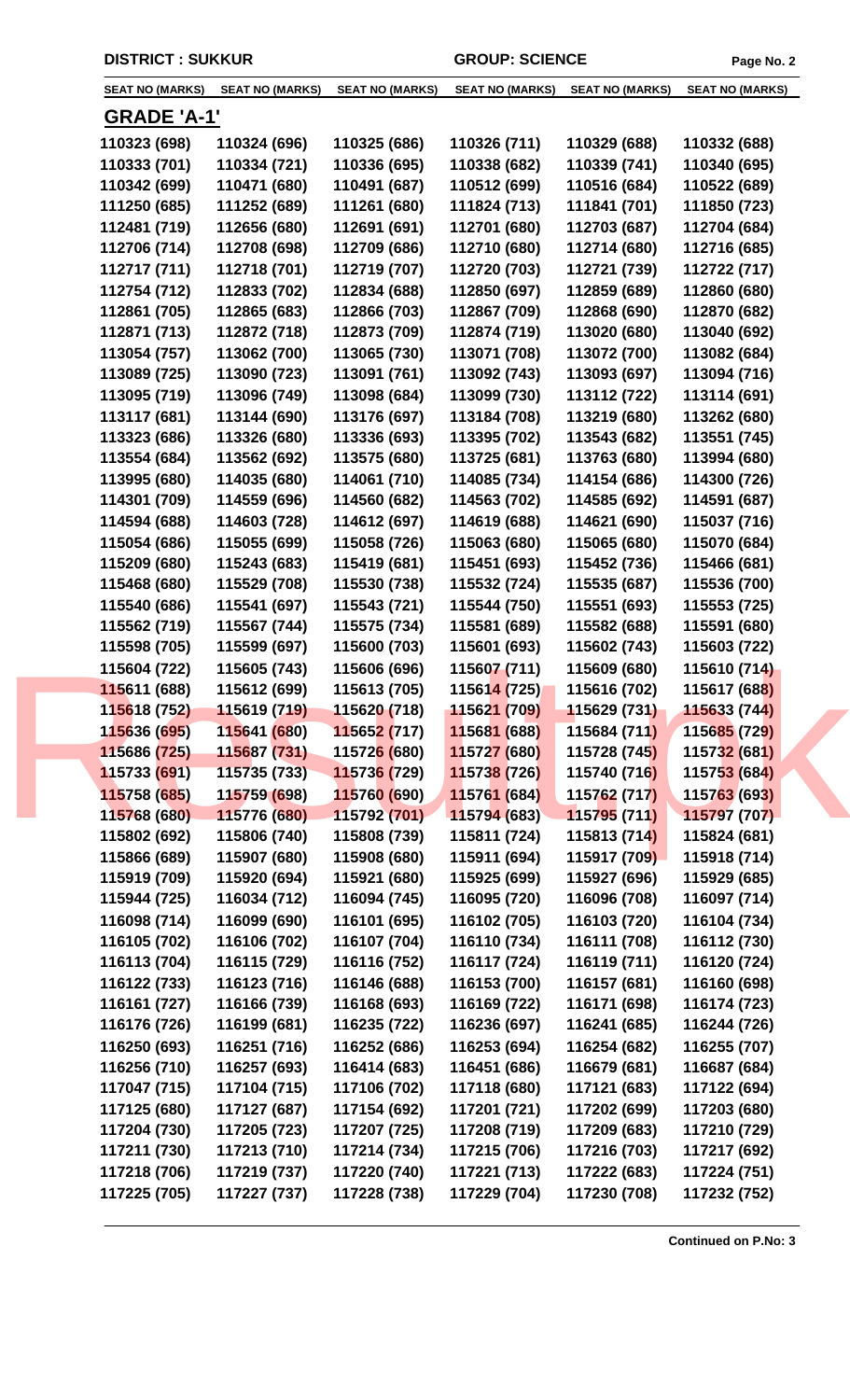| <b>SEAT NO (MARKS)</b> | <b>SEAT NO (MARKS)</b> | <b>SEAT NO (MARKS)</b> | <b>SEAT NO (MARKS)</b> | <b>SEAT NO (MARKS)</b> | <b>SEAT NO (MARKS)</b> |
|------------------------|------------------------|------------------------|------------------------|------------------------|------------------------|
| <b>GRADE 'A-1'</b>     |                        |                        |                        |                        |                        |
| 117233 (735)           | 117234 (738)           | 117236 (691)           | 117237 (749)           | 117238 (681)           | 117239 (687)           |
| 117240 (721)           | 117241 (697)           | 117242 (680)           | 117243 (690)           | 117244 (715)           | 117245 (716)           |
| 117246 (698)           | 117247 (707)           | 117248 (686)           | 117249 (715)           | 117250 (682)           | 117251 (684)           |
| 117252 (710)           | 117276 (706)           | 117284 (680)           | 117286 (680)           | 117289 (745)           | 117291 (692)           |
| 117297 (706)           | 117299 (734)           | 117301 (680)           | 117303 (680)           | 117304 (702)           | 117309 (706)           |
| 117312 (701)           | 117316 (680)           | 117318 (724)           | 117319 (705)           | 117320 (693)           | 117321 (712)           |
| 117324 (719)           | 117325 (727)           | 117326 (711)           | 117327 (705)           | 117328 (688)           | 117329 (690)           |
| 117330 (720)           | 117331 (706)           | 117361 (680)           | 117368 (744)           | 117369 (723)           | 117370 (685)           |
| 117596 (680)           | 117602 (680)           | 117620 (688)           | 117668 (711)           | 117780 (724)           | 117893 (695)           |
| 118007 (683)           | 118123 (704)           | 118473 (726)           | 118474 (719)           | 118555 (710)           | 118848 (682)           |
| 118911 (683)           | 118912 (680)           | 118923 (730)           | 118934 (680)           | 119015 (701)           | 119404 (702)           |
| 119420 (694)           | 119437 (687)           | 119443 (726)           | 119461 (722)           | 119465 (713)           | 119466 (704)           |
| 119467 (715)           | 119545 (700)           | 119610 (703)           | 120110 (689)           | 120117 (687)           | 120179 (718)           |
| 120336 (697)           | 120344 (680)           | 120606 (680)           | 120630 (700)           | 120781 (693)           | 120785 (713)           |
| 120786 (687)           | 120787 (706)           | 120788 (707)           | 120790 (698)           | 120791 (717)           | 120792 (682)           |
| 120793 (696)           | 120794 (726)           | 120795 (697)           | 120798 (680)           | 120801 (707)           | 120802 (700)           |
| 120804 (703)           | 120805 (725)           | 120806 (684)           | 120807 (730)           | 120808 (680)           | 120813 (730)           |
| 120814 (739)           | 120815 (721)           | 120816 (727)           | 120818 (680)           | 120819 (697)           | 120820 (690)           |
| 120821 (690)           | 120822 (717)           | 120824 (706)           | 120827 (680)           | 120828 (696)           | 120829 (712)           |
| 120830 (693)           |                        |                        |                        |                        |                        |
|                        |                        |                        |                        |                        |                        |
| <b>GRADE 'A'</b>       |                        |                        |                        |                        |                        |
| 108501 (623)           | 108502 (616)           | 108504 (628)           | 108513 (596)           | 108525 (615)           | 108563 (629)           |
| 108566 (605)           | 108581 (669)           | 108622 (596)           | 108631 (637)           | 108635 (605)           | 108640 (629)           |
| 108642 (603)           | 108644 (647)           | 108645 (617)           | 108649 (637)           | 108655 (600)           | 108657 (595)           |
| 108661 (662)           | 108753 (595)           | 108754 (639)           | 108759 (595)           | 108761 (595)           | 108767 (598)           |
| 108797 (595)           | 108818 (634)           | 108821 (616)           | 108825 (616)           | 108830 (614)           | 108831 (658)           |
| 108845 (600)           | 108849 (642)           | 108930 (605)           | 108931 (666)           | 108939 (633)           | 108941 (656)           |
| 108942 (656)           | 108943 (608)           | 108944 (634)           | 108946 (666)           | 108947 (668)           | 108949 (650)           |
| 108950 (633)           | 108952 (674)           | 108953 (623)           | 108954 (649)           | 108956 (620)           | 108959 (610)           |
| 108962 (674)           | 108963 (655)           | 108964 (612)           | 108967 (595)           | 108969 (634)           | 108970 (607)           |
| 108977 (617)           | 108980 (633)           | 108984 (630)           | 108988 (644)           | 108989 (636)           | 108992 (623)           |
| 109000 (644)           | 109005 (614)           | 109009 (652)           | 109010 (595)           | 109011 (621)           | 109013 (601)           |
| 109020 (603)           | 109021 (666)           | 109022 (630)           | 109024 (665)           | 109025 (656)           | 109026 (636)           |
| 109027 (595)           | 109029 (669)           | 109034 (635)           | 109035 (630)           | 109036 (634)           | 109039 (655)           |
| 109041 (606)           | 109042 (670)           | 109044 (595)           | 109045 (670)           | 109046 (668)           | 109049 (619)           |
| 109050 (650)           | 109053 (663)           | 109057 (644)           | 109058 (650)           | 109061 (672)           | 109067 (604)           |
| 109070 (615)           | 109073 (642)           | 109077 (660)           | 109078 (674)           | 109079 (671)           | 109080 (615)           |
| 109081 (658)           | 109082 (658)           | 109085 (654)           | 109086 (661)           | 109087 (627)           | 109089 (603)           |
| 109090 (643)           | 109094 (633)           | 109095 (649)           | 109096 (650)           | 109097 (608)           | 109099 (655)           |
| 109101 (648)           | 109109 (659)           | 109113 (598)           | 109114 (667)           | 109119 (636)           | 109120 (609)           |
| 109136 (649)           | 109138 (666)           | 109139 (670)           | 109141 (647)           | 109142 (666)           | 109143 (661)           |
| 109145 (595)           | 109146 (674)           | 109147 (632)           | 109148 (634)           | 109151 (627)           | 109152 (646)           |
| 109153 (674)           | 109161 (658)           | 109163 (659)           | 109165 (662)           | 109172 (661)           | 109183 (652)           |
| 109209 (656)           | 109212 (660)           | 109214 (642)           | 109224 (664)           | 109229 (661)           | 109232 (617)           |
| 109249 (644)           | 109251 (596)           | 109254 (622)           | 109302 (647)           | 109303 (662)           | 109304 (608)           |
| 109305 (595)           | 109307 (664)           | 109308 (603)           | 109309 (656)           | 109310 (651)           | 109311 (607)           |
| 109312 (656)           | 109313 (654)           | 109314 (595)           | 109315 (670)           | 109318 (595)           | 109323 (657)           |
| 109324 (642)           | 109325 (622)           | 109326 (674)           | 109328 (663)           | 109329 (667)           | 109330 (658)           |
| 109334 (595)           | 109335 (613)           | 109336 (659)           | 109342 (667)           | 109343 (664)           | 109345 (646)           |
| 109347 (631)           | 109351 (609)           | 109367 (637)           | 109402 (604)           | 109404 (666)           | 109405 (644)           |
| 109408 (624)           | 109410 (664)           | 109413 (615)           | 109415 (613)           | 109416 (659)           | 109417 (595)           |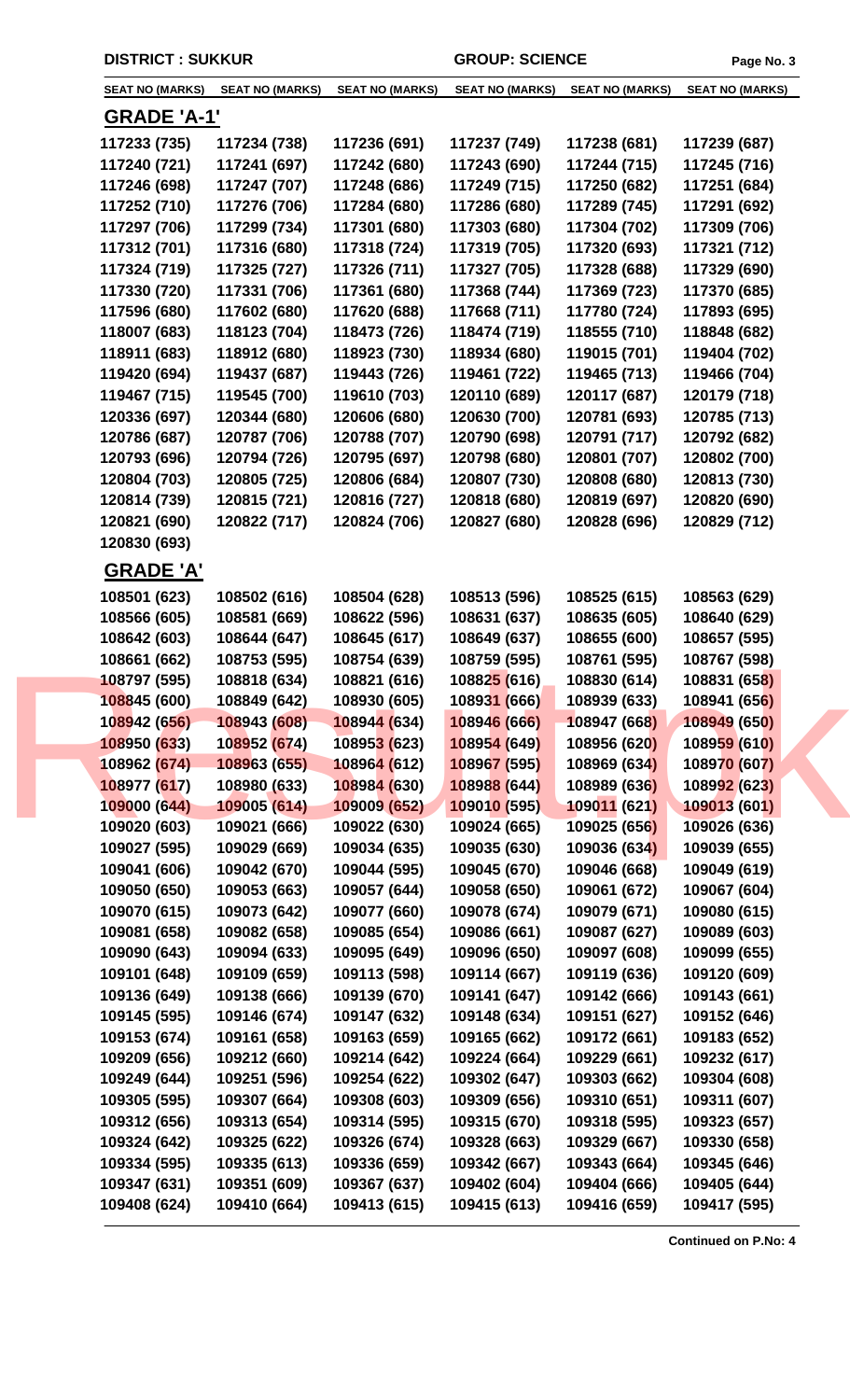| <b>SEAT NO (MARKS)</b>      | <b>SEAT NO (MARKS)</b> | <b>SEAT NO (MARKS)</b>      | <b>SEAT NO (MARKS)</b>     | SEAT NO (MARKS) | SEAT NO (MARKS) |  |
|-----------------------------|------------------------|-----------------------------|----------------------------|-----------------|-----------------|--|
| <b>GRADE 'A'</b>            |                        |                             |                            |                 |                 |  |
| 109419 (642)                | 109422 (595)           | 109425 (602)                | 109451 (598)               | 109453 (613)    | 109462 (625)    |  |
| 109463 (617)                | 109465 (608)           | 109472 (644)                | 109473 (634)               | 109474 (636)    | 109481 (632)    |  |
| 109495 (604)                | 109497 (611)           | 109498 (628)                | 109500 (621)               | 109506 (610)    | 109509 (610)    |  |
| 109510 (669)                | 109511 (595)           | 109515 (625)                | 109516 (649)               | 109518 (664)    | 109535 (617)    |  |
| 109541 (609)                | 109549 (604)           | 109561 (616)                | 109562 (630)               | 109566 (674)    | 109567 (606)    |  |
| 109570 (610)                | 109601 (606)           | 109604 (595)                | 109614 (605)               | 109615 (600)    | 109622 (609)    |  |
| 109632 (595)                | 109645 (595)           | 109648 (595)                | 109652 (607)               | 109658 (607)    | 109666 (636)    |  |
| 109672 (643)                | 109674 (599)           | 109678 (595)                | 109680 (623)               | 109692 (603)    | 109695 (598)    |  |
| 109696 (631)                | 109697 (629)           | 109699 (638)                | 109700 (670)               | 109704 (622)    | 109711 (622)    |  |
|                             |                        |                             |                            |                 |                 |  |
| 109757 (602)                | 109781 (659)           | 109794 (605)                | 109869 (604)               | 109875 (595)    | 109921 (634)    |  |
| 109923 (629)                | 109925 (662)           | 109928 (643)                | 109929 (639)               | 109930 (672)    | 109931 (638)    |  |
| 109932 (624)                | 109934 (650)           | 109936 (635)                | 109937 (658)               | 109938 (664)    | 109940 (661)    |  |
| 109943 (596)                | 109945 (620)           | 109948 (614)                | 109949 (674)               | 109950 (635)    | 109951 (601)    |  |
| 109952 (642)                | 109953 (600)           | 109955 (624)                | 109956 (664)               | 109957 (618)    | 109958 (636)    |  |
| 109959 (646)                | 109960 (612)           | 109963 (655)                | 109964 (661)               | 109965 (604)    | 109966 (625)    |  |
| 109967 (657)                | 109969 (632)           | 109970 (624)                | 109971 (670)               | 109972 (623)    | 109973 (667)    |  |
| 109974 (655)                | 109976 (604)           | 109977 (659)                | 109979 (658)               | 109981 (643)    | 109982 (662)    |  |
| 109984 (605)                | 109985 (635)           | 109987 (654)                | 109991 (624)               | 109992 (622)    | 109993 (615)    |  |
| 109996 (654)                | 109997 (595)           | 109998 (663)                | 110000 (615)               | 110001 (650)    | 110002 (615)    |  |
| 110003 (609)                | 110004 (649)           | 110005 (657)                | 110006 (613)               | 110007 (666)    | 110008 (661)    |  |
| 110012 (641)                | 110013 (642)           | 110014 (670)                | 110016 (605)               | 110017 (630)    | 110019 (643)    |  |
| 110052 (668)                | 110054 (648)           | 110055 (612)                | 110056 (618)               | 110059 (655)    | 110060 (665)    |  |
| 110061 (665)                | 110063 (629)           | 110064 (671)                | 110068 (610)               | 110069 (595)    | 110072 (621)    |  |
| 110073 (620)                | 110074 (641)           | 110076 (636)                | 110079 (634)               | 110080 (614)    | 110087 (653)    |  |
| 110088 (604)                | 110090 (664)           | 110091 (644)                | 110094 (663)               | 110095 (632)    | 110096 (640)    |  |
| 110098 (634)                | 110099 (613)           | 110100 (661)                | 110102 (637)               | 110104 (611)    | 110105 (630)    |  |
| 110108 (635)                | 110109 (663)           | 110110 (595)                | 11011 <mark>3 (664)</mark> | 110114 (655)    | 110116 (648)    |  |
| 1 <mark>10</mark> 119 (660) | 110120 (627)           | 110121 (620)                | 110122 (662)               | 110123 (673)    | 110124 (606)    |  |
| 110125 (647)                | 110126 (624)           | 110127 (674)                | 110128 (669)               | 110129 (660)    | 110130 (665)    |  |
| 110131 (659)                | 110132 (643)           | 11013 <mark>5 (</mark> 652) | 110137 (654)               | 110138 (667)    | 110139 (666)    |  |
| 110141 (654)                | 110142 (652)           | 110146 (672)                | 110184 (628)               | 110185 (638)    | 110191 (630)    |  |
| 110193 (631)                | 110195 (662)           | 110201 (643)                | 110202 (633)               | 110203 (606)    | 110204 (659)    |  |
| 110209 (662)                | 110211 (666)           | 110212 (673)                | 110215 (646)               | 110217 (646)    | 110218 (625)    |  |
| 110222 (656)                | 110225 (661)           | 110226 (644)                | 110227 (667)               | 110229 (647)    | 110281 (595)    |  |
| 110282 (604)                | 110284 (595)           | 110287 (602)                | 110311 (668)               | 110316 (655)    | 110317 (616)    |  |
| 110319 (654)                | 110321 (674)           | 110327 (666)                | 110328 (612)               | 110330 (653)    | 110331 (658)    |  |
| 110335 (665)                | 110337 (661)           | 110341 (670)                | 110343 (651)               | 110362 (625)    | 110363 (649)    |  |
| 110364 (595)                | 110365 (620)           | 110366 (614)                | 110367 (604)               | 110369 (629)    | 110370 (610)    |  |
| 110371 (602)                | 110372 (614)           | 110374 (616)                | 110375 (631)               | 110376 (639)    | 110419 (607)    |  |
| 110429 (656)                | 110432 (657)           | 110433 (639)                | 110434 (595)               | 110435 (610)    | 110436 (609)    |  |
| 110441 (596)                | 110451 (620)           | 110452 (595)                | 110453 (597)               | 110457 (620)    | 110461 (630)    |  |
| 110462 (642)                | 110464 (598)           | 110465 (605)                | 110468 (638)               | 110470 (655)    | 110475 (601)    |  |
| 110478 (647)                | 110479 (625)           | 110481 (601)                | 110483 (622)               | 110486 (595)    | 110487 (657)    |  |
| 110489 (609)                | 110490 (631)           | 110494 (668)                | 110502 (595)               | 110503 (647)    | 110505 (608)    |  |
| 110506 (660)                | 110511 (646)           | 110513 (618)                | 110517 (658)               | 110518 (656)    | 110520 (623)    |  |
| 110521 (622)                | 110526 (624)           | 110530 (633)                | 110532 (636)               | 110534 (646)    | 110535 (670)    |  |
| 110536 (642)                | 110538 (646)           | 110539 (656)                | 110540 (627)               | 110542 (613)    | 110553 (596)    |  |
| 110556 (623)                | 110558 (664)           | 110563 (598)                | 110566 (637)               | 110569 (652)    | 110571 (640)    |  |
| 110572 (633)                | 110581 (649)           | 110582 (658)                | 110583 (634)               | 110585 (655)    | 110586 (625)    |  |
| 110593 (644)                | 110599 (634)           | 110600 (600)                | 110619 (642)               | 110623 (618)    | 110631 (607)    |  |
| 110632 (595)                | 110637 (655)           | 110643 (609)                | 110644 (644)               | 110657 (617)    | 110737 (612)    |  |
|                             |                        |                             |                            |                 |                 |  |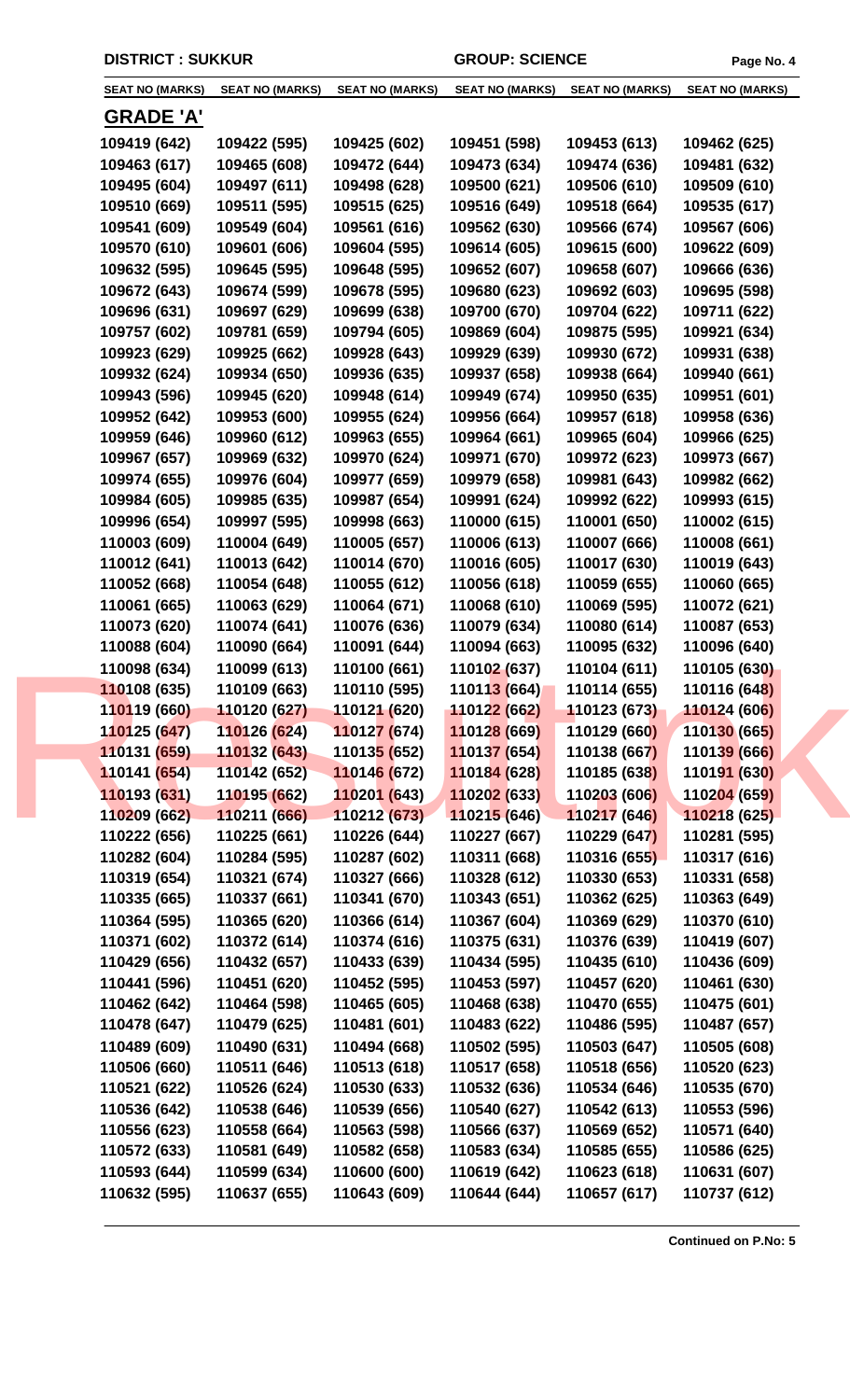| <b>SEAT NO (MARKS)</b> | <b>SEAT NO (MARKS)</b>     | <b>SEAT NO (MARKS)</b>      | <b>SEAT NO (MARKS)</b>     | <b>SEAT NO (MARKS)</b> | <b>SEAT NO (MARKS)</b> |
|------------------------|----------------------------|-----------------------------|----------------------------|------------------------|------------------------|
| <b>GRADE 'A'</b>       |                            |                             |                            |                        |                        |
| 110747 (652)           | 110767 (621)               | 110775 (614)                | 110832 (656)               | 110834 (625)           | 110845 (636)           |
| 110855 (628)           | 110892 (604)               | 110909 (610)                | 110989 (608)               | 110990 (636)           | 110991 (621)           |
| 110994 (612)           | 110996 (626)               | 111004 (613)                | 111005 (627)               | 111006 (654)           | 111007 (654)           |
| 111008 (608)           | 111014 (601)               | 111032 (644)                | 111241 (628)               | 111243 (620)           | 111244 (609)           |
| 111245 (622)           | 111246 (654)               | 111247 (599)                | 111251 (658)               | 111253 (595)           | 111256 (606)           |
| 111259 (623)           | 111262 (634)               | 111263 (595)                | 111281 (607)               | 111294 (612)           | 111359 (654)           |
| 111365 (621)           | 111383 (595)               | 111400 (595)                | 111403 (606)               | 111404 (611)           | 111406 (628)           |
| 111417 (607)           | 111427 (617)               | 111429 (639)                | 111430 (595)               | 111431 (596)           | 111433 (637)           |
| 111435 (603)           | 111440 (599)               | 111461 (595)                | 111463 (595)               | 111465 (595)           | 111476 (643)           |
| 111485 (615)           | 111487 (606)               | 111497 (631)                | 111500 (613)               | 111507 (639)           | 111508 (621)           |
| 111514 (601)           | 111523 (609)               | 111524 (637)                | 111525 (614)               | 111529 (619)           | 111532 (617)           |
| 111533 (610)           | 111536 (595)               | 111537 (657)                | 111591 (638)               | 111646 (606)           | 111647 (598)           |
| 111655 (604)           | 111659 (608)               | 111663 (603)                | 111691 (595)               | 111692 (660)           | 111699 (605)           |
| 111708 (623)           | 111712 (599)               | 111719 (650)                | 111724 (628)               | 111733 (654)           | 111735 (615)           |
| 111738 (651)           | 111761 (603)               | 111764 (660)                | 111765 (643)               | 111771 (636)           | 111829 (608)           |
| 111832 (595)           | 111840 (653)               | 111845 (620)                | 111856 (609)               | 111866 (597)           | 111868 (652)           |
|                        |                            |                             |                            |                        |                        |
| 111875 (598)           | 111877 (598)               | 111880 (663)                | 111882 (604)               | 111890 (601)           | 111904 (654)           |
| 112053 (638)           | 112193 (641)               | 112211 (600)                | 112214 (609)               | 112217 (619)           | 112220 (620)           |
| 112232 (626)           | 112233 (604)               | 112236 (597)                | 112241 (665)               | 112242 (600)           | 112247 (595)           |
| 112307 (595)           | 112341 (611)               | 112343 (603)                | 112345 (596)               | 112417 (609)           | 112422 (595)           |
| 112425 (595)           | 112427 (597)               | 112430 (613)                | 112441 (608)               | 112472 (616)           | 112473 (648)           |
| 112486 (600)           | 112643 (599)               | 112658 (627)                | 112659 (672)               | 112661 (670)           | 112662 (626)           |
| 112665 (595)           | 112668 (609)               | 112670 (650)                | 112692 (671)               | 112694 (632)           | 112695 (642)           |
| 112696 (669)           | 112697 (601)               | 112699 (655)                | 112700 (649)               | 112702 (642)           | 112705 (673)           |
| 112707 (624)           | 112711 (640)               | 112712 (608)                | 112723 (614)               | 112755 (651)           | 112758 (603)           |
| 112832 (659)           | 112835 (639)               | 112836 (620)                | 112839 (638)               | 112840 (599)           | 112844 (603)           |
| 112846 (610)           | 112847 (630)               | 112848 (655)                | 11284 <mark>9 (641)</mark> | 112851 (657)           | 112852 (665)           |
| 112853 (617)           | $112854(649)$ 112855 (633) |                             | 112856 (603)               | 112862 (644)           | 112863 (650)           |
| 112864 (644)           | 112869 (653)               | 112875 (618)                | 113021 (670)               | 113022 (659)           | 113023 (629)           |
| 113038 (622)           | 113039 (660)               | 11305 <mark>1 (</mark> 602) | 113052 (659)               | 113059 (645)           | 113063 (603)           |
| 113068 (642)           | 113075 (619)               | 113078 (598)                | 113079 (614)               | 113080 (637)           | 113081 (671)           |
| 113083 (614)           | 113084 (595)               | 113086 (595)                | 113087 (643)               | 113088 (597)           | 113097 (640)           |
| 113111 (626)           | 113115 (607)               | 113116 (607)                | 113119 (636)               | 113121 (669)           | 113123 (607)           |
| 113124 (625)           | 113125 (641)               | 113135 (664)                | 113136 (595)               | 113138 (595)           | 113140 (622)           |
| 113145 (625)           | 113147 (602)               | 113152 (599)                | 113156 (611)               | 113159 (642)           | 113164 (643)           |
| 113174 (595)           | 113178 (649)               | 113180 (644)                | 113186 (633)               | 113187 (607)           | 113189 (661)           |
| 113207 (638)           | 113212 (627)               | 113213 (642)                | 113218 (615)               | 113221 (597)           | 113225 (605)           |
| 113239 (611)           | 113246 (595)               | 113247 (595)                | 113253 (595)               | 113257 (637)           | 113258 (595)           |
| 113268 (656)           | 113270 (668)               | 113273 (600)                | 113276 (608)               | 113280 (607)           | 113281 (651)           |
| 113283 (620)           | 113288 (597)               | 113290 (603)                | 113293 (597)               | 113294 (605)           | 113295 (600)           |
| 113297 (595)           | 113298 (619)               | 113303 (621)                | 113304 (608)               | 113306 (595)           | 113308 (661)           |
| 113309 (595)           | 113313 (643)               | 113316 (659)                | 113318 (653)               | 113322 (657)           | 113324 (613)           |
| 113327 (670)           | 113337 (595)               | 113342 (615)                | 113343 (611)               | 113344 (660)           | 113348 (595)           |
| 113351 (606)           | 113353 (631)               | 113354 (629)                | 113355 (654)               | 113356 (670)           | 113358 (601)           |
| 113360 (603)           | 113362 (622)               | 113363 (595)                | 113365 (608)               | 113376 (596)           | 113379 (601)           |
| 113381 (615)           | 113383 (666)               | 113384 (601)                | 113385 (657)               | 113386 (595)           | 113387 (625)           |
| 113391 (658)           | 113441 (624)               | 113442 (652)                | 113445 (645)               | 113446 (610)           | 113447 (603)           |
| 113461 (614)           | 113527 (602)               | 113561 (646)                | 113571 (643)               | 113574 (643)           | 113585 (603)           |
| 113593 (623)           | 113641 (600)               | 113643 (607)                | 113644 (607)               | 113645 (625)           | 113654 (595)           |
|                        |                            |                             |                            |                        |                        |
| 113668 (607)           | 113669 (603)               | 113671 (600)                | 113674 (626)               | 113691 (625)           | 113696 (595)           |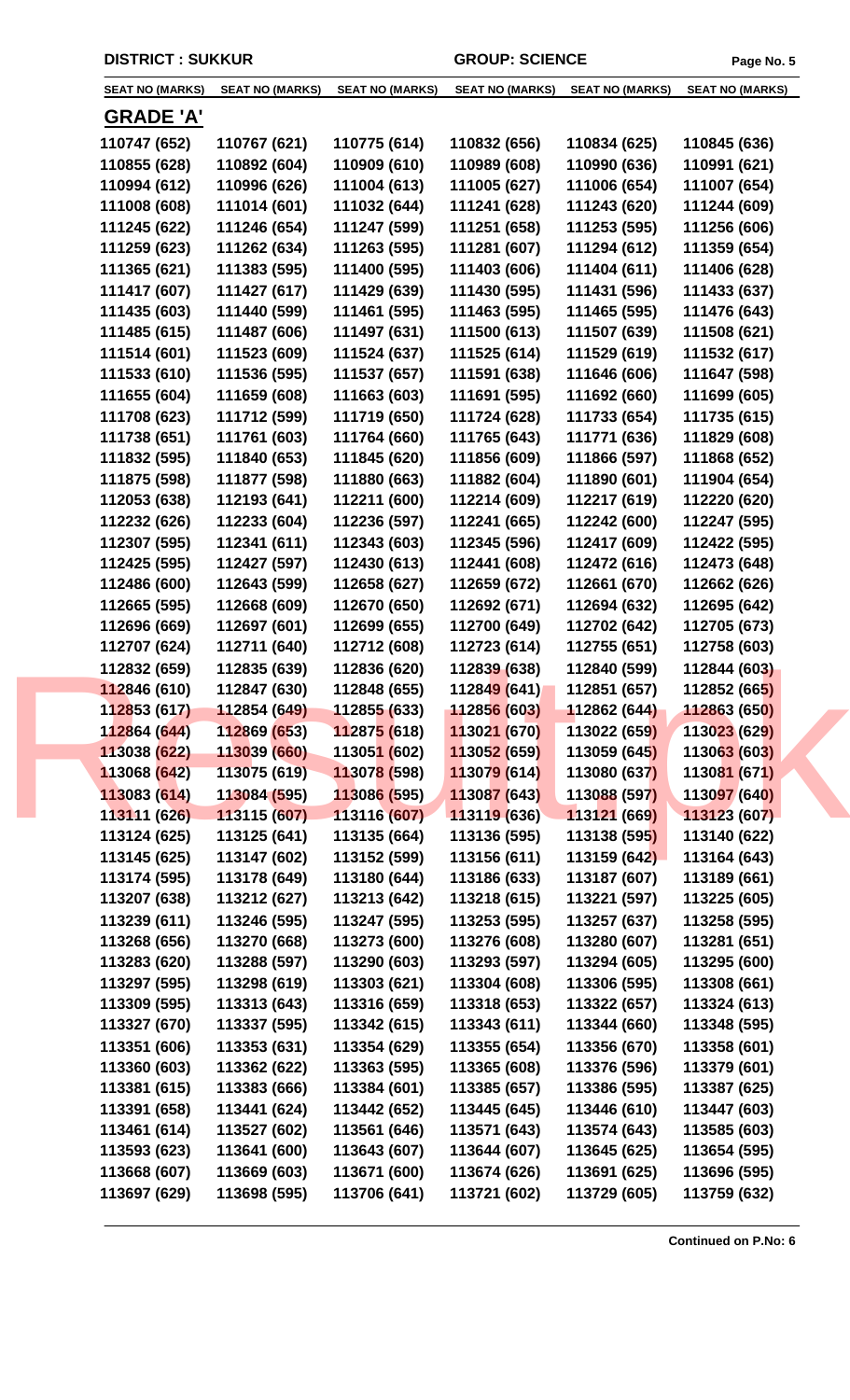| <b>SEAT NO (MARKS)</b>    | <b>SEAT NO (MARKS)</b> | <b>SEAT NO (MARKS)</b>      |                             |              | SEAT NO (MARKS) SEAT NO (MARKS) SEAT NO (MARKS) |  |
|---------------------------|------------------------|-----------------------------|-----------------------------|--------------|-------------------------------------------------|--|
| <b>GRADE 'A'</b>          |                        |                             |                             |              |                                                 |  |
| 113814 (604)              | 113973 (598)           | 113976 (595)                | 113979 (619)                | 113980 (614) | 113982 (596)                                    |  |
| 113983 (630)              | 113986 (595)           | 113988 (620)                | 113989 (618)                | 113990 (667) | 113996 (657)                                    |  |
| 113997 (671)              | 113998 (665)           | 113999 (673)                | 114000 (664)                | 114001 (627) | 114002 (636)                                    |  |
| 114003 (668)              | 114005 (628)           | 114006 (630)                | 114007 (621)                | 114028 (616) | 114029 (624)                                    |  |
| 114044 (619)              | 114046 (610)           | 114047 (604)                | 114049 (598)                | 114050 (603) | 114051 (595)                                    |  |
| 114053 (608)              | 114056 (626)           | 114058 (619)                | 114059 (627)                | 114060 (632) | 114077 (651)                                    |  |
| 114084 (643)              | 114088 (632)           | 114097 (622)                | 114099 (647)                | 114100 (619) | 114103 (618)                                    |  |
| 114104 (660)              | 114105 (612)           | 114152 (618)                | 114194 (595)                | 114228 (620) | 114230 (595)                                    |  |
| 114231 (641)              | 114249 (637)           | 114254 (613)                | 114288 (614)                | 114291 (600) | 114310 (641)                                    |  |
| 114429 (642)              | 114501 (595)           | 114506 (640)                | 114507 (621)                | 114510 (602) | 114517 (645)                                    |  |
| 114520 (602)              | 114531 (631)           | 114533 (634)                | 114535 (603)                | 114536 (623) | 114537 (628)                                    |  |
| 114541 (646)              | 114542 (595)           | 114543 (654)                |                             | 114545 (645) | 114548 (663)                                    |  |
| 114549 (598)              | 114550 (674)           |                             | 114544 (649)                | 114562 (669) |                                                 |  |
|                           |                        | 114551 (604)                | 114561 (663)                |              | 114564 (620)                                    |  |
| 114565 (668)              | 114566 (664)           | 114567 (635)                | 114568 (670)                | 114581 (606) | 114582 (664)                                    |  |
| 114586 (649)              | 114587 (631)           | 114588 (639)                | 114589 (609)                | 114590 (649) | 114599 (595)                                    |  |
| 114601 (608)              | 114607 (625)           | 114608 (671)                | 114609 (597)                | 114613 (661) | 114615 (639)                                    |  |
| 114618 (670)              | 114620 (655)           | 114622 (644)                | 114741 (629)                | 114746 (595) | 114911 (616)                                    |  |
| 114914 (599)              | 114923 (617)           | 114948 (605)                | 114983 (606)                | 114994 (597) | 114996 (596)                                    |  |
| 115024 (603)              | 115040 (595)           | 115041 (627)                | 115042 (649)                | 115049 (641) | 115053 (638)                                    |  |
| 115056 (643)              | 115057 (639)           | 115059 (647)                | 115061 (657)                | 115062 (656) | 115064 (619)                                    |  |
| 115066 (647)              | 115067 (654)           | 115068 (641)                | 115069 (636)                | 115091 (595) | 115130 (606)                                    |  |
| 115145 (617)              | 115157 (599)           | 115210 (650)                | 115211 (616)                | 115212 (624) | 115213 (625)                                    |  |
| 115214 (633)              | 115215 (656)           | 115231 (630)                | 115237 (614)                | 115238 (644) | 115239 (635)                                    |  |
| 115241 (613)              | 115242 (595)           | 115244 (595)                | 115245 (595)                | 115246 (625) | 115247 (666)                                    |  |
| 115248 (641)              | 115267 (643)           | 115269 (605)                | 115270 (608)                | 115272 (653) | 115294 (641)                                    |  |
| 115298 (638)              | 115300 (609)           | 115301 (603)                | 115302 (637)                | 115303 (623) | 115304 (648)                                    |  |
| 115306 (647)              | 115307 (651)           | 115370 (595)                | 11540 <mark>5 (</mark> 596) | 115414 (641) | 115416 (631)                                    |  |
| 115417 (603) 115418 (646) |                        | 115421 (633)                | 115424 (666)                | 115425 (672) | 115426 (639)                                    |  |
| 115427 (647)              | 115428 (619)           | 115429 (598)                | 115430 (615)                | 115435 (621) | 115436 (638)                                    |  |
| 115437 (611)              | 115438 (617)           | 11543 <mark>9 (</mark> 621) | 115440 (595)                | 115441 (644) | 115445 (657)                                    |  |
| 115446 (612)              | 115447 (637)           | 115448 (633)                | 115449 (625)                | 115450 (638) | 115453 (644)                                    |  |
| 115454 (674)              | 115455 (616)           | 115456 (639)                | 115457 (667)                | 115460 (648) | 115461 (652)                                    |  |
| 115462 (655)              | 115463 (658)           | 115464 (664)                | 115465 (649)                | 115467 (650) | 115472 (608)                                    |  |
| 115473 (605)              | 115510 (630)           | 115521 (662)                | 115523 (613)                | 115524 (665) | 115525 (604)                                    |  |
| 115526 (631)              | 115527 (663)           | 115531 (627)                | 115533 (617)                | 115537(611)  | 115538 (661)                                    |  |
| 115539 (636)              | 115542 (637)           | 115545 (625)                | 115547 (651)                | 115548 (635) | 115549 (674)                                    |  |
| 115552 (643)              | 115554 (612)           | 115558 (658)                | 115559 (597)                | 115560 (614) | 115561 (631)                                    |  |
| 115564 (623)              | 115566 (670)           | 115568 (671)                | 115569 (633)                | 115570 (617) | 115571 (652)                                    |  |
| 115572 (630)              | 115573 (641)           | 115574 (656)                | 115576 (630)                | 115577 (615) | 115578 (605)                                    |  |
| 115579 (628)              | 115580 (630)           | 115583 (655)                | 115584 (595)                | 115585 (672) | 115586 (600)                                    |  |
| 115588 (660)              | 115590 (653)           | 115592 (656)                | 115593 (605)                | 115594 (658) | 115595 (618)                                    |  |
| 115596 (646)              | 115597 (602)           | 115608 (672)                | 115615 (669)                | 115622 (659) | 115623 (652)                                    |  |
| 115624 (648)              | 115626 (646)           | 115627 (646)                | 115628 (672)                | 115630 (637) | 115631 (629)                                    |  |
| 115632 (666)              | 115634 (665)           | 115635 (650)                | 115638 (605)                | 115640 (609) | 115642 (612)                                    |  |
| 115643 (610)              | 115644 (655)           | 115646 (632)                | 115649 (595)                | 115650 (644) | 115651 (667)                                    |  |
| 115682 (653)              | 115683 (609)           | 115712 (641)                | 115716 (665)                | 115717 (631) | 115718 (629)                                    |  |
| 115724 (639)              | 115725 (609)           | 115729 (659)                | 115730 (651)                | 115731 (653) | 115734 (669)                                    |  |
| 115737 (595)              | 115739 (650)           | 115741 (614)                | 115742 (656)                | 115743 (619) | 115744 (628)                                    |  |
| 115745 (667)              | 115746 (665)           | 115748 (627)                | 115752 (612)                | 115754 (661) | 115756 (654)                                    |  |
| 115757 (627)              | 115764 (655)           | 115765 (664)                | 115766 (636)                | 115767 (629) | 115769 (653)                                    |  |
| 115770 (624)              | 115772 (596)           | 115774 (642)                | 115775 (608)                | 115777 (633) | 115779 (637)                                    |  |
|                           |                        |                             |                             |              |                                                 |  |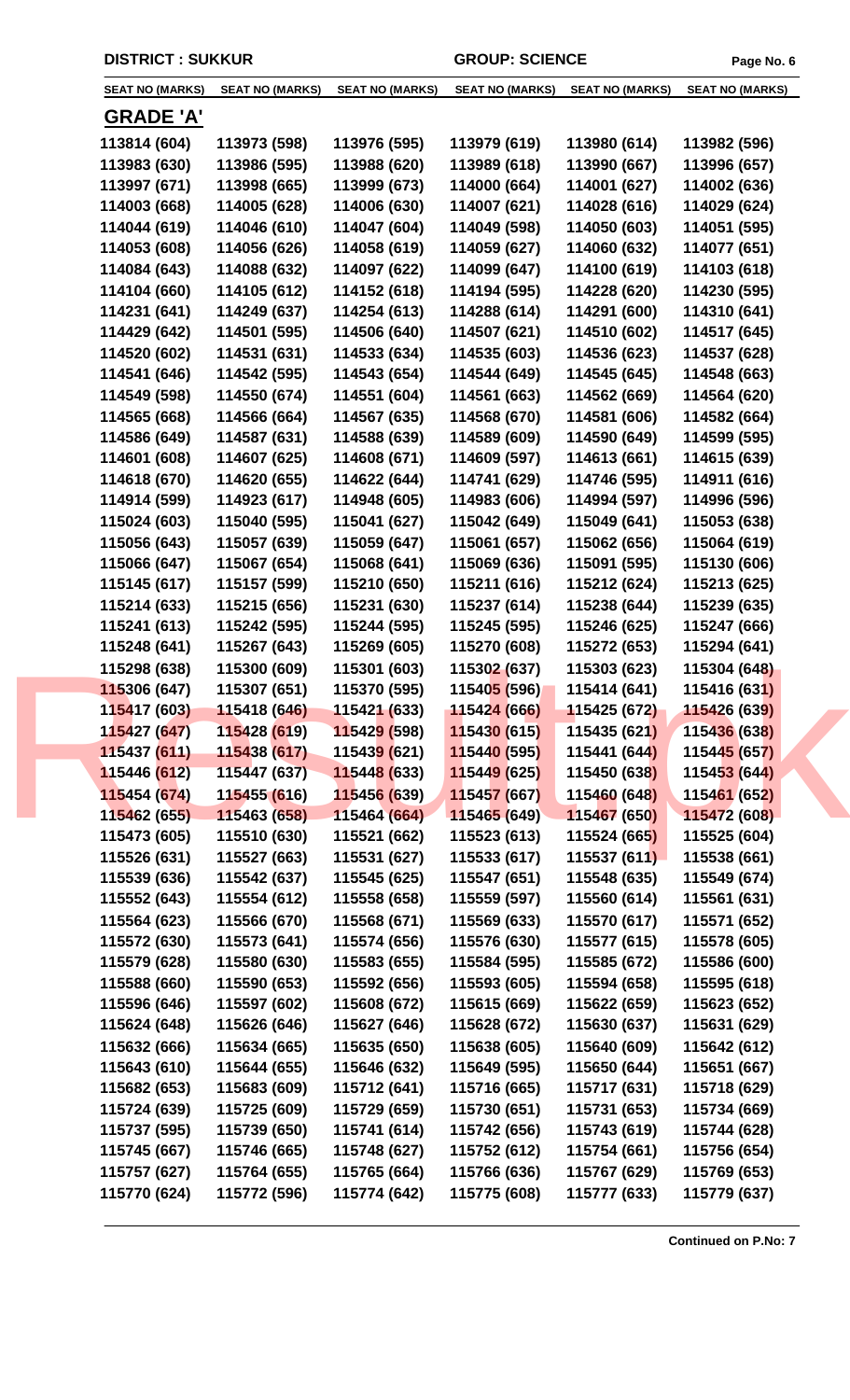| <b>SEAT NO (MARKS)</b> | <b>SEAT NO (MARKS)</b> | <b>SEAT NO (MARKS)</b>      | <b>SEAT NO (MARKS)</b>      | <b>SEAT NO (MARKS)</b> | <b>SEAT NO (MARKS)</b> |
|------------------------|------------------------|-----------------------------|-----------------------------|------------------------|------------------------|
| <u>GRADE 'A'</u>       |                        |                             |                             |                        |                        |
| 115780 (636)           | 115781 (607)           | 115782 (595)                | 115783 (639)                | 115784 (636)           | 115786 (638)           |
| 115787 (649)           | 115788 (602)           | 115789 (640)                | 115790 (644)                | 115793 (624)           | 115796 (672)           |
| 115798 (669)           | 115799 (672)           | 115800 (624)                | 115801 (671)                | 115803 (655)           | 115804 (655)           |
| 115805 (670)           | 115807 (650)           | 115809 (660)                | 115810 (612)                | 115812 (614)           | 115819 (607)           |
| 115821 (596)           | 115822 (673)           | 115823 (660)                | 115826 (660)                | 115827 (629)           | 115865 (625)           |
| 115869 (661)           | 115873 (622)           | 115874 (623)                | 115890 (595)                | 115891 (619)           | 115892 (630)           |
| 115901 (655)           | 115910 (649)           | 115912 (621)                | 115922 (665)                | 115923 (660)           | 115924 (598)           |
| 115926 (656)           | 115928 (639)           | 115930 (666)                | 115931 (674)                | 115933 (640)           | 115935 (622)           |
| 115936 (595)           | 115937 (659)           | 115938 (625)                | 115939 (607)                | 115941 (662)           | 115943 (638)           |
| 115981 (625)           | 115982 (612)           | 116017 (595)                | 116024 (604)                | 116037 (646)           | 116041 (597)           |
| 116042 (608)           | 116071 (617)           | 116072 (611)                | 116073 (629)                | 116074 (612)           | 116075 (619)           |
| 116076 (647)           | 116077 (607)           | 116078 (641)                | 116079 (650)                | 116080 (605)           | 116081 (665)           |
| 116082 (672)           | 116083 (629)           | 116084 (655)                | 116085 (643)                | 116086 (646)           | 116087 (639)           |
| 116088 (652)           | 116089 (644)           | 116090 (653)                | 116091 (642)                | 116092 (659)           | 116093 (645)           |
| 116100 (670)           | 116109 (671)           | 116114 (595)                | 116118 (669)                | 116121 (646)           | 116141 (614)           |
| 116142 (616)           | 116144 (622)           | 116145 (649)                | 116147 (639)                | 116149 (599)           | 116151 (627)           |
| 116155 (671)           | 116156 (608)           | 116158 (673)                | 116159 (656)                | 116163 (616)           | 116164 (613)           |
| 116165 (627)           | 116167 (603)           | 116170 (673)                | 116172 (642)                | 116173 (604)           | 116175 (654)           |
| 116178 (654)           | 116192 (600)           | 116198 (655)                | 116200 (618)                |                        | 116231 (659)           |
|                        |                        | 116234 (604)                |                             | 116202 (626)           |                        |
| 116232 (628)           | 116233 (599)           |                             | 116237 (627)                | 116238 (629)           | 116240 (640)           |
| 116242 (620)           | 116243 (651)           | 116245 (647)                | 116247 (610)                | 116249 (595)           | 116258 (668)           |
| 116278 (602)           | 116342 (601)           | 116375 (595)                | 116385 (654)                | 116398 (665)           | 116432 (606)           |
| 116443 (670)           | 116475 (628)           | 116477 (610)                | 116479 (657)                | 116482 (608)           | 116495 (595)           |
| 116502 (621)           | 116503 (600)           | 116541 (625)                | 116591 (599)                | 116671 (601)           | 116672 (613)           |
| 116673 (615)           | 116674 (655)           | 116675 (635)                | 116676 (606)                | 116677 (672)           | 116678 (610)           |
| 116680 (620)           | 116681 (605)           | 116682 (615)                | 116683 (666)                | 116685 (674)           | 116686 (602)           |
| 116689 (601)           | 116690 (601)           | 116691 (644)                | 116692 (648)                | 116694 (644)           | 116695 (602)           |
| 116696 (631)           | 116697 (628)           | 116698 (618)                | 11669 <mark>9 (</mark> 618) | 116700 (638)           | 116701 (636)           |
| 116702 (637)           | 116703 (612)           | 116704 (653)                | 116705 (650)                | 116706 (596)           | 116707 (658)           |
| 116709 (607)           | 116710 (597)           | 11671 <mark>4 (</mark> 611) | 116716 (618)                | 116773 (599)           | 116782 (638)           |
| 116828 (647)           | 116902 (603)           | 116928 (646)                | 116939 (608)                | 116940 (601)           | 116955 (603)           |
| 116957 (609)           | 116997 (595)           | 116998 (653)                | 117001 (599)                | 117011 (640)           | 117012 (604)           |
| 117021 (627)           | 117025 (598)           | 117026 (626)                | 117041 (615)                | 117045 (596)           | 117101 (601)           |
| 117105 (672)           | 117107 (635)           | 117108 (647)                | 117109 (642)                | 117110 (674)           | 117111 (663)           |
| 117112 (648)           | 117113 (646)           | 117114 (646)                | 117115 (653)                | 117116 (656)           | 117117 (673)           |
| 117119 (642)           | 117120 (657)           | 117123 (674)                | 117126 (636)                | 117128 (625)           | 117129 (670)           |
| 117130 (623)           | 117131 (624)           | 117132 (637)                | 117133 (674)                | 117152 (600)           | 117155 (625)           |
| 117156 (608)           | 117158 (614)           | 117159 (618)                | 117164 (603)                | 117165 (621)           | 117167 (660)           |
| 117168 (658)           | 117169 (607)           | 117170 (633)                | 117171 (627)                | 117172 (618)           | 117206 (667)           |
| 117212 (621)           | 117223 (644)           | 117226 (628)                | 117231 (656)                | 117235 (667)           | 117253 (665)           |
| 117272 (628)           | 117273 (595)           | 117274 (616)                | 117275 (601)                | 117277 (606)           | 117278 (611)           |
| 117279 (621)           | 117280 (669)           | 117281 (654)                | 117282 (661)                | 117283 (661)           | 117285 (616)           |
| 117287 (669)           | 117288 (670)           | 117290 (662)                | 117292 (644)                | 117293 (664)           | 117294 (612)           |
| 117295 (595)           | 117296 (667)           | 117298 (654)                | 117300 (658)                | 117302 (639)           | 117305 (674)           |
| 117306 (657)           | 117307 (618)           | 117308 (671)                | 117310 (639)                | 117311 (600)           | 117313 (657)           |
| 117314 (620)           | 117315 (661)           | 117317 (657)                | 117322 (653)                | 117323 (673)           | 117332 (661)           |
| 117333 (633)           | 117334 (664)           | 117335 (637)                | 117336 (655)                | 117337 (651)           | 117338 (674)           |
| 117363 (639)           | 117364 (674)           | 117365 (607)                | 117366 (674)                | 117367 (667)           | 117371 (609)           |
| 117385 (654)           | 117401 (599)           | 117402 (637)                | 117408 (595)                | 117411 (637)           | 117442 (615)           |
| 117448 (597)           | 117453 (636)           | 117468 (625)                | 117474 (604)                | 117475 (647)           | 117481 (614)           |
| 117488 (641)           | 117581 (656)           | 117586 (614)                | 117590 (601)                | 117592 (598)           | 117593 (605)           |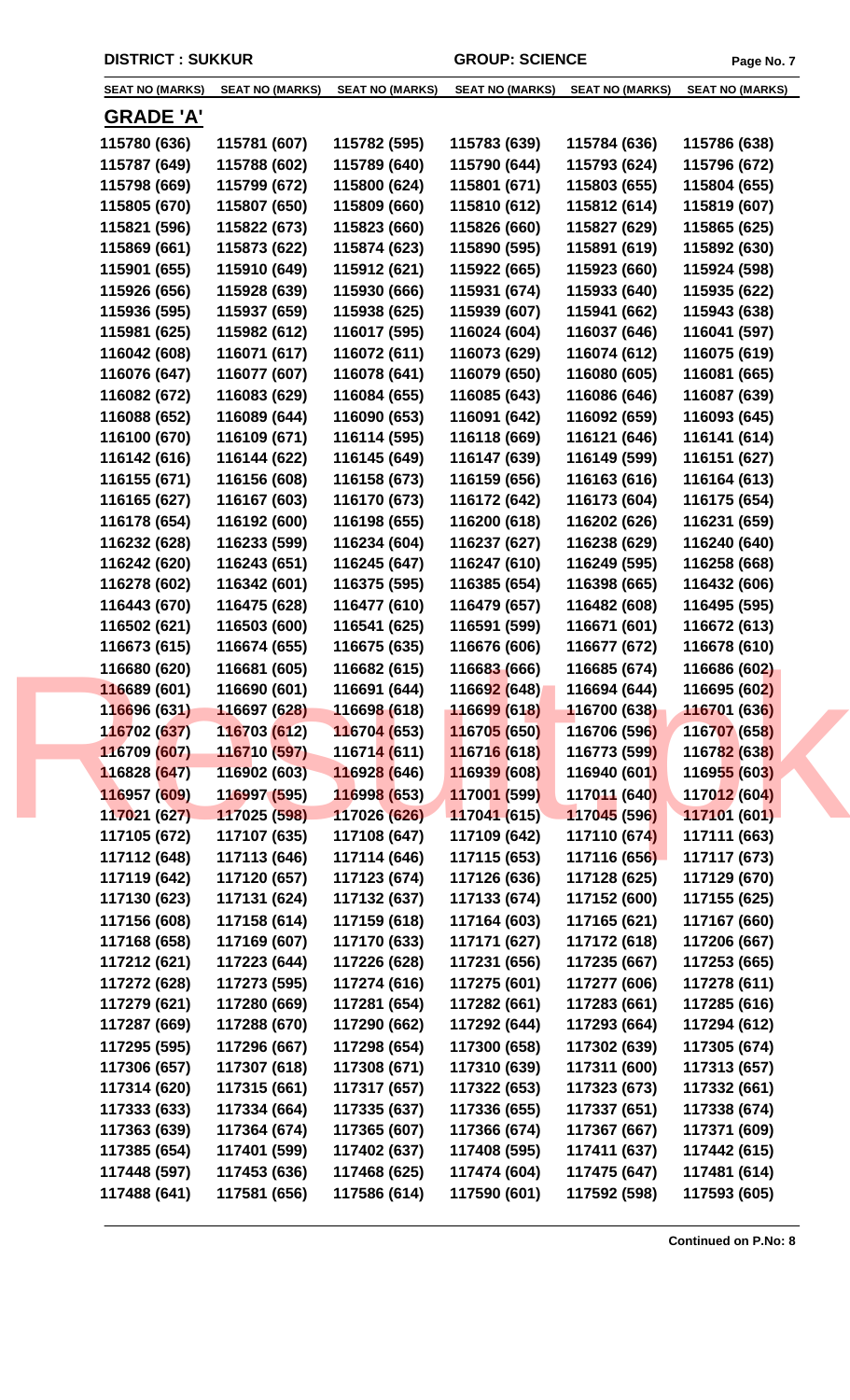| <b>SEAT NO (MARKS)</b> | <b>SEAT NO (MARKS)</b> | <b>SEAT NO (MARKS)</b>      | <b>SEAT NO (MARKS)</b> | <b>SEAT NO (MARKS)</b> | <b>SEAT NO (MARKS)</b> |
|------------------------|------------------------|-----------------------------|------------------------|------------------------|------------------------|
| <u>GRADE 'A'</u>       |                        |                             |                        |                        |                        |
| 117595 (600)           | 117601 (621)           | 117604 (608)                | 117605 (651)           | 117606 (666)           | 117607 (611)           |
| 117608 (620)           | 117612 (595)           | 117616 (597)                | 117621 (649)           | 117622 (654)           | 117623 (646)           |
| 117624 (653)           | 117625 (602)           | 117626 (632)                | 117627 (619)           | 117629 (658)           | 117630 (631)           |
| 117631 (618)           | 117632 (613)           | 117633 (644)                | 117651 (601)           | 117652 (640)           | 117653 (654)           |
| 117662 (604)           | 117667 (604)           | 117669 (598)                | 117670 (620)           | 117671 (604)           | 117689 (595)           |
| 117749 (633)           | 117785 (637)           | 117786 (638)                | 117849 (634)           | 117859 (663)           | 117901 (653)           |
| 117909 (614)           | 117910 (602)           | 117911 (595)                | 117912 (610)           | 117913 (642)           | 117914 (647)           |
| 117915 (595)           | 118015 (604)           | 118051 (629)                | 118072 (607)           | 118074 (608)           | 118076 (595)           |
| 118078 (632)           | 118079 (620)           | 118080 (616)                | 118178 (596)           | 118200 (624)           | 118252 (598)           |
| 118256 (632)           | 118337 (657)           | 118340 (609)                | 118341 (659)           | 118345 (604)           | 118353 (620)           |
| 118357 (652)           | 118366 (619)           | 118367 (658)                | 118368 (595)           | 118383 (595)           | 118397 (622)           |
| 118400 (637)           | 118404 (605)           | 118423 (597)                | 118429 (624)           | 118434 (614)           | 118464 (616)           |
| 118466 (664)           | 118472 (619)           | 118475 (637)                | 118478 (611)           | 118480 (648)           | 118484 (621)           |
| 118486 (632)           | 118540 (601)           | 118564 (615)                | 118565 (595)           | 118607 (597)           | 118624 (595)           |
| 118715 (612)           | 118716 (622)           | 118775 (618)                | 118780 (600)           | 118783 (595)           | 118784 (610)           |
| 118822 (647)           | 118823 (623)           | 118839 (630)                | 118840 (609)           | 118841 (610)           | 118845 (614)           |
| 118846 (664)           | 118847 (642)           | 118851 (611)                | 118852 (612)           | 118859 (626)           | 118869 (658)           |
| 118906 (606)           | 118910 (603)           | 118913 (665)                | 118921 (668)           | 118928 (595)           | 118960 (601)           |
| 118976 (622)           | 118989 (629)           | 119102 (613)                | 119104 (611)           | 119106 (644)           | 119125 (653)           |
| 119129 (633)           | 119131 (602)           | 119142 (614)                | 119144 (626)           | 119145 (627)           | 119146 (608)           |
| 119159 (614)           | 119172 (651)           | 119194 (617)                | 119206 (595)           | 119217 (613)           | 119222 (647)           |
| 119230 (605)           | 119231 (595)           | 119235 (597)                | 119239 (624)           | 119241 (609)           | 119242 (626)           |
| 119244 (601)           | 119245 (596)           | 119246 (595)                | 119248 (628)           | 119250 (595)           | 119255 (619)           |
| 119257 (601)           | 119258 (632)           | 119261 (642)                | 119262 (668)           | 119264 (595)           | 119274 (596)           |
| 119275 (599)           | 119280 (599)           | 119281 (595)                | 119286 (618)           | 119291 (595)           | 119297 (604)           |
| 119299 (599)           | 119300 (613)           | 119381 (637)                | 119387 (640)           | 119394 (641)           | 119395 (595)           |
| 119396 (596)           | 119401 (662)           | 119403 (596)                | 119407 (597)           | 119408 (605)           | 119409 (652)           |
| 119413 (615)           | 119416 (608)           | 119419 (603)                | 119424 (617)           | 119426 (620)           | 119436 (630)           |
| 119444 (663)           | 119445 (595)           | 119447 (607)                | 119453 (664)           | 119454 (616)           | 119456 (666)           |
| 119468 (621)           | 119470 (627)           | 11947 <mark>1 (</mark> 601) | 119472 (624)           | 119473 (623)           | 119487 (663)           |
| 119488 (668)           | 119489 (652)           | 119493 (619)                | 119498 (607)           | 119500 (626)           | 119501 (599)           |
| 119504 (601)           | 119510 (598)           | 119514 (659)                | 119519 (595)           | 119532 (611)           | 119542 (610)           |
| 119543 (608)           | 119544 (639)           | 119548 (601)                | 119557 (595)           | 119560 (663)           | 119561 (602)           |
| 119562 (609)           | 119563 (636)           | 119564 (612)                | 119566 (634)           | 119569 (634)           | 119571 (614)           |
| 119574 (616)           | 119580 (602)           | 119585 (622)                | 119611 (632)           | 119613 (636)           | 119614 (643)           |
| 119811 (597)           | 119815 (595)           | 119820 (611)                | 119838 (609)           | 119910 (619)           | 119914 (611)           |
| 119957 (621)           | 119963 (649)           | 119969 (634)                | 119970 (604)           | 120000 (627)           | 120003 (611)           |
| 120017 (595)           | 120026 (653)           | 120107 (602)                | 120108 (617)           | 120123 (595)           | 120134 (601)           |
| 120159 (603)           | 120182 (628)           | 120184 (618)                | 120185 (614)           | 120188 (656)           | 120251 (598)           |
| 120259 (629)           | 120260 (660)           | 120309 (664)                | 120321 (638)           | 120329 (646)           | 120330 (617)           |
| 120331 (664)           | 120332 (649)           | 120334 (603)                | 120338 (600)           | 120343 (614)           | 120346 (597)           |
| 120347 (623)           | 120408 (595)           | 120416 (609)                | 120435 (631)           | 120446 (653)           | 120447 (661)           |
| 120450 (595)           | 120455 (620)           | 120459 (595)                | 120539 (608)           | 120541 (605)           | 120581 (660)           |
| 120585 (657)           | 120603 (631)           | 120604 (603)                | 120605 (636)           | 120608 (669)           | 120614 (603)           |
| 120615 (630)           | 120616 (602)           | 120619 (608)                | 120628 (618)           | 120629 (610)           | 120631 (659)           |
| 120638 (647)           | 120639 (603)           | 120640 (619)                | 120644 (630)           | 120645 (666)           | 120651 (601)           |
| 120652 (597)           | 120723 (620)           | 120725 (634)                | 120726 (672)           | 120727 (637)           | 120728 (614)           |
| 120732 (643)           | 120736 (617)           | 120739 (600)                | 120740 (619)           | 120741 (638)           | 120743 (639)           |
| 120744 (643)           | 120746 (598)           | 120748 (643)                | 120749 (626)           | 120752 (596)           | 120756 (595)           |
| 120758 (632)           | 120759 (638)           | 120761 (595)                | 120782 (674)           | 120783 (621)           | 120784 (647)           |
| 120799 (673)           | 120800 (647)           | 120803 (620)                | 120809 (665)           | 120810 (662)           | 120811 (665)           |
|                        |                        |                             |                        |                        |                        |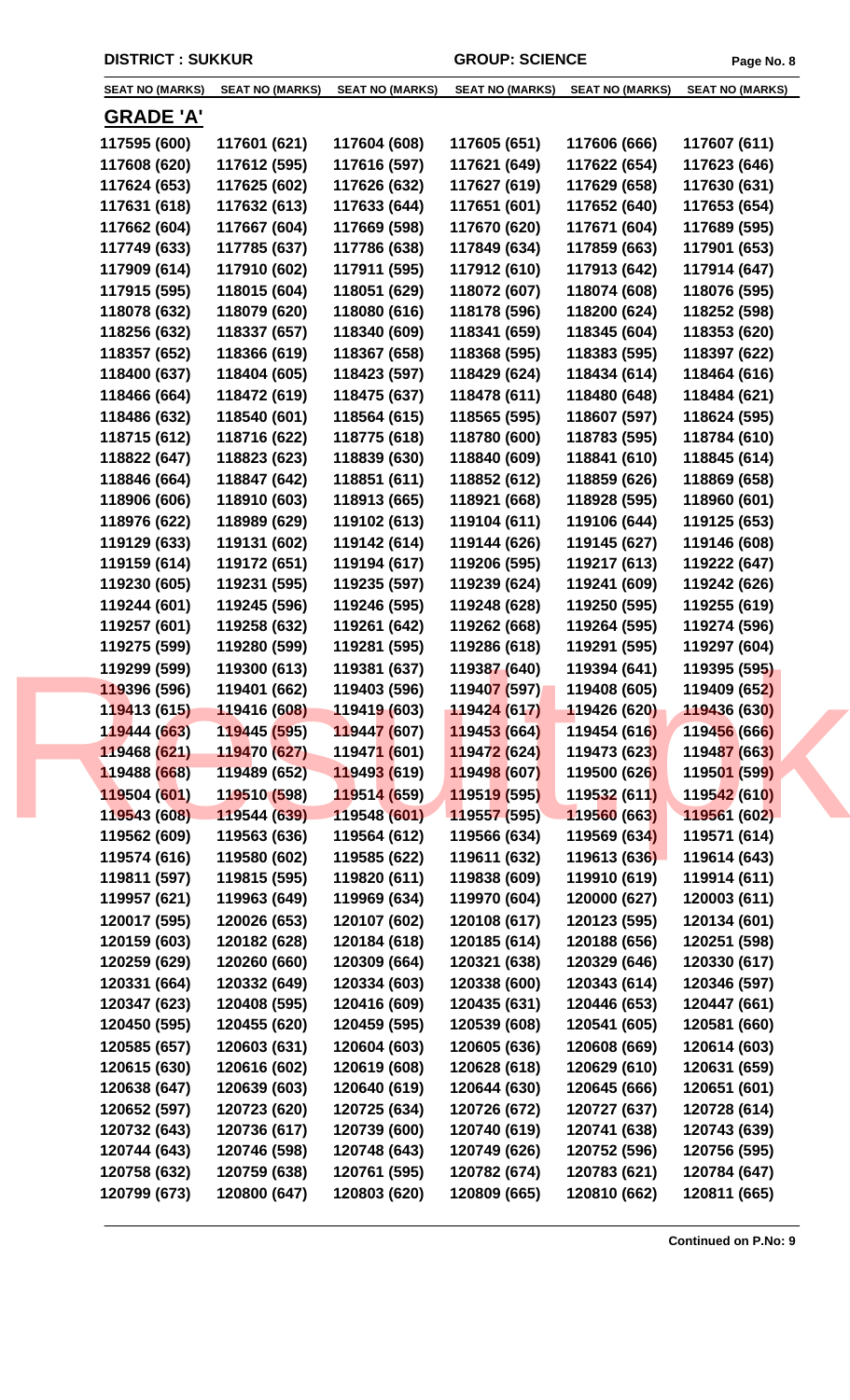| <b>SEAT NO (MARKS)</b> | <b>SEAT NO (MARKS)</b> | <b>SEAT NO (MARKS)</b> | <b>SEAT NO (MARKS)</b> | <b>SEAT NO (MARKS)</b> | <b>SEAT NO (MARKS)</b> |
|------------------------|------------------------|------------------------|------------------------|------------------------|------------------------|
|                        |                        |                        |                        |                        |                        |
| <b>GRADE 'A'</b>       |                        |                        |                        |                        |                        |
| 120812 (629)           | 120817 (657)           | 120823 (662)           | 120825 (658)           | 163539 (603)           | 163621 (616)           |
| 164071 (617)           | 164461 (637)           | 164492 (595)           | 164951 (637)           |                        |                        |
| <b>GRADE 'B'</b>       |                        |                        |                        |                        |                        |
| 108505 (543)           | 108507 (518)           | 108509 (512)           | 108510 (519)           | 108514 (551)           | 108515 (542)           |
| 108516 (510)           | 108517 (536)           | 108518 (540)           | 108524 (571)           | 108526 (523)           | 108532 (537)           |
| 108536 (538)           | 108537 (513)           | 108538 (573)           | 108539 (564)           | 108541 (527)           | 108542 (532)           |
| 108545 (563)           | 108549 (514)           | 108551 (513)           | 108553 (572)           | 108554 (557)           | 108555 (589)           |
| 108556 (532)           | 108557 (564)           | 108558 (523)           | 108559 (535)           | 108560 (542)           | 108561 (544)           |
| 108562 (557)           | 108564 (541)           | 108565 (575)           | 108567 (542)           | 108568 (510)           | 108569 (541)           |
| 108572 (547)           | 108575 (538)           | 108577 (510)           | 108578 (563)           | 108582 (547)           | 108583 (534)           |
| 108585 (575)           | 108621 (549)           | 108625 (527)           | 108626 (515)           | 108627 (548)           | 108629 (547)           |
| 108630 (546)           | 108632 (574)           | 108634 (573)           | 108636 (587)           | 108637 (511)           | 108638 (548)           |
| 108641 (510)           | 108646 (538)           | 108647 (572)           | 108648 (510)           | 108651 (550)           | 108653 (561)           |
| 108654 (555)           | 108656 (570)           | 108658 (564)           | 108659 (510)           | 108660 (546)           | 108662 (547)           |
| 108663 (514)           | 108664 (547)           | 108701 (549)           | 108704 (520)           | 108705 (512)           | 108708 (521)           |
| 108709 (539)           | 108711 (521)           | 108714 (535)           | 108716 (510)           | 108717 (511)           | 108718 (510)           |
| 108721 (542)           | 108743 (541)           | 108744 (537)           | 108747 (585)           | 108748 (558)           | 108749 (561)           |
| 108750 (519)           | 108751 (510)           | 108760 (585)           | 108762 (513)           | 108763 (518)           | 108765 (510)           |
| 108768 (510)           | 108769 (569)           | 108770 (540)           | 108771 (520)           | 108773 (511)           | 108774 (511)           |
| 108777 (542)           | 108780 (557)           | 108785 (563)           | 108786 (564)           | 108787 (521)           | 108789 (541)           |
| 108793 (578)           | 108796 (553)           | 108798 (567)           | 108802 (550)           | 108807 (510)           | 108810 (548)           |
| 108815 (521)           | 108817 (510)           | 108819 (581)           | 108820 (542)           | 108822 (545)           | 108823 (583)           |
| 108824 (589)           | 108826 (579)           | 108828 (573)           | 108832 (516)           | 108834 (525)           | 108836 (573)           |
| 108837 (539)           | 108838 (559)           | 108839 (539)           | 108842 (555)           | 108846 (576)           | 108850 (569)           |
| 108851 (534)           | 108853 (580)           | 108932 (554)           | 108948 (545)           | 108951 (549)           | 108955 (565)           |
| 108957 (586)           | 108958 (520)           | 108965 (585)           | 108966 (584)           | 108990 (589)           | 109008 (576)           |
| 109016 (510)           | 109017 (552)           | 109018 (573)           | 109064 (573)           | 109084 (584)           | 109108 (526)           |
| 109115 (537)           | 109117 (566)           | 109127 (510)           | 109131 (541)           | 109149 (525)           | 109154 (576)           |
| 109213 (587)           | 109252 (523)           | 109253 (515)           | 109301 (586)           | 109317 (575)           | 109319 (560)           |
| 109320 (573)           | 109341 (583)           | 109349 (541)           | 109403 (562)           | 109406 (572)           | 109409 (575)           |
| 109411 (563)           | 109412 (564)           | 109414 (582)           | 109418 (572)           | 109420 (566)           | 109421 (569)           |
| 109423 (588)           | 109424 (563)           | 109452 (557)           | 109454 (519)           | 109455 (570)           | 109456 (540)           |
| 109457 (547)           | 109458 (587)           | 109459 (516)           | 109460 (569)           | 109461 (554)           | 109464 (577)           |
| 109467 (546)           | 109468 (589)           | 109470 (546)           | 109471 (521)           | 109477 (531)           | 109480 (555)           |
| 109484 (513)           | 109485 (527)           | 109486 (581)           | 109487 (562)           | 109496 (545)           | 109504 (572)           |
| 109505 (584)           | 109507 (578)           | 109519 (556)           | 109520 (510)           | 109522 (568)           | 109523 (587)           |
| 109529 (553)           | 109531 (558)           | 109532 (533)           | 109536 (545)           | 109537 (510)           | 109538 (520)           |
| 109540 (536)           | 109542 (522)           | 109543 (586)           | 109544 (549)           | 109545 (578)           | 109546 (543)           |
| 109547 (540)           | 109550 (579)           | 109551 (571)           | 109552 (541)           | 109553 (550)           | 109554 (577)           |
| 109555 (566)           | 109556 (522)           | 109557 (581)           | 109558 (523)           | 109559 (565)           | 109560 (538)           |
| 109563 (572)           | 109564 (510)           | 109565 (578)           | 109568 (567)           | 109571 (531)           | 109572 (581)           |
| 109574 (511)           | 109577 (559)           | 109578 (573)           | 109579 (532)           | 109580 (540)           | 109583 (526)           |
| 109587 (539)           | 109591 (566)           | 109592 (588)           | 109593 (534)           | 109594 (543)           | 109596 (559)           |
| 109597 (552)           | 109602 (561)           | 109603 (554)           | 109609 (571)           | 109616 (533)           | 109619 (558)           |
| 109620 (534)           | 109621 (548)           | 109623 (515)           | 109624 (575)           | 109625 (575)           | 109627 (517)           |
| 109630 (536)           | 109633 (539)           | 109634 (518)           | 109635 (540)           | 109651 (563)           | 109654 (569)           |
| 109656 (544)           | 109661 (510)           | 109662 (580)           | 109664 (515)           | 109665 (578)           | 109669 (514)           |
| 109670 (566)           | 109671 (581)           | 109675 (523)           | 109676 (584)           | 109677 (583)           | 109679 (553)           |
| 109682 (518)           | 109685 (510)           | 109686 (567)           | 109691 (549)           | 109694 (568)           | 109698 (586)           |
| 109701 (510)           | 109702 (518)           | 109703 (510)           | 109705 (540)           | 109706 (562)           | 109721 (535)           |
| 109722 (547)           | 109723 (528)           | 109725 (522)           | 109726 (510)           | 109727 (537)           | 109728 (515)           |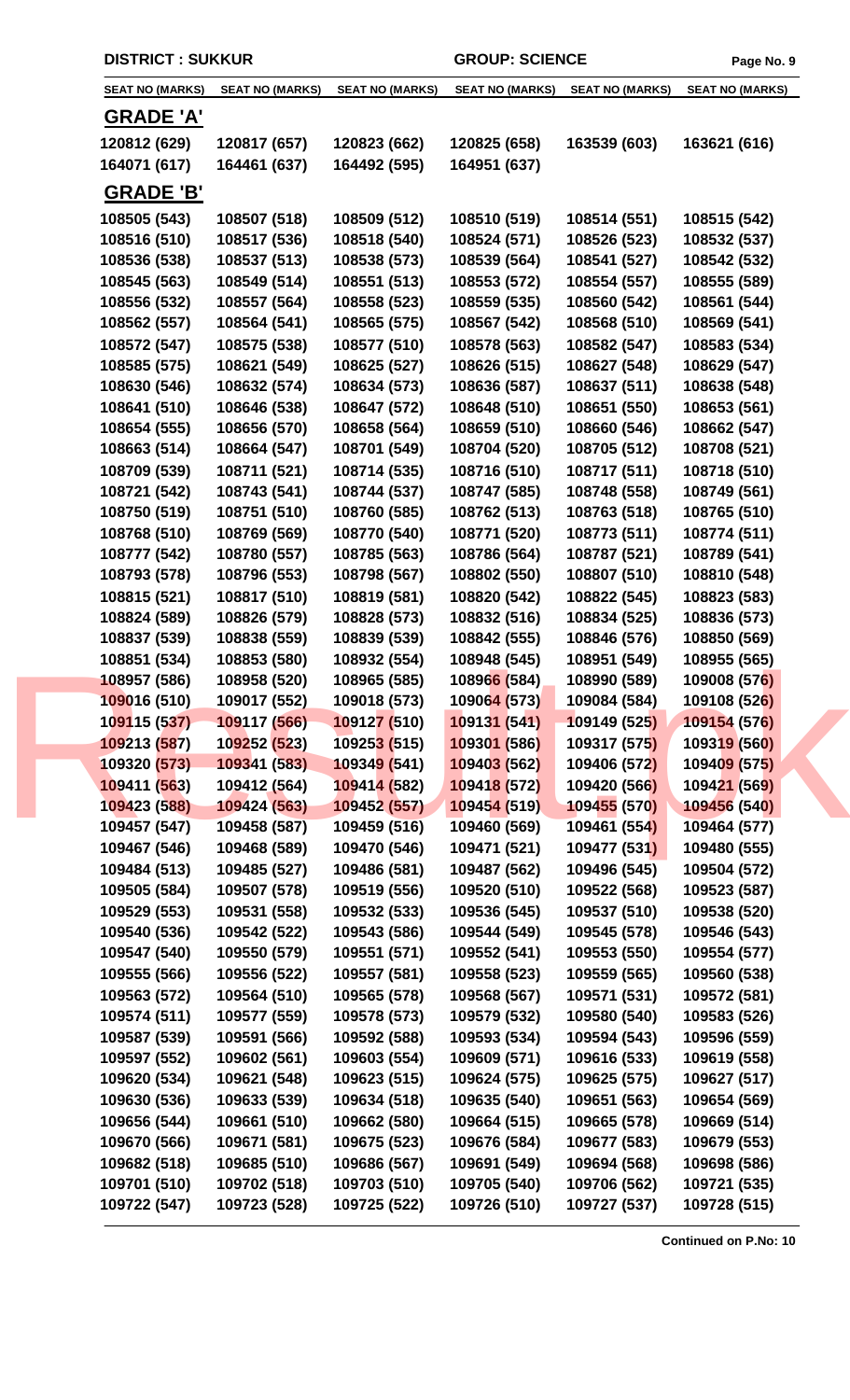| <b>SEAT NO (MARKS)</b>       | <b>SEAT NO (MARKS)</b>       | <b>SEAT NO (MARKS)</b>       | <b>SEAT NO (MARKS)</b>       | <b>SEAT NO (MARKS)</b>       | <b>SEAT NO (MARKS)</b>       |
|------------------------------|------------------------------|------------------------------|------------------------------|------------------------------|------------------------------|
| <b>GRADE 'B'</b>             |                              |                              |                              |                              |                              |
|                              |                              |                              |                              |                              |                              |
| 109729 (580)                 | 109730 (584)                 | 109731 (541)                 | 109734 (519)                 | 109735 (577)                 | 109736 (538)                 |
| 109739 (585)                 | 109740 (528)                 | 109741 (536)                 | 109742 (510)                 | 109743 (550)                 | 109744 (538)                 |
| 109745 (575)                 | 109748 (543)                 | 109749 (530)                 | 109750 (555)                 | 109751 (581)                 | 109752 (516)                 |
| 109753 (550)                 | 109758 (530)                 | 109759 (581)                 | 109760 (541)                 | 109762 (557)<br>109780 (555) | 109766 (510)<br>109783 (532) |
| 109770 (524)                 | 109771 (565)                 | 109772 (536)                 | 109775 (521)                 |                              |                              |
| 109789 (589)                 | 109790 (559)                 | 109793 (516)                 | 109796 (528)                 | 109797 (518)                 | 109806 (510)                 |
| 109816 (586)                 | 109817 (535)                 | 109834 (522)                 | 109839 (554)                 | 109861 (555)                 | 109862 (553)                 |
| 109870 (588)                 | 109874 (553)                 | 109924 (583)                 | 109927 (586)                 | 109935 (577)                 | 109941 (562)                 |
| 109944 (557)<br>109986 (581) | 109954 (575)<br>109994 (567) | 109962 (577)<br>109995 (583) | 109968 (527)<br>110020 (567) | 109980 (547)<br>110053 (571) | 109983 (548)                 |
|                              |                              |                              |                              |                              | 110057 (539)                 |
| 110058 (517)<br>110086 (570) | 110062 (528)<br>110089 (584) | 110066 (566)                 | 110075 (582)<br>110093 (567) | 110077 (555)                 | 110078 (573)<br>110101 (563) |
| 110103 (582)                 |                              | 110092 (540)                 |                              | 110097 (571)                 |                              |
|                              | 110112 (584)                 | 110117 (528)                 | 110118 (568)                 | 110143 (533)                 | 110283 (531)                 |
| 110285 (571)                 | 110286 (582)                 | 110288 (510)                 | 110361 (571)                 | 110368 (545)                 | 110373 (553)                 |
| 110401 (581)                 | 110402 (546)                 | 110403 (545)                 | 110404 (510)                 | 110405 (551)                 | 110406 (558)                 |
| 110407 (510)                 | 110408 (517)                 | 110409 (587)                 | 110411 (510)                 | 110412 (577)                 | 110414 (569)                 |
| 110416 (558)                 | 110417 (573)                 | 110422 (540)                 | 110424 (560)                 | 110427 (546)                 | 110430 (573)                 |
| 110431 (555)                 | 110437 (539)                 | 110438 (517)                 | 110440 (521)                 | 110447 (573)                 | 110448 (587)                 |
| 110450 (540)                 | 110454 (537)                 | 110456 (560)                 | 110459 (546)                 | 110460 (522)                 | 110463 (584)                 |
| 110466 (510)                 | 110472 (588)                 | 110473 (510)                 | 110476 (519)                 | 110477 (585)                 | 110480 (567)                 |
| 110484 (579)                 | 110485 (576)                 | 110488 (542)                 | 110492 (510)                 | 110493 (540)                 | 110495 (584)                 |
| 110496 (568)                 | 110497 (527)                 | 110504 (565)                 | 110507 (513)                 | 110508 (524)                 | 110509 (555)                 |
| 110519 (524)                 | 110525 (588)                 | 110529 (556)                 | 110533 (510)                 | 110543 (561)                 | 110544 (510)                 |
| 110545 (568)                 | 110546 (536)                 | 110548 (519)                 | 110549 (575)                 | 110550 (530)                 | 110551 (515)                 |
| 110552 (588)                 | 110555 (523)                 | 110557 (559)                 | 110559 (558)                 | 110560 (522)                 | 110562 (589)                 |
| 110568 (515)                 | 110570 (567)                 | 110573 (546)                 | 110574 (535)                 | 110576 (545)                 | 110577 (511)                 |
| 110578 (515)                 | 110580 (559)                 | 110587 (589)                 | 110588 (572)                 | 110589 (569)                 | 110591 (584)                 |
| 110592 (558)                 | 110594 (560)                 | 110596 (550)                 | 11059 <mark>8 (533)</mark>   | 110601 (581)                 | 110603 (540)                 |
| 110605 (570)                 | 110607 (554)                 | 110608 (582)                 | 110609 (553)                 | 110610 (575)                 | 110617 (547)                 |
| 110618 (576)                 | 110624 (564)                 | 11062 <mark>5 (</mark> 523)  | 110626 (527)                 | 110627 (553)                 | 110628 (557)                 |
| 110629 (569)                 | 110630 (566)                 | 110633 (560)                 | 110634 (548)                 | 110636 (565)                 | 110639 (583)                 |
| 110641 (522)                 | 110648 (582)                 | 110651 (510)                 | 110660 (510)                 | 110662 (587)                 | 110731 (526)                 |
| 110733 (552)                 | 110735 (516)                 | 110736 (545)                 | 110740 (512)                 | 110742 (585)                 | 110743 (533)                 |
| 110744 (583)                 | 110745 (530)                 | 110746 (544)                 | 110749 (522)                 | 110752 (541)                 | 110754 (570)                 |
| 110755 (517)                 | 110756 (577)                 | 110759 (529)                 | 110780 (544)                 | 110783 (510)                 | 110824 (560)                 |
| 110825 (542)                 | 110829 (510)                 | 110835 (546)                 | 110840 (510)                 | 110846 (550)                 | 110871 (525)                 |
| 110879 (525)                 | 110883 (527)                 | 110887 (529)                 | 110893 (589)                 | 110902 (525)                 | 110904 (580)                 |
| 110907 (528)                 | 110910 (516)                 | 110911 (519)                 | 110915 (517)                 | 110918 (538)                 | 110919 (519)                 |
| 110927 (573)                 | 110928 (521)                 | 110963 (562)                 | 110964 (571)                 | 110966 (561)                 | 110967 (543)                 |
| 110986 (562)                 | 110992 (529)                 | 110995 (575)                 | 110997 (518)                 | 110998 (588)                 | 111000 (568)                 |
| 111002 (529)                 | 111003 (515)                 | 111009 (552)                 | 111011 (575)                 | 111016 (532)                 | 111019 (519)                 |
| 111020 (540)                 | 111022 (522)                 | 111023 (535)                 | 111024 (582)                 | 111030 (560)                 | 111031 (513)                 |
| 111035 (558)                 | 111039 (586)                 | 111040 (521)                 | 111050 (546)                 | 111053 (539)                 | 111058 (582)                 |
| 111059 (523)                 | 111063 (518)                 | 111065 (546)                 | 111066 (564)                 | 111078 (550)                 | 111080 (538)                 |
| 111084 (512)                 | 111086 (563)                 | 111087 (585)                 | 111088 (550)                 | 111090 (580)                 | 111091 (510)                 |
| 111092 (568)                 | 111095 (517)                 | 111102 (523)                 | 111103 (534)                 | 111104 (514)                 | 111107 (572)                 |
| 111108 (559)                 | 111113 (514)                 | 111119 (546)                 | 111125 (576)                 | 111127 (529)                 | 111129 (531)                 |
| 111205 (512)                 | 111218 (586)                 | 111242 (585)                 | 111248 (580)                 | 111249 (581)                 | 111255 (589)                 |
| 111258 (510)                 | 111260 (527)                 | 111264 (573)                 | 111265 (564)                 | 111266 (537)                 | 111282 (515)                 |
| 111299 (548)                 | 111311 (511)                 | 111312 (587)                 | 111313 (565)                 | 111335 (520)                 | 111351 (512)                 |
| 111355 (515)                 | 111357 (574)                 | 111358 (514)                 | 111361 (572)                 | 111364 (526)                 | 111368 (587)                 |
|                              |                              |                              |                              |                              |                              |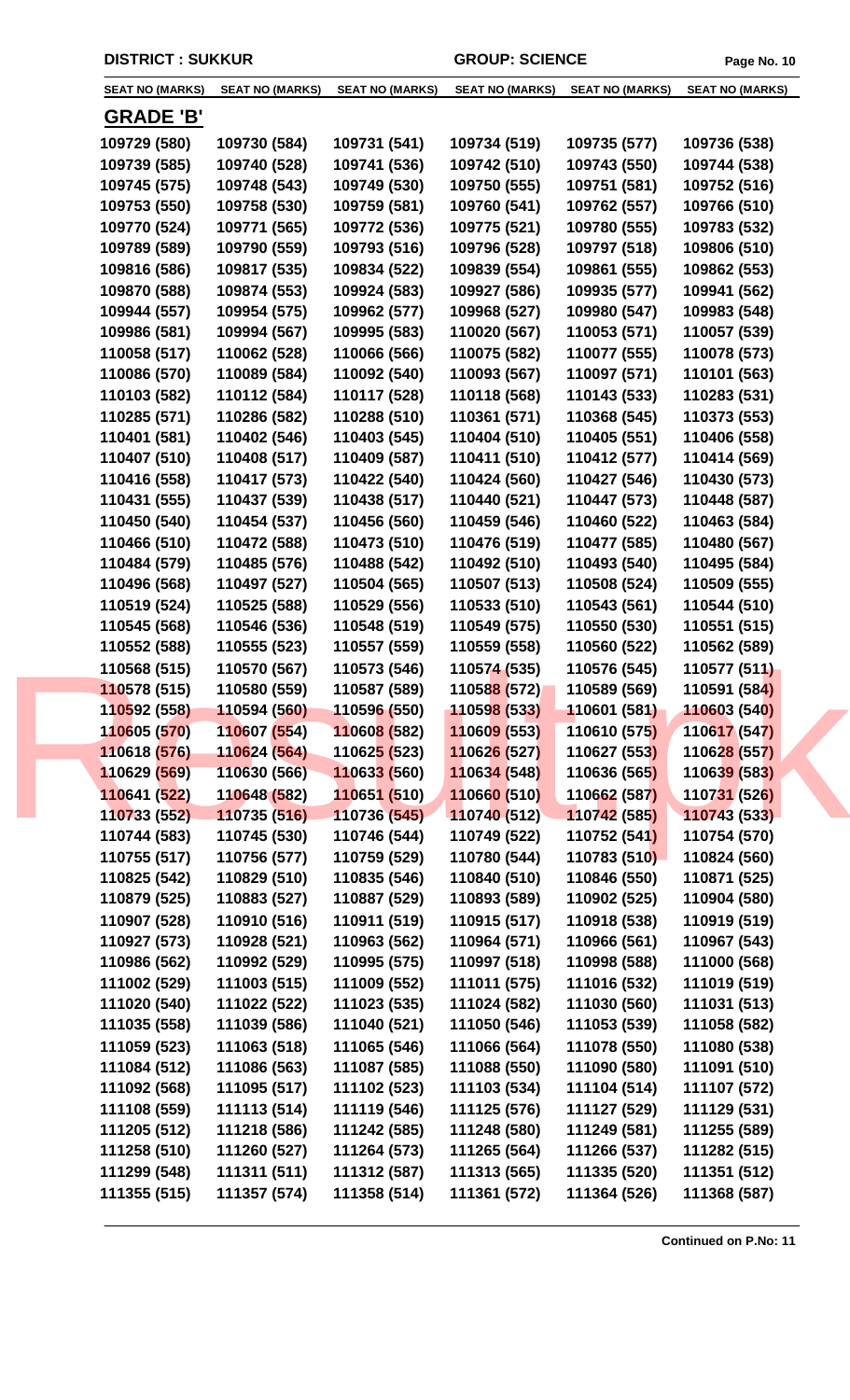| <b>SEAT NO (MARKS)</b> | <b>SEAT NO (MARKS)</b> | <b>SEAT NO (MARKS)</b>      | <b>SEAT NO (MARKS)</b>            | <b>SEAT NO (MARKS)</b> | <b>SEAT NO (MARKS)</b> |
|------------------------|------------------------|-----------------------------|-----------------------------------|------------------------|------------------------|
| <b>GRADE 'B'</b>       |                        |                             |                                   |                        |                        |
| 111369 (522)           | 111371 (535)           | 111372 (510)                | 111387 (510)                      | 111388 (510)           | 111393 (521)           |
| 111395 (520)           | 111402 (549)           | 111405 (524)                | 111411 (588)                      | 111413 (513)           | 111414 (510)           |
| 111416 (542)           | 111419 (587)           | 111422 (589)                | 111426 (539)                      | 111432 (566)           | 111439 (564)           |
| 111464 (554)           | 111467 (561)           | 111472 (534)                | 111478 (520)                      | 111480 (556)           | 111481 (519)           |
| 111486 (585)           | 111489 (535)           | 111490 (535)                | 111491 (564)                      | 111492 (542)           | 111493 (533)           |
| 111494 (539)           | 111495 (581)           | 111496 (577)                | 111498 (585)                      | 111499 (568)           | 111501 (512)           |
| 111502 (543)           | 111505 (553)           | 111506 (523)                | 111515 (537)                      | 111516 (545)           | 111517 (513)           |
| 111518 (579)           | 111521 (561)           | 111522 (574)                | 111527 (584)                      | 111528 (542)           | 111535 (579)           |
| 111589 (515)           | 111593 (520)           | 111594 (584)                | 111595 (558)                      | 111599 (550)           | 111601 (560)           |
| 111603 (523)           | 111605 (569)           | 111606 (563)                | 111611 (534)                      | 111632 (534)           | 111633 (554)           |
| 111634 (534)           | 111635 (522)           | 111637 (542)                | 111639 (567)                      | 111649 (527)           | 111650 (521)           |
| 111651 (546)           | 111660 (562)           | 111664 (510)                | 111671 (542)                      | 111676 (584)           | 111678 (523)           |
| 111684 (573)           | 111688 (525)           | 111689 (561)                | 111690 (561)                      | 111693 (570)           | 111695 (561)           |
| 111696 (588)           | 111697 (555)           | 111701 (514)                | 111704 (584)                      | 111705 (559)           | 111706 (524)           |
| 111709 (525)           | 111711 (525)           | 111713 (514)                | 111716 (534)                      | 111720 (562)           | 111721 (556)           |
| 111722 (537)           | 111725 (571)           | 111726 (583)                | 111728 (518)                      | 111729 (544)           | 111734 (562)           |
| 111736 (556)           | 111737 (574)           | 111740 (510)                | 111746 (535)                      | 111754 (528)           | 111757 (521)           |
| 111766 (533)           | 111767 (510)           | 111768 (545)                | 111769 (549)                      | 111775 (510)           | 111782 (555)           |
| 111783 (515)           | 111785 (539)           | 111786 (564)                | 111787 (539)                      | 111793 (568)           | 111794 (532)           |
| 111795 (571)           | 111796 (512)           | 111797 (525)                | 111798 (542)                      | 111799 (529)           | 111800 (554)           |
| 111805 (534)           | 111807 (571)           | 111808 (550)                | 111809 (545)                      | 111810 (510)           | 111811 (514)           |
| 111815 (563)           | 111819 (582)           | 111821 (527)                | 111823 (535)                      | 111826 (587)           | 111836 (553)           |
| 111837 (519)           | 111839 (574)           | 111842 (510)                | 111843 (555)                      | 111844 (557)           | 111846 (560)           |
| 111848 (510)           | 111849 (512)           | 111855 (555)                | 111857 (568)                      | 111862 (512)           | 111863 (512)           |
| 111864 (530)           | 111869 (571)           | 111874 (552)                | 111878 (511)                      | 111879 (510)           | 111881 (531)           |
| 111885 (519)           | 111891 (543)           | 111895 (510)                | 111897 (583)                      | 111900 (526)           | 111916 (525)           |
| 111917 (538)           | 111989 (539)           | 112003 (579)                | 112005 (510)                      | 112050 (540)           | 112059 (511)           |
| 112063 (535)           |                        |                             | $\frac{112102(537)}{112110(546)}$ |                        | 112117 (540)           |
| 112118 (510)           | 112122 (533)           | 112133 (535)                | 112142 (517)                      | 112148 (539)           | 112149 (569)           |
| 112150 (517)           | 112154 (524)           | 11216 <mark>1 (</mark> 511) | 112191 (563)                      | 112192 (524)           | 112194 (510)           |
| 112195 (573)           | 112201 (510)           | 112207 (574)                | 112208 (514)                      | 112210 (580)           | 112215 (539)           |
| 112218 (584)           | 112219 (587)           | 112221 (569)                | 112222 (538)                      | 112224 (524)           | 112225 (565)           |
| 112226 (540)           | 112227 (561)           | 112234 (544)                | 112240 (539)                      | 112245 (518)           | 112249 (558)           |
| 112251 (576)           | 112252 (539)           | 112302 (585)                | 112308 (521)                      | 112320 (517)           | 112321 (528)           |
| 112333 (564)           | 112334 (517)           | 112340 (525)                | 112346 (576)                      | 112349 (542)           | 112353 (510)           |
| 112355 (511)           | 112357 (560)           | 112359 (511)                | 112362 (515)                      | 112367 (551)           | 112368 (510)           |
| 112378 (510)           | 112380 (523)           | 112383 (565)                | 112384 (589)                      | 112393 (512)           | 112394 (532)           |
| 112400 (523)           | 112411 (520)           | 112416 (588)                | 112419 (519)                      | 112420 (556)           | 112421 (561)           |
| 112423 (578)           | 112424 (550)           | 112428 (554)                | 112429 (510)                      | 112435 (535)           | 112436 (516)           |
| 112453 (569)           | 112459 (523)           | 112460 (550)                | 112464 (574)                      | 112467 (542)           | 112469 (535)           |
| 112470 (562)           | 112471 (579)           | 112476 (561)                | 112477 (510)                      | 112479 (561)           | 112480 (533)           |
| 112482 (571)           | 112484 (540)           | 112506 (520)                | 112508 (510)                      | 112631 (550)           | 112632 (520)           |
| 112633 (529)           | 112634 (521)           | 112635 (546)                | 112636 (576)                      | 112638 (510)           | 112639 (550)           |
| 112640 (586)           | 112644 (515)           | 112648 (562)                | 112651 (517)                      | 112652 (523)           | 112654 (533)           |
| 112655 (560)           | 112660 (568)           | 112663 (564)                | 112664 (536)                      | 112666 (538)           | 112667 (517)           |
| 112669 (535)           | 112671 (518)           | 112693 (517)                | 112713 (585)                      | 112715 (522)           | 112741 (535)           |
| 112743 (539)           | 112746 (514)           | 112753 (510)                | 112756 (582)                      | 112759 (585)           | 112771 (575)           |
| 112805 (538)           | 112831 (579)           | 112837 (579)                | 112838 (545)                      | 112842 (538)           | 112843 (538)           |
| 112845 (519)           | 112857 (525)           | 112858 (557)                | 112891 (532)                      | 112898 (577)           | 112899 (523)           |
| 112912 (577)           | 112913 (563)           | 112942 (533)                | 112948 (543)                      | 112949 (510)           | 112950 (538)           |
| 112952 (534)           | 112954 (514)           | 112955 (510)                | 112959 (526)                      | 112964 (519)           | 112971 (510)           |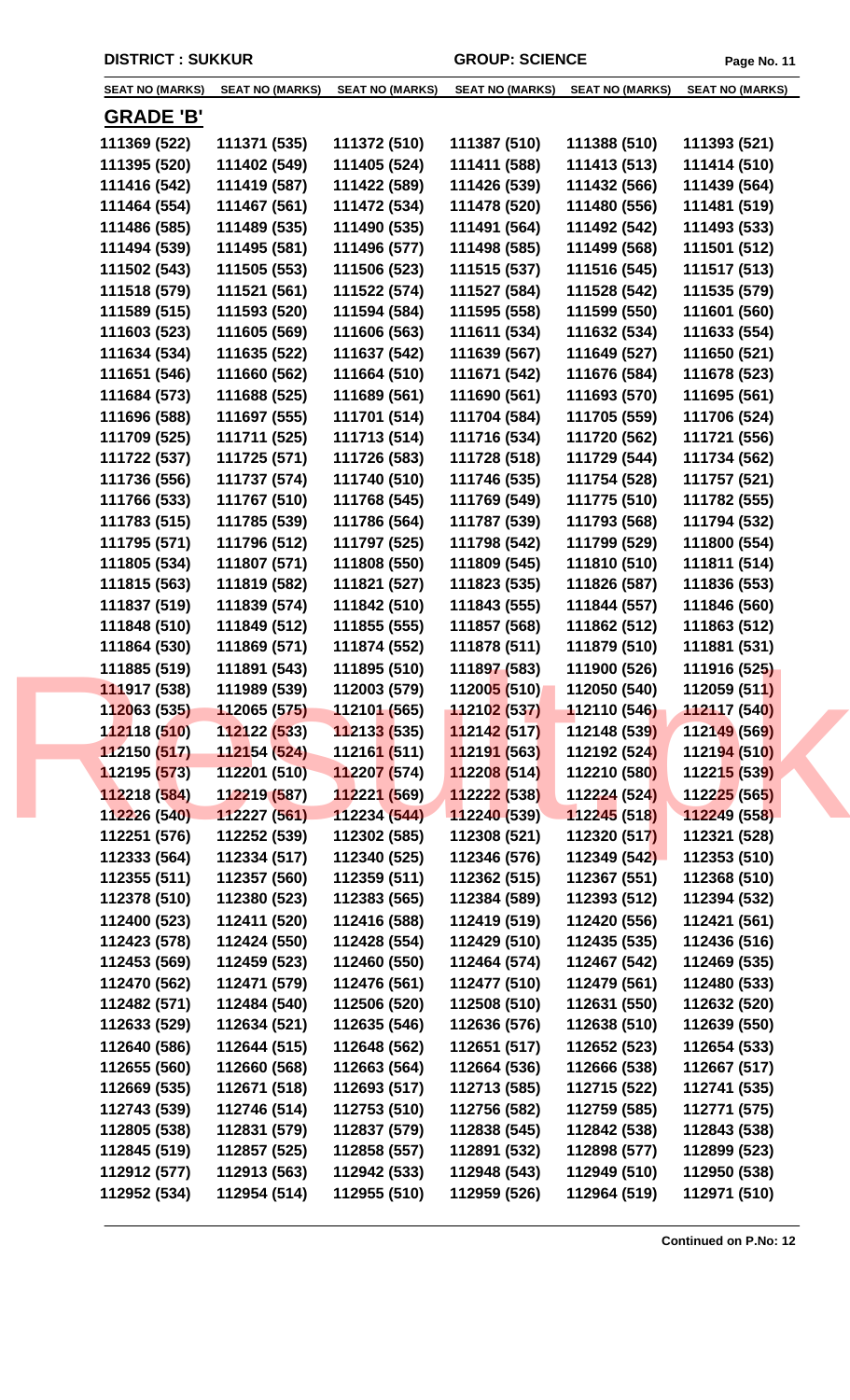| <b>SEAT NO (MARKS)</b> | <b>SEAT NO (MARKS)</b> | <b>SEAT NO (MARKS)</b>      | <b>SEAT NO (MARKS)</b>      | <b>SEAT NO (MARKS)</b> | <b>SEAT NO (MARKS)</b> |
|------------------------|------------------------|-----------------------------|-----------------------------|------------------------|------------------------|
|                        |                        |                             |                             |                        |                        |
| <b>GRADE 'B'</b>       |                        |                             |                             |                        |                        |
| 112973 (553)           | 112976 (510)           | 112992 (576)                | 112997 (552)                | 113018 (577)           | 113031 (542)           |
| 113032 (512)           | 113033 (521)           | 113036 (523)                | 113053 (527)                | 113055 (585)           | 113056 (589)           |
| 113058 (551)           | 113060 (588)           | 113061 (570)                | 113064 (571)                | 113066 (577)           | 113067 (562)           |
| 113069 (549)           | 113070 (560)           | 113076 (554)                | 113085 (522)                | 113118 (574)           | 113127 (510)           |
| 113131 (575)           | 113132 (547)           | 113133 (520)                | 113141 (574)                | 113146 (555)           | 113148 (569)           |
| 113150 (544)           | 113153 (527)           | 113154 (539)                | 113155 (517)                | 113161 (552)           | 113162 (589)           |
| 113165 (533)           | 113168 (566)           | 113170 (588)                | 113171 (519)                | 113173 (562)           | 113181 (548)           |
| 113182 (546)           | 113188 (567)           | 113190 (512)                | 113191 (567)                | 113192 (563)           | 113194 (538)           |
| 113197 (525)           | 113201 (543)           | 113202 (528)                | 113203 (564)                | 113204 (528)           | 113205 (585)           |
| 113206 (529)           | 113208 (568)           | 113209 (559)                | 113210 (587)                | 113211 (567)           | 113217 (553)           |
| 113220 (521)           | 113227 (547)           | 113229 (589)                | 113232 (533)                | 113234 (582)           | 113236 (578)           |
| 113238 (550)           | 113240 (526)           | 113241 (588)                | 113248 (526)                | 113252 (513)           | 113256 (551)           |
| 113264 (582)           | 113265 (561)           | 113266 (573)                | 113267 (571)                | 113269 (545)           | 113271 (527)           |
| 113272 (545)           | 113274 (540)           | 113277 (530)                | 113278 (558)                | 113279 (575)           | 113284 (569)           |
| 113286 (524)           | 113289 (559)           | 113291 (546)                | 113292 (534)                | 113296 (559)           | 113299 (532)           |
| 113311 (575)           | 113312 (565)           | 113314 (531)                | 113315 (586)                | 113319 (576)           | 113321 (545)           |
| 113330 (587)           | 113331 (533)           | 113332 (529)                | 113333 (525)                | 113335 (569)           | 113338 (554)           |
| 113340 (544)           | 113341 (564)           | 113349 (563)                | 113352 (589)                | 113357 (522)           | 113359 (569)           |
| 113366 (573)           | 113367 (566)           | 113370 (572)                | 113371 (565)                | 113372 (552)           | 113373 (510)           |
| 113374 (536)           | 113375 (576)           | 113377 (510)                | 113378 (570)                | 113380 (578)           | 113388 (555)           |
| 113389 (561)           | 113390 (586)           | 113443 (585)                | 113444 (576)                | 113448 (582)           | 113462 (513)           |
| 113463 (510)           | 113464 (561)           | 113470 (525)                | 113474 (579)                | 113475 (518)           | 113476 (540)           |
| 113479 (571)           | 113480 (587)           | 113481 (576)                | 113482 (510)                | 113485 (566)           | 113486 (519)           |
| 113487 (553)           | 113489 (520)           | 113490 (537)                | 113505 (546)                | 113510 (577)           | 113511 (571)           |
| 113515 (525)           | 113544 (559)           | 113545 (522)                | 113547 (518)                | 113550 (555)           | 113553 (564)           |
| 113555 (513)           | 113560 (561)           | 113564 (556)                | 113567 (515)                | 113568 (568)           | 113572 (584)           |
| 113577 (542)           | 113578 (521)           | 113579 (528)                | 11358 <mark>0 (</mark> 510) | 113586 (528)           | 113591 (528)           |
| 113592 (510)           | 113597 (573)           | 113646 (529)                | 113651 (537)                | 113653 (530)           | 113655 (513)           |
| 113657 (562)           | 113663 (510)           | 113666 (551)                | 113667 (553)                | 113670 (540)           | 113672 (572)           |
| 113673 (573)           | 113694 (528)           | 11369 <mark>5 (</mark> 524) | 113702 (579)                | 113703 (560)           | 113705 (522)           |
| 113707 (510)           | 113722 (571)           | 113724 (521)                | 113726 (544)                | 113727 (554)           | 113732 (550)           |
| 113734 (520)           | 113735 (525)           | 113737 (510)                | 113738 (542)                | 113743 (515)           | 113746 (560)           |
| 113747 (520)           | 113748 (542)           | 113749 (520)                | 113754 (559)                | 113755 (562)           | 113762 (522)           |
| 113769 (518)           | 113770 (537)           | 113773 (529)                | 113778 (510)                | 113780 (510)           | 113781 (532)           |
| 113803 (540)           | 113808 (534)           | 113809 (534)                | 113810 (513)                | 113811 (522)           | 113812 (517)           |
| 113813 (519)           | 113818 (514)           | 113819 (577)                | 113820 (533)                | 113823 (548)           | 113824 (554)           |
| 113829 (510)           | 113851 (510)           | 113852 (517)                | 113857 (510)                | 113865 (517)           | 113866 (570)           |
| 113877 (556)           | 113946 (544)           | 113949 (515)                | 113950 (539)                | 113971 (549)           | 113972 (589)           |
| 113974 (553)           | 113977 (536)           | 113978 (547)                | 113981 (559)                | 113984 (565)           | 113987 (563)           |
| 113991 (545)           | 113993 (581)           | 114004 (587)                | 114022 (537)                | 114023 (517)           | 114025 (535)           |
| 114026 (585)           | 114027 (521)           | 114030 (574)                | 114034 (563)                | 114036 (568)           | 114037 (555)           |
| 114038 (580)           | 114039 (582)           | 114041 (538)                | 114042 (588)                | 114043 (551)           | 114045 (559)           |
| 114048 (528)           | 114052 (525)           | 114054 (515)                | 114055 (518)                | 114071 (518)           | 114073 (548)           |
| 114074 (510)           | 114076 (510)           | 114079 (572)                | 114081 (565)                | 114082 (554)           | 114083 (588)           |
| 114086 (548)           | 114087 (536)           | 114090 (519)                | 114092 (520)                | 114095 (521)           | 114098 (545)           |
| 114106 (576)           | 114107 (512)           | 114109 (527)                | 114110 (582)                | 114111 (559)           | 114112 (580)           |
| 114141 (545)           | 114149 (542)           | 114158 (559)                | 114165 (542)                | 114166 (531)           | 114167 (553)           |
| 114170 (539)           | 114174 (572)           | 114175 (549)                | 114191 (540)                | 114195 (548)           | 114196 (531)           |
| 114210 (522)           | 114213 (510)           | 114223 (575)                | 114224 (573)                | 114226 (519)           | 114227 (576)           |
| 114229 (534)           | 114232 (537)           | 114233 (527)                | 114245 (551)                | 114246 (586)           | 114247 (520)           |
| 114255 (511)           | 114260 (548)           | 114279 (536)                | 114283 (510)                | 114286 (523)           | 114287 (566)           |
|                        |                        |                             |                             |                        |                        |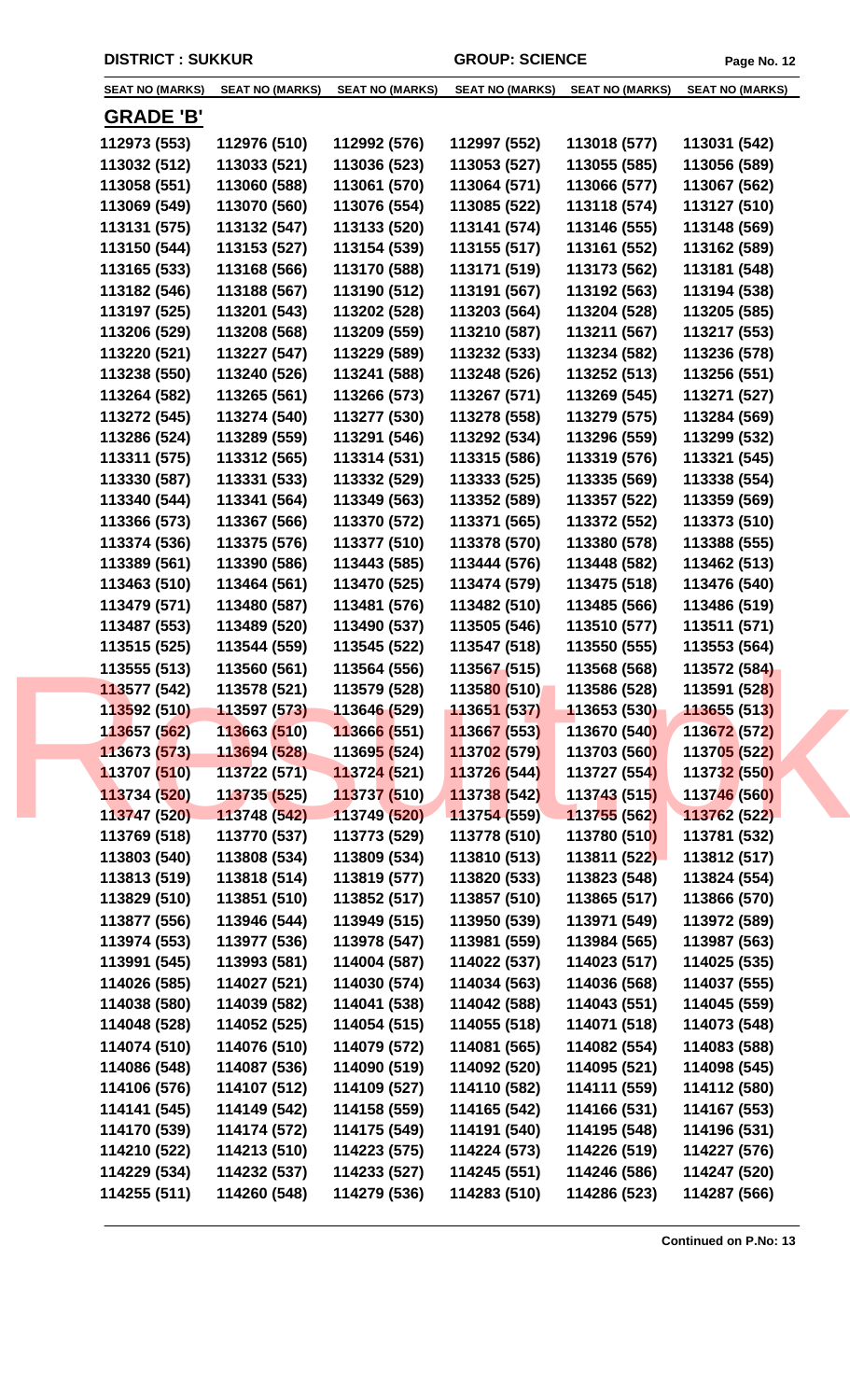|                  | <b>SEAT NO (MARKS)</b><br><b>SEAT NO (MARKS)</b> | <b>SEAT NO (MARKS)</b>      | <b>SEAT NO (MARKS)</b>      | <b>SEAT NO (MARKS)</b> | <b>SEAT NO (MARKS)</b> |
|------------------|--------------------------------------------------|-----------------------------|-----------------------------|------------------------|------------------------|
|                  |                                                  |                             |                             |                        |                        |
| <u>GRADE 'B'</u> |                                                  |                             |                             |                        |                        |
| 114289 (522)     | 114292 (554)                                     | 114293 (533)                | 114294 (530)                | 114299 (527)           | 114302 (588)           |
| 114304 (550)     | 114305 (520)                                     | 114313 (535)                | 114320 (528)                | 114323 (514)           | 114326 (513)           |
| 114327 (551)     | 114395 (545)                                     | 114406 (548)                | 114428 (551)                | 114438 (555)           | 114447 (578)           |
| 114451 (565)     | 114465 (569)                                     | 114502 (536)                | 114503 (576)                | 114505 (510)           | 114509 (513)           |
| 114512 (584)     | 114519 (527)                                     | 114534 (555)                | 114539 (551)                | 114540 (556)           | 114547 (523)           |
| 114552 (534)     | 114553 (562)                                     | 114554 (568)                | 114556 (567)                | 114557 (554)           | 114558 (510)           |
| 114592 (579)     | 114593 (561)                                     | 114595 (573)                | 114598 (554)                | 114600 (521)           | 114602 (569)           |
| 114604 (556)     | 114605 (528)                                     | 114606 (514)                | 114610 (566)                | 114611 (582)           | 114614 (527)           |
| 114616 (581)     | 114617 (533)                                     | 114636 (511)                | 114639 (532)                | 114643 (580)           | 114644 (531)           |
| 114645 (566)     | 114650 (566)                                     | 114652 (518)                | 114654 (537)                | 114662 (521)           | 114663 (571)           |
| 114677 (546)     | 114678 (543)                                     | 114691 (546)                | 114708 (530)                | 114713 (511)           | 114732 (528)           |
| 114737 (529)     | 114738 (543)                                     | 114739 (535)                | 114740 (540)                | 114749 (586)           | 114750 (511)           |
| 114756 (533)     | 114757 (528)                                     | 114758 (519)                | 114765 (537)                | 114766 (556)           | 114767 (525)           |
| 114778 (579)     | 114903 (529)                                     | 114904 (557)                | 114913 (544)                | 114916 (557)           | 114917 (572)           |
| 114919 (528)     | 114922 (550)                                     | 114930 (518)                | 114933 (530)                | 114938 (532)           | 114943 (543)           |
| 114971 (531)     | 114976 (510)                                     | 114980 (522)                | 114981 (527)                | 114982 (548)           | 114984 (514)           |
| 114985 (554)     | 114986 (555)                                     | 114989 (526)                | 114991 (555)                | 114997 (571)           | 114999 (542)           |
| 115000 (568)     | 115001 (589)                                     | 115002 (549)                | 115005 (584)                | 115021 (560)           | 115022 (538)           |
| 115027 (519)     | 115028 (524)                                     | 115032 (518)                | 115034 (560)                | 115035 (530)           | 115036 (527)           |
| 115039 (555)     | 115043 (564)                                     | 115045 (558)                | 115046 (548)                | 115047 (577)           | 115050 (585)           |
| 115051 (582)     | 115060 (570)                                     | 115071 (525)                | 115072 (522)                | 115101 (510)           | 115103 (513)           |
|                  |                                                  |                             |                             |                        |                        |
| 115104 (588)     | 115105 (510)                                     | 115107 (513)                | 115108 (517)                | 115116 (550)           | 115125 (576)           |
| 115127 (573)     | 115129 (517)                                     | 115131 (537)                | 115134 (529)                | 115138 (510)           | 115147 (510)           |
| 115158 (546)     | 115160 (531)                                     | 115203 (511)                | 115205 (558)                | 115206 (539)           | 115207 (532)           |
| 115208 (557)     | 115232 (537)                                     | 115233 (518)                | 115235 (517)                | 115236 (570)           | 115240 (589)           |
| 115263 (538)     | 115268 (528)                                     | 115271 (522)                | 115273 (534)                | 115280 (558)           | 115281 (517)           |
| 115284 (542)     | 115290 (533)                                     | 115295 (575)                | 115296 (588)                | 115299 (518)           | 115305 (554)           |
| 115308 (540)     | 115309 (581)                                     | 115357 (540)                | 11536 <mark>5 (</mark> 524) | 115366 (512)           | 115367 (514)           |
| 115368 (563)     | 115369 (545)                                     | 115371 (518)                | 115372 (541)                | 115373 (529)           | 115375 (523)           |
| 115377 (563)     | 115378 (573)                                     | 11538 <mark>2 (</mark> 512) | 115383 (555)                | 115384 (551)           | 115385 (519)           |
| 115386 (522)     | 115387 (529)                                     | 115388 (516)                | 115394 (522)                | 115395 (560)           | 115399 (571)           |
| 115400 (558)     | 115401 (532)                                     | 115404 (583)                | 115406 (534)                | 115413 (567)           | 115415 (581)           |
| 115420 (578)     | 115431 (538)                                     | 115432 (551)                | 115433 (576)                | 115443 (539)           | 115444 (536)           |
| 115458 (588)     | 115459 (556)                                     | 115501 (545)                | 115502 (558)                | 115504 (568)           | 115507 (539)           |
| 115528 (520)     | 115534 (578)                                     | 115546 (570)                | 115555 (588)                | 115556 (530)           | 115565 (586)           |
| 115587 (586)     | 115589 (578)                                     | 115639 (530)                | 115645 (551)                | 115647 (558)           | 115648 (537)           |
| 115714 (552)     | 115715 (567)                                     | 115719 (557)                | 115720 (521)                | 115721 (573)           | 115722 (586)           |
| 115723 (582)     | 115749 (576)                                     | 115751 (547)                | 115771 (574)                | 115773 (584)           | 115778 (542)           |
| 115785 (577)     | 115791 (579)                                     | 115814 (561)                | 115815 (567)                | 115816 (585)           | 115818 (552)           |
| 115820 (562)     | 115861 (552)                                     | 115862 (544)                | 115863 (570)                | 115864 (552)           | 115867 (536)           |
| 115868 (561)     | 115871 (552)                                     | 115877 (536)                | 115878 (538)                | 115879 (560)           | 115883 (531)           |
| 115885 (581)     | 115886 (550)                                     | 115887 (589)                | 115889 (518)                | 115893 (524)           | 115898 (529)           |
| 115902 (583)     | 115903 (585)                                     | 115906 (564)                | 115913 (537)                | 115932 (581)           | 115934 (556)           |
| 115940 (578)     | 115942 (531)                                     | 115946 (582)                | 115947 (525)                | 115983 (555)           | 115984 (543)           |
| 115986 (510)     | 115987 (541)                                     | 115991 (541)                | 115993 (513)                | 115998 (565)           | 115999 (523)           |
| 116011 (518)     | 116012 (589)                                     | 116013 (530)                | 116014 (510)                | 116015 (547)           | 116018 (563)           |
| 116019 (542)     | 116020 (525)                                     | 116021 (514)                | 116023 (524)                | 116027 (512)           | 116030 (528)           |
| 116031 (523)     | 116032 (510)                                     | 116035 (538)                | 116036 (527)                | 116038 (541)           | 116039 (589)           |
| 116043 (561)     | 116044 (560)                                     | 116045 (560)                | 116046 (528)                | 116048 (510)           | 116049 (520)           |
|                  |                                                  |                             |                             |                        |                        |
| 116050 (515)     | 116051 (547)                                     | 116052 (537)                | 116053 (576)                | 116108 (559)           | 116150 (583)           |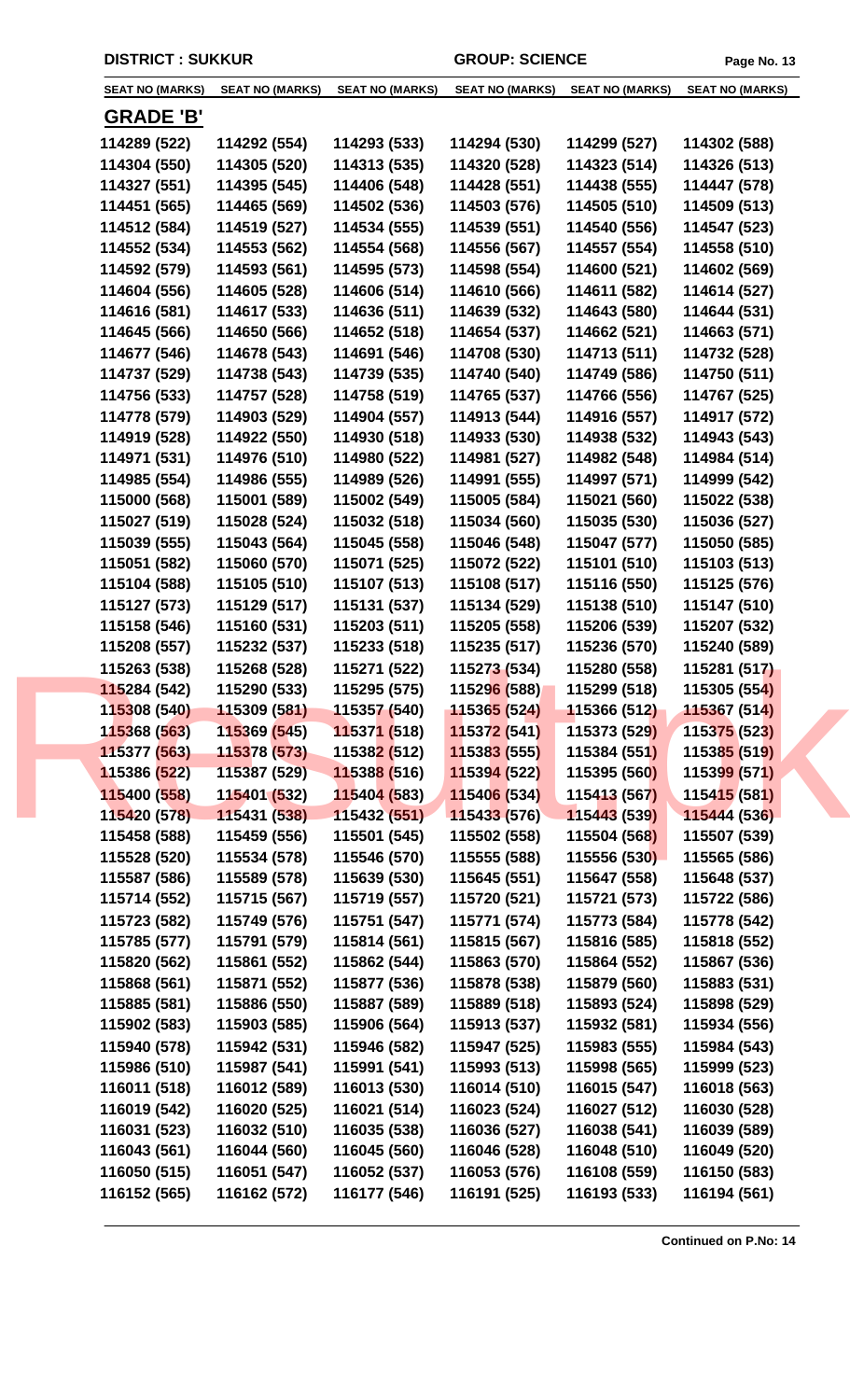| <b>SEAT NO (MARKS)</b> | <b>SEAT NO (MARKS)</b>       | <b>SEAT NO (MARKS)</b>      | <b>SEAT NO (MARKS)</b>      | <b>SEAT NO (MARKS)</b>       | <b>SEAT NO (MARKS)</b> |
|------------------------|------------------------------|-----------------------------|-----------------------------|------------------------------|------------------------|
|                        |                              |                             |                             |                              |                        |
| <u>GRADE 'B'</u>       |                              |                             |                             |                              |                        |
| 116195 (553)           | 116196 (581)                 | 116197 (558)                | 116201 (582)                | 116203 (583)                 | 116239 (583)           |
| 116246 (575)           | 116248 (571)                 | 116272 (526)                | 116273 (543)                | 116274 (538)                 | 116275 (555)           |
| 116276 (576)           | 116277 (530)                 | 116279 (553)                | 116280 (510)                | 116281 (512)                 | 116282 (533)           |
| 116283 (587)           | 116288 (526)                 | 116290 (585)                | 116291 (583)                | 116292 (569)                 | 116293 (510)           |
| 116298 (530)           | 116300 (510)                 | 116341 (572)                | 116343 (547)                | 116372 (552)                 | 116373 (513)           |
| 116374 (510)           | 116397 (549)                 | 116408 (527)                | 116410 (521)                | 116429 (530)                 | 116431 (515)           |
| 116433 (536)           | 116434 (526)                 | 116436 (514)                | 116438 (514)                | 116440 (522)                 | 116445 (582)           |
| 116446 (539)           | 116447 (561)                 | 116449 (578)                | 116450 (535)                | 116455 (562)                 | 116462 (520)           |
| 116465 (588)           | 116466 (511)                 | 116476 (535)                | 116478 (519)                | 116487 (513)                 | 116501 (554)           |
| 116512 (563)           | 116524 (553)                 | 116525 (517)                | 116552 (522)                | 116555 (550)                 | 116556 (560)           |
| 116565 (543)           | 116566 (521)                 | 116577 (540)                | 116580 (528)                | 116684 (574)                 | 116688 (580)           |
| 116693 (553)           | 116708 (574)                 | 116711 (536)                | 116712 (553)                | 116713 (589)                 | 116715 (544)           |
| 116732 (527)           | 116741 (541)                 | 116746 (529)                | 116772 (513)                | 116774 (545)                 | 116781 (546)           |
| 116802 (538)           | 116803 (515)                 | 116805 (563)                | 116806 (554)                | 116807 (536)                 | 116816 (523)           |
| 116817 (558)           | 116821 (513)                 | 116830 (510)                | 116832 (557)                | 116833 (512)                 | 116835 (564)           |
| 116837 (510)           | 116849 (532)                 | 116850 (525)                | 116855 (546)                | 116860 (534)                 | 116901 (586)           |
| 116903 (572)           | 116918 (540)                 | 116922 (572)                | 116925 (519)                | 116929 (529)                 | 116930 (569)           |
| 116932 (526)           | 116933 (564)                 | 116936 (525)                | 116937 (579)                | 116938 (548)                 | 116941 (584)           |
| 116944 (517)           | 116945 (538)                 | 116952 (516)                | 116953 (524)                | 116954 (546)                 | 116968 (541)           |
| 116983 (510)           | 116991 (517)                 | 116993 (525)                | 116999 (510)                | 117004 (577)                 | 117013 (542)           |
| 117015 (547)           | 117017 (583)                 | 117018 (548)                | 117019 (522)                | 117020 (539)                 | 117023 (587)           |
| 117029 (525)           | 117030 (566)                 | 117031 (516)                | 117040 (566)                | 117042 (544)                 | 117043 (549)           |
| 117044 (514)           | 117056 (561)                 | 117059 (568)                | 117062 (548)                | 117102 (510)                 | 117103 (564)           |
| 117134 (558)           | 117153 (574)                 | 117157 (585)                | 117161 (563)                | 117162 (580)                 | 117163 (566)           |
| 117166 (515)           | 117173 (580)                 | 117271 (573)                | 117362 (575)                | 117391 (549)                 | 117403 (541)           |
|                        |                              |                             |                             |                              |                        |
| 117413 (581)           | 117440 (552)                 | 117443 (561)                | 117449 (522)                | 117455 (559)                 | 117461 (564)           |
| 117472 (532)           | 117486 (535)                 | 117489 (510)<br>117583(531) | 11749 <mark>5 (</mark> 518) | 117496 (564)<br>117587 (523) | 117497 (544)           |
| 117501 (510)           | 117582 (550)                 |                             | <b>117584 (532)</b>         |                              | 117588 (520)           |
| 117589 (540)           | 117591 (581)<br>117603 (576) | 117594 (525)                | 117597 (577)                | 117598 (531)                 | 117599 (557)           |
| 117600 (557)           |                              | 11761 <mark>0 (</mark> 528) | 117613 (578)                | 117614 (576)                 | 117617 (577)           |
| 117618 (574)           | 117619 (584)                 | 117628 (578)                | 117661 (589)                | 117663 (536)                 | 117664 (559)           |
| 117665 (568)           | 117666 (568)                 | 117687 (510)                | 117690 (541)                | 117692 (554)                 | 117702 (585)           |
| 117704 (578)           | 117706 (538)                 | 117707 (544)                | 117708 (519)                | 117709 (530)                 | 117710 (527)           |
| 117711 (557)           | 117713 (572)                 | 117714 (543)                | 117715 (520)                | 117720 (541)                 | 117724 (510)           |
| 117734 (574)           | 117737 (510)                 | 117747 (512)                | 117753 (552)                | 117759 (570)                 | 117760 (548)           |
| 117762 (530)           | 117766 (511)                 | 117767 (533)                | 117768 (539)                | 117773 (516)                 | 117777 (521)           |
| 117778 (534)           | 117782 (560)                 | 117791 (510)                | 117794 (525)                | 117831 (533)                 | 117832 (526)           |
| 117835 (524)           | 117837 (578)                 | 117844 (540)                | 117851 (545)                | 117854 (516)                 | 117855 (584)           |
| 117856 (519)           | 117857 (549)                 | 117858 (541)                | 117860 (535)                | 117861 (514)                 | 117864 (530)           |
| 117866 (563)           | 117869 (510)                 | 117870 (523)                | 117871 (529)                | 117872 (535)                 | 117874 (568)           |
| 117875 (574)           | 117877 (544)                 | 117881 (570)                | 117886 (518)                | 117888 (522)                 | 117892 (513)           |
| 117894 (523)           | 117896 (574)                 | 117917 (530)                | 117923 (526)                | 117926 (527)                 | 117964 (510)           |
| 117968 (522)           | 117971 (539)                 | 117972 (548)                | 117981 (551)                | 117982 (543)                 | 117991 (515)           |
| 117995 (532)           | 118005 (516)                 | 118010 (576)                | 118052 (559)                | 118053 (587)                 | 118054 (547)           |
| 118055 (544)           | 118059 (547)                 | 118065 (539)                | 118067 (510)                | 118069 (570)                 | 118070 (537)           |
| 118073 (568)           | 118075 (557)                 | 118081 (576)                | 118102 (518)                | 118129 (516)                 | 118139 (510)           |
| 118146 (513)           | 118158 (557)                 | 118163 (519)                | 118168 (548)                | 118177 (555)                 | 118181 (534)           |
| 118187 (523)           | 118188 (568)                 | 118190 (524)                | 118194 (519)                | 118195 (520)                 | 118199 (570)           |
| 118207 (536)           | 118209 (546)                 | 118211 (516)                | 118213 (520)                | 118214 (589)                 | 118215 (530)           |
| 118219 (517)           | 118230 (514)                 | 118232 (514)                | 118240 (528)                | 118246 (585)                 | 118247 (560)           |
| 118258 (510)           | 118278 (510)                 | 118331 (521)                | 118332 (523)                | 118333 (510)                 | 118334 (543)           |
|                        |                              |                             |                             |                              |                        |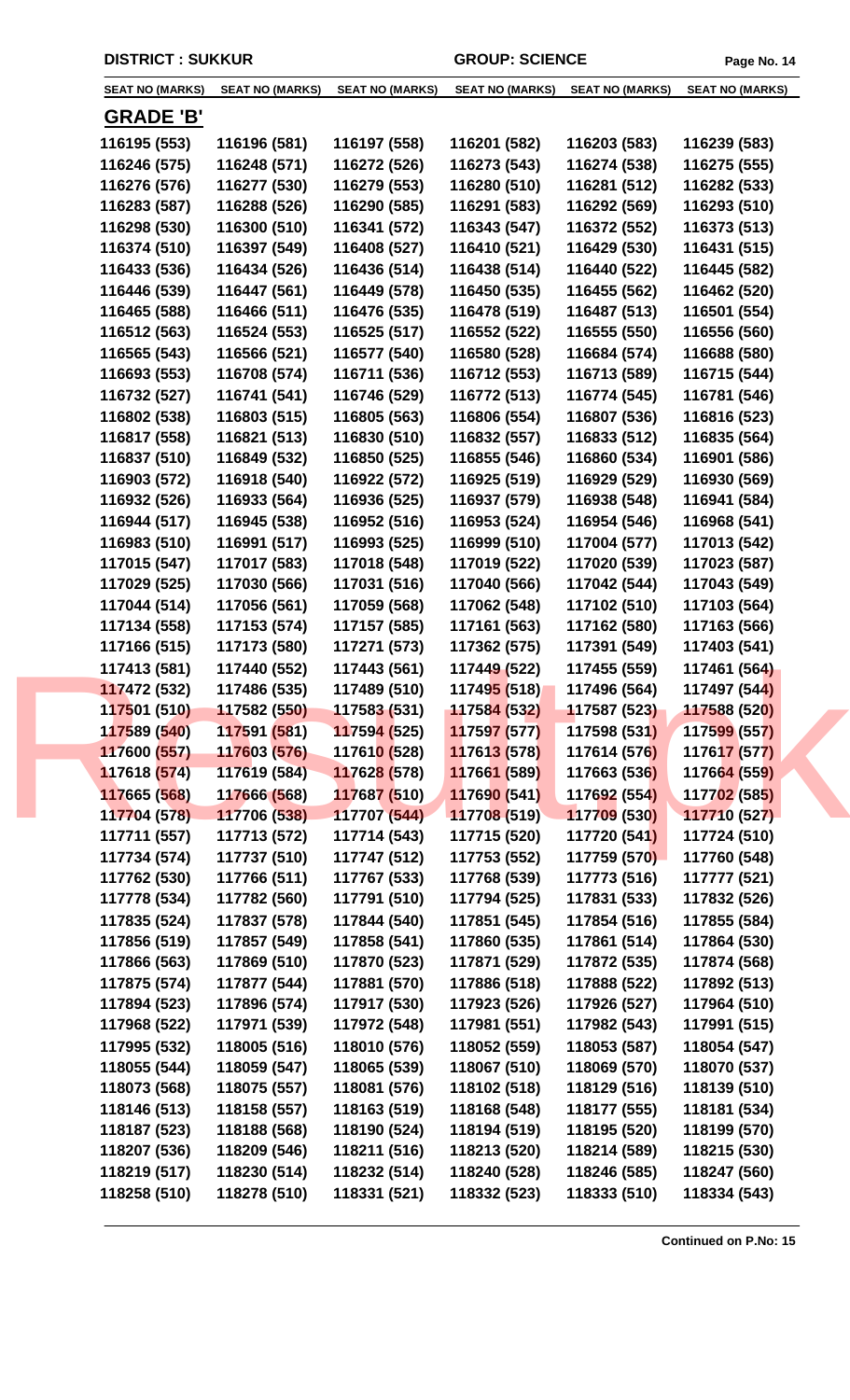| <b>SEAT NO (MARKS)</b> | <b>SEAT NO (MARKS)</b>    | <b>SEAT NO (MARKS)</b>      | <b>SEAT NO (MARKS)</b>      | <b>SEAT NO (MARKS)</b> | <b>SEAT NO (MARKS)</b> |
|------------------------|---------------------------|-----------------------------|-----------------------------|------------------------|------------------------|
| <u>GRADE 'B'</u>       |                           |                             |                             |                        |                        |
| 118335 (524)           | 118336 (553)              | 118339 (518)                | 118342 (542)                | 118343 (535)           | 118344 (533)           |
| 118348 (511)           | 118350 (544)              | 118352 (517)                | 118354 (527)                | 118358 (555)           | 118369 (578)           |
| 118370 (526)           | 118374 (545)              | 118378 (538)                | 118379 (564)                | 118382 (562)           | 118384 (538)           |
| 118386 (559)           | 118387 (517)              | 118388 (560)                | 118391 (512)                | 118392 (568)           | 118393 (510)           |
| 118398 (510)           | 118399 (570)              | 118403 (521)                | 118405 (577)                | 118406 (517)           | 118407 (510)           |
| 118408 (553)           | 118410 (586)              | 118413 (530)                | 118417 (510)                | 118419 (589)           | 118421 (554)           |
| 118428 (510)           | 118431 (584)              | 118436 (521)                | 118439 (524)                | 118440 (557)           | 118442 (527)           |
| 118443 (550)           | 118445 (525)              | 118453 (524)                | 118455 (518)                | 118458 (573)           | 118461 (550)           |
| 118465 (587)           | 118468 (564)              | 118470 (566)                | 118476 (549)                | 118479 (529)           | 118481 (510)           |
| 118482 (510)           | 118531 (580)              | 118532 (570)                | 118533 (523)                | 118534 (561)           | 118535 (570)           |
| 118538 (583)           | 118539 (520)              | 118541 (540)                | 118545 (584)                | 118548 (531)           | 118557 (563)           |
| 118561 (567)           | 118566 (589)              | 118567 (542)                | 118571 (566)                | 118572 (559)           | 118592 (540)           |
| 118596 (542)           | 118606 (582)              | 118608 (582)                | 118610 (550)                | 118612 (576)           | 118613 (555)           |
| 118614 (561)           | 118617 (538)              | 118619 (538)                | 118622 (566)                | 118623 (532)           | 118627 (530)           |
| 118628 (510)           | 118644 (511)              | 118686 (514)                | 118689 (540)                | 118690 (557)           | 118692 (564)           |
| 118712 (513)           | 118714 (541)              | 118718 (514)                | 118720 (538)                | 118721 (562)           | 118724 (525)           |
| 118726 (510)           | 118728 (566)              | 118730 (518)                | 118731 (583)                | 118732 (585)           | 118734 (519)           |
|                        |                           |                             |                             |                        |                        |
| 118735 (549)           | 118738 (513)              | 118740 (514)                | 118742 (530)                | 118773 (534)           | 118776 (558)           |
| 118777 (553)           | 118778 (510)              | 118779 (575)                | 118781 (559)                | 118782 (565)           | 118785 (587)           |
| 118786 (545)           | 118791 (538)              | 118793 (546)                | 118799 (564)                | 118800 (521)           | 118803 (554)           |
| 118804 (584)           | 118805 (583)              | 118808 (518)                | 118809 (530)                | 118813 (538)           | 118817 (510)           |
| 118818 (510)           | 118827 (560)              | 118831 (550)                | 118833 (542)                | 118834 (564)           | 118836 (510)           |
| 118842 (568)           | 118843 (581)              | 118844 (563)                | 118850 (548)                | 118856 (588)           | 118860 (513)           |
| 118862 (571)           | 118863 (519)              | 118868 (556)                | 118871 (545)                | 118876 (550)           | 118878 (563)           |
| 118879 (536)           | 118883 (558)              | 118885 (576)                | 118890 (549)                | 118893 (554)           | 118894 (530)           |
| 118898 (532)           | 118899 (589)              | 118901 (553)                | 118903 (576)                | 118908 (542)           | 118909 (537)           |
| 118915 (578)           | 118916 (539)              | 118925 (532)                | 11892 <mark>6 (</mark> 568) | 118927 (588)           | 118929 (584)           |
| 118935 (547)           | 118936 (514) 118937 (580) |                             | 11894 <mark>5 (</mark> 558) | 118946 (540)           | 118953 (554)           |
| 118957 (539)           | 118959 (560)              | 118965 (573)                | 118966 (510)                | 118967 (563)           | 118968 (510)           |
| 118969 (522)           | 118971 (512)              | 11897 <mark>2 (</mark> 531) | 118978 (531)                | 118981 (523)           | 118982 (581)           |
| 118986 (560)           | 118993 (527)              | 119009 (589)                | 119101 (558)                | 119103 (585)           | 119108 (541)           |
| 119109 (542)           | 119123 (519)              | 119124 (578)                | 119126 (546)                | 119127 (580)           | 119128 (524)           |
| 119130 (550)           | 119132 (553)              | 119133 (568)                | 119135 (527)                | 119136 (562)           | 119140 (523)           |
| 119143 (527)           | 119147 (581)              | 119148 (513)                | 119149 (520)                | 119150 (563)           | 119151 (565)           |
| 119153 (578)           | 119154 (583)              | 119155 (579)                | 119158 (520)                | 119160 (545)           | 119163 (544)           |
| 119165 (513)           | 119168 (518)              | 119169 (512)                | 119175 (586)                | 119179 (513)           | 119181 (512)           |
| 119182 (543)           | 119183 (522)              | 119185 (549)                | 119188 (531)                | 119191 (525)           | 119204 (588)           |
| 119207 (510)           | 119208 (560)              | 119209 (536)                | 119218 (510)                | 119219 (577)           | 119220 (526)           |
| 119225 (543)           | 119227 (558)              | 119228 (556)                | 119229 (515)                | 119234 (564)           | 119238 (560)           |
| 119240 (519)           | 119243 (544)              | 119247 (530)                | 119249 (584)                | 119253 (550)           | 119254 (536)           |
| 119256 (584)           | 119259 (542)              | 119263 (580)                | 119266 (582)                | 119272 (556)           | 119273 (584)           |
| 119276 (516)           | 119279 (580)              | 119282 (584)                | 119283 (571)                | 119285 (561)           | 119287 (533)           |
| 119288 (582)           | 119289 (520)              | 119293 (538)                | 119294 (571)                | 119295 (510)           | 119298 (578)           |
| 119301 (542)           | 119308 (569)              | 119309 (548)                | 119310 (527)                | 119312 (515)           | 119315 (510)           |
| 119317 (579)           | 119318 (566)              | 119321 (510)                | 119324 (558)                | 119382 (512)           | 119384 (588)           |
| 119385 (537)           | 119386 (533)              | 119391 (510)                | 119392 (516)                | 119402 (518)           | 119405 (576)           |
| 119406 (543)           | 119410 (537)              | 119414 (558)                | 119415 (526)                | 119421 (576)           | 119422 (551)           |
| 119423 (589)           | 119425 (585)              | 119427 (550)                | 119428 (530)                | 119430 (530)           | 119431 (525)           |
| 119432 (564)           | 119433 (547)              | 119435 (578)                | 119438 (527)                | 119441 (570)           | 119442 (556)           |
|                        |                           |                             |                             | 119460 (546)           |                        |
| 119451 (510)           | 119455 (522)              | 119458 (547)                | 119459 (572)                |                        | 119474 (589)           |
| 119475 (568)           | 119476 (578)              | 119477 (533)                | 119478 (510)                | 119480 (562)           | 119481 (545)           |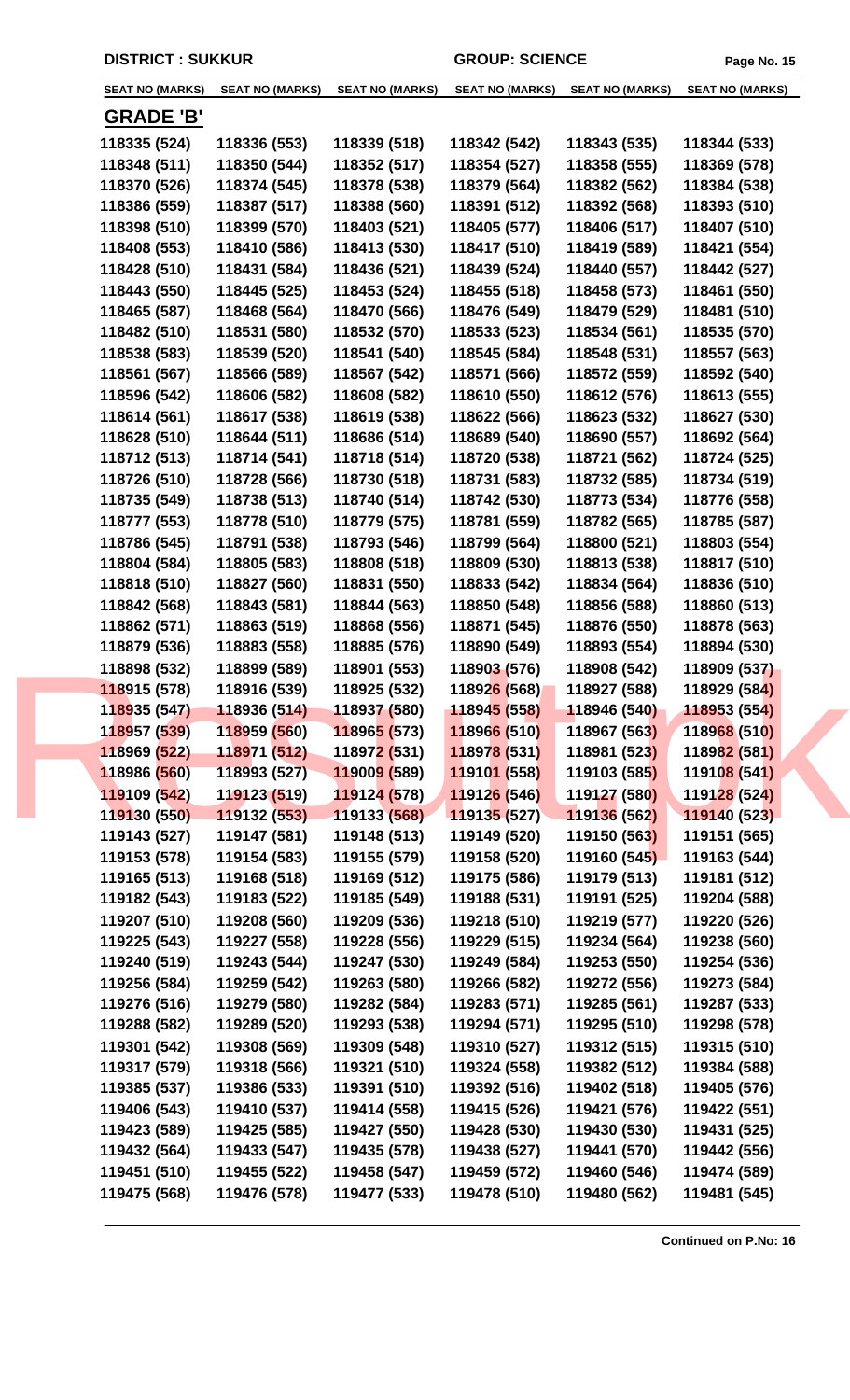| <b>SEAT NO (MARKS)</b> | <b>SEAT NO (MARKS)</b>    | <b>SEAT NO (MARKS)</b>      | <b>SEAT NO (MARKS)</b> | <b>SEAT NO (MARKS)</b> | <b>SEAT NO (MARKS)</b> |
|------------------------|---------------------------|-----------------------------|------------------------|------------------------|------------------------|
|                        |                           |                             |                        |                        |                        |
| <b>GRADE 'B'</b>       |                           |                             |                        |                        |                        |
| 119484 (542)           | 119486 (529)              | 119490 (584)                | 119494 (542)           | 119496 (589)           | 119497 (526)           |
| 119499 (586)           | 119502 (572)              | 119503 (582)                | 119505 (519)           | 119508 (515)           | 119509 (567)           |
| 119511 (511)           | 119512 (585)              | 119516 (524)                | 119517 (545)           | 119520 (553)           | 119521 (560)           |
| 119522 (540)           | 119524 (561)              | 119530 (515)                | 119531 (510)           | 119533 (516)           | 119539 (524)           |
| 119540 (524)           | 119541 (521)              | 119547 (532)                | 119549 (551)           | 119550 (551)           | 119551 (554)           |
| 119552 (551)           | 119556 (548)              | 119559 (529)                | 119565 (564)           | 119568 (574)           | 119570 (586)           |
| 119572 (564)           | 119573 (579)              | 119575 (583)                | 119576 (585)           | 119577 (575)           | 119578 (558)           |
| 119579 (526)           | 119581 (587)              | 119583 (513)                | 119588 (526)           | 119589 (568)           | 119594 (565)           |
| 119595 (555)           | 119597 (558)              | 119598 (530)                | 119600 (541)           | 119601 (584)           | 119603 (534)           |
| 119605 (587)           | 119606 (531)              | 119607 (583)                | 119608 (575)           | 119609 (573)           | 119615 (581)           |
| 119616 (510)           | 119618 (516)              | 119620 (582)                | 119622 (529)           | 119710 (517)           | 119713 (575)           |
| 119803 (545)           | 119804 (510)              | 119805 (576)                | 119806 (552)           | 119810 (548)           | 119812 (536)           |
| 119814 (533)           | 119817 (526)              | 119819 (513)                | 119826 (517)           | 119829 (532)           | 119832 (555)           |
| 119836 (516)           | 119839 (535)              | 119844 (512)                | 119849 (545)           | 119853 (530)           | 119854 (517)           |
| 119857 (541)           | 119860 (583)              | 119863 (546)                | 119865 (529)           | 119866 (559)           | 119869 (510)           |
| 119871 (510)           | 119872 (532)              | 119875 (514)                | 119876 (566)           | 119877 (510)           | 119878 (566)           |
| 119883 (547)           | 119884 (523)              | 119886 (558)                | 119888 (550)           | 119890 (537)           | 119894 (510)           |
| 119895 (529)           | 119899 (542)              | 119903 (530)                | 119905 (567)           | 119907 (529)           | 119912 (531)           |
| 119924 (540)           | 119952 (514)              | 119953 (527)                | 119954 (554)           | 119955 (563)           | 119958 (584)           |
| 119961 (527)           | 119964 (517)              | 119965 (550)                | 119966 (550)           | 119967 (555)           | 119968 (515)           |
| 119977 (510)           | 119980 (510)              | 119986 (539)                | 119987 (534)           | 119994 (557)           | 119995 (522)           |
| 119997 (510)           | 119998 (530)              | 119999 (527)                | 120006 (520)           | 120009 (512)           | 120014 (513)           |
| 120015 (510)           | 120016 (515)              | 120018 (568)                | 120021 (519)           | 120023 (563)           | 120113 (563)           |
| 120116 (540)           | 120120 (513)              | 120121 (548)                | 120122 (561)           | 120127 (539)           | 120128 (539)           |
| 120132 (571)           | 120133 (514)              | 120135 (553)                | 120138 (523)           | 120140 (536)           | 120143 (529)           |
| 120149 (552)           | 120151 (536)              | 120153 (515)                | 120154 (535)           | 120157 (554)           | 120158 (552)           |
| 120160 (542)           | 120162 (574)              | 120163 (565)                | 120168 (576)           | 120169 (568)           | 120170 (583)           |
| 120175 (537)           | 120176 (563) 120180 (579) |                             | 120181 (563)           | 120183 (552)           | 120187 (572)           |
| 120189 (576)           | 120192 (577)              | 120194(533)                 | 120201 (543)           | 120242 (521)           | 120244 (582)           |
| 120245 (536)           | 120246 (558)              | 12024 <mark>8 (</mark> 510) | 120250 (510)           | 120258 (580)           | 120261 (547)           |
| 120263 (544)           | 120282 (547)              | 120283 (539)                | 120285 (513)           | 120295 (575)           | 120296 (524)           |
| 120297 (555)           | 120300 (510)              | 120307 (528)                | 120311 (559)           | 120313 (530)           | 120320 (547)           |
| 120322 (513)           | 120324 (589)              | 120326 (533)                | 120327 (512)           | 120328 (573)           | 120335 (564)           |
| 120337 (568)           | 120339 (571)              | 120340 (545)                | 120341 (562)           | 120345 (539)           | 120351 (525)           |
| 120357 (530)           | 120359 (510)              | 120361 (545)                | 120362 (558)           | 120363 (585)           | 120403 (586)           |
| 120404 (561)           | 120405 (568)              | 120406 (512)                | 120407 (586)           | 120412 (578)           | 120414 (542)           |
| 120415 (531)           | 120417 (528)              | 120418 (556)                | 120421 (576)           | 120422 (555)           | 120424 (580)           |
| 120425 (569)           | 120427 (510)              | 120428 (567)                | 120430 (566)           | 120432 (574)           | 120433 (524)           |
| 120436 (561)           | 120438 (510)              | 120441 (510)                | 120443 (580)           | 120444 (589)           | 120451 (515)           |
| 120453 (582)           | 120454 (564)              | 120457 (549)                | 120458 (510)           | 120463 (526)           | 120470 (543)           |
| 120471 (577)           | 120472 (545)              | 120473 (553)                | 120478 (545)           | 120531 (526)           | 120533 (584)           |
| 120534 (538)           | 120536 (510)              | 120537 (533)                | 120540 (515)           | 120547 (577)           | 120548 (550)           |
| 120552 (541)           | 120555 (564)              | 120558 (544)                | 120582 (578)           | 120584 (515)           | 120586 (587)           |
| 120587 (541)           | 120589 (564)              | 120591 (510)                | 120592 (530)           | 120593 (580)           | 120594 (544)           |
| 120596 (510)           | 120597 (525)              | 120598 (586)                | 120600 (560)           | 120609 (538)           | 120612 (570)           |
| 120617 (587)           | 120620 (564)              | 120622 (533)                | 120623 (537)           | 120625 (543)           | 120632 (518)           |
| 120633 (528)           | 120634 (563)              | 120635 (574)                | 120636 (564)           | 120637 (544)           | 120641 (557)           |
| 120642 (586)           | 120643 (542)              | 120646 (547)                | 120649 (566)           | 120654 (523)           | 120662 (527)           |
| 120730 (522)           | 120733 (544)              | 120735 (556)                | 120737 (577)           | 120738 (582)           | 120745 (543)           |
| 120750 (569)           | 120751 (540)              | 120754 (560)                | 120757 (557)           | 120760 (538)           | 120764 (513)           |
| 120765 (510)           | 120789 (556)              | 120796 (575)                | 120797 (548)           | 120826 (521)           | 120862 (510)           |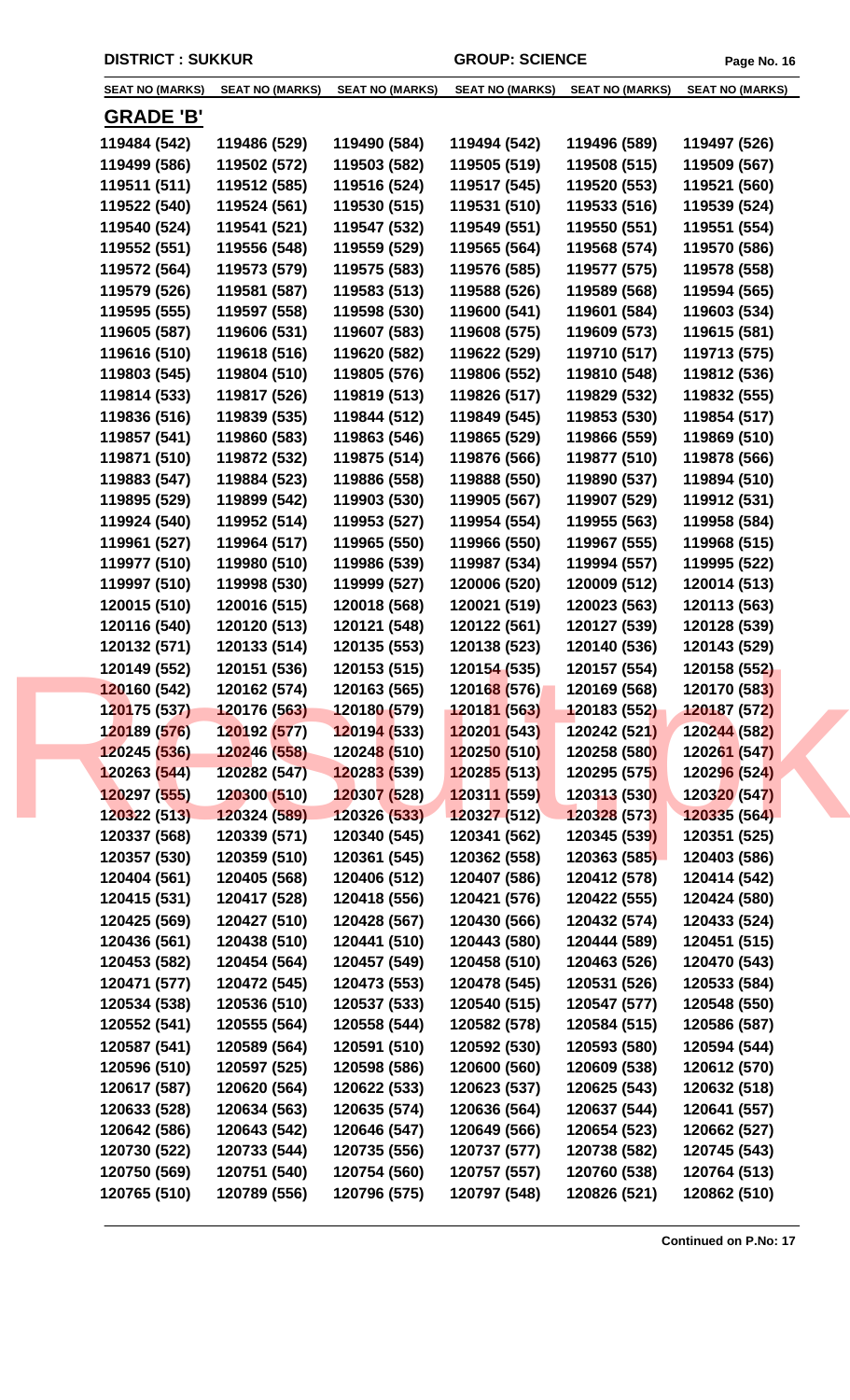| <b>SEAT NO (MARKS)</b> | <b>SEAT NO (MARKS)</b> | <b>SEAT NO (MARKS)</b> | <b>SEAT NO (MARKS)</b>      | <b>SEAT NO (MARKS)</b> | <b>SEAT NO (MARKS)</b> |
|------------------------|------------------------|------------------------|-----------------------------|------------------------|------------------------|
| <b>GRADE 'B'</b>       |                        |                        |                             |                        |                        |
| 120864 (510)           | 120877 (584)           | 163505 (510)           | 163506 (512)                | 163507 (544)           | 163536 (517)           |
| 163541 (510)           | 163583 (524)           | 163589 (553)           | 163590 (528)                | 163598 (577)           | 163603 (555)           |
| 163694 (510)           | 163695 (585)           | 163721 (539)           | 163722 (563)                | 163725 (536)           | 163764 (536)           |
| 163820 (542)           | 163822 (510)           | 163823 (531)           | 163922 (565)                | 163981 (574)           | 164084 (523)           |
| 164114 (532)           | 164330 (525)           | 164391 (521)           | 164402 (525)                | 164412 (576)           | 164472 (557)           |
| 164504 (534)           | 164582 (520)           | 164583 (528)           | 164783 (555)                | 164914 (522)           | 164916 (567)           |
| 164917 (536)           | 164919 (545)           | 164941 (526)           | 164942 (510)                |                        |                        |
| <b>GRADE 'C'</b>       |                        |                        |                             |                        |                        |
| 108503 (457)           | 108506 (470)           | 108511 (481)           | 108512 (483)                | 108519 (490)           | 108520 (499)           |
| 108522 (483)           | 108527 (496)           | 108528 (465)           | 108529 (477)                | 108531 (474)           | 108533 (486)           |
| 108535 (476)           | 108540 (461)           | 108543 (489)           | 108544 (470)                | 108546 (487)           | 108548 (425)           |
| 108550 (493)           | 108570 (486)           | 108571 (458)           | 108573 (492)                | 108576 (486)           | 108579 (450)           |
| 108584 (462)           | 108623 (491)           | 108624 (486)           | 108628 (495)                | 108633 (459)           | 108652 (494)           |
| 108666 (442)           | 108667 (491)           | 108668 (473)           | 108702 (493)                | 108703 (503)           | 108707 (476)           |
| 108712 (439)           | 108713 (489)           | 108719 (499)           | 108720 (470)                | 108722 (463)           | 108742 (494)           |
| 108755 (502)           | 108764 (466)           | 108766 (495)           | 108772 (455)                | 108775 (477)           | 108776 (476)           |
| 108778 (504)           | 108779 (458)           | 108782 (486)           | 108783 (487)                | 108784 (494)           | 108790 (504)           |
| 108795 (496)           | 108799 (469)           | 108800 (490)           | 108801 (440)                | 108804 (453)           | 108808 (469)           |
| 108809 (498)           | 108813 (459)           | 108827 (452)           | 108829 (489)                | 108833 (502)           | 108835 (469)           |
| 108840 (455)           | 108841 (429)           | 108843 (458)           | 108844 (493)                | 108847 (475)           | 108854 (466)           |
| 109001 (472)           | 109038 (485)           | 109048 (502)           |                             | 109469 (462)           | 109475 (437)           |
|                        |                        |                        | 109056 (441)                |                        |                        |
| 109476 (455)           | 109478 (475)           | 109479 (425)           | 109482 (431)                | 109488 (465)           | 109491 (470)           |
| 109493 (479)           | 109499 (486)           | 109501 (504)           | 109502 (470)                | 109508 (476)           | 109521 (465)           |
| 109526 (483)           | 109527 (504)           | 109528 (446)           | 109530 (465)                | 109534 (458)           | 109539 (467)           |
| 109548 (471)           | 109573 (498)           | 109575 (462)           | 109582 (500)                | 109584 (482)           | 109585 (442)           |
| 109586 (501)           | 109588 (494)           | 109595 (477)           | 10959 <mark>9 (</mark> 479) | 109600 (500)           | 109605 (487)           |
| 109606 (458)           | 109608 (472)           | 109610 (504)           | 109611 (444)                | 109612 (474)           | 109613 (476)           |
| 109617 (479)           | 109618 (452)           | 109626 (502)           | 109628 (485)                | 109629 (446)           | 109631 (467)           |
| 109637 (466)           | 109638 (479)           | 109639 (477)           | 109641 (484)                | 109644 (496)           | 109646 (477)           |
| 109650 (504)           | 109657 (476)           | 109660 (428)           | 109667 (425)                | 109668 (494)           | 109673 (441)           |
| 109681 (447)           | 109683 (454)           | 109684 (499)           | 109688 (500)                | 109689 (483)           | 109690 (500)           |
| 109710 (502)           | 109713 (484)           | 109715 (477)           | 109716 (438)                | 109717 (449)           | 109719 (440)           |
| 109724 (456)           | 109732 (477)           | 109733 (449)           | 109737 (480)                | 109738 (504)           | 109746 (471)           |
| 109747 (503)           | 109754 (476)           | 109761 (489)           | 109765 (460)                | 109767 (490)           | 109768 (459)           |
| 109769 (492)           | 109773 (443)           | 109776 (435)           | 109777 (459)                | 109778 (486)           | 109785 (439)           |
| 109786 (425)           | 109788 (495)           | 109791 (455)           | 109795 (468)                | 109800 (461)           | 109801 (492)           |
| 109804 (482)           | 109805 (426)           | 109807 (442)           | 109809 (456)                | 109811 (425)           | 109820 (475)           |
| 109821 (493)           | 109831 (497)           | 109832 (470)           | 109833 (464)                | 109836 (447)           | 109838 (488)           |
| 109841 (429)           | 109842 (476)           | 109845 (498)           | 109852 (425)                | 109863 (458)           | 109864 (474)           |
| 109865 (444)           | 109867 (472)           | 109872 (474)           | 109926 (479)                | 109933 (492)           | 109947 (459)           |
| 110111 (499)           | 110115 (483)           | 110410 (482)           | 110413 (494)                | 110415 (464)           | 110418 (481)           |
| 110420 (432)           | 110423 (498)           | 110425 (462)           | 110426 (483)                | 110428 (481)           | 110439 (479)           |
| 110442 (425)           | 110443 (433)           | 110444 (501)           | 110445 (446)                | 110446 (474)           | 110455 (441)           |
| 110458 (454)           | 110467 (500)           | 110469 (468)           | 110474 (500)                | 110482 (464)           | 110498 (479)           |
| 110500 (484)           | 110501 (451)           | 110510 (473)           | 110514 (430)                | 110523 (499)           | 110527 (426)           |
| 110528 (468)           | 110531 (501)           | 110537 (442)           | 110541 (498)                | 110561 (483)           | 110564 (458)           |
| 110565 (427)           | 110567 (499)           | 110575 (482)           | 110584 (461)                | 110590 (448)           | 110595 (458)           |
| 110602 (493)           | 110604 (480)           | 110606 (438)           | 110613 (431)                | 110615 (426)           | 110616 (429)           |
| 110621 (494)           | 110622 (499)           | 110635 (496)           | 110642 (496)                | 110645 (486)           | 110646 (479)           |
| 110649 (493)           | 110652 (477)           | 110655 (471)           | 110658 (453)                | 110659 (447)           | 110661 (435)           |
| 110741 (457)           | 110748 (439)           | 110751 (442)           | 110760 (479)                | 110763 (453)           | 110765 (486)           |
|                        |                        |                        |                             |                        |                        |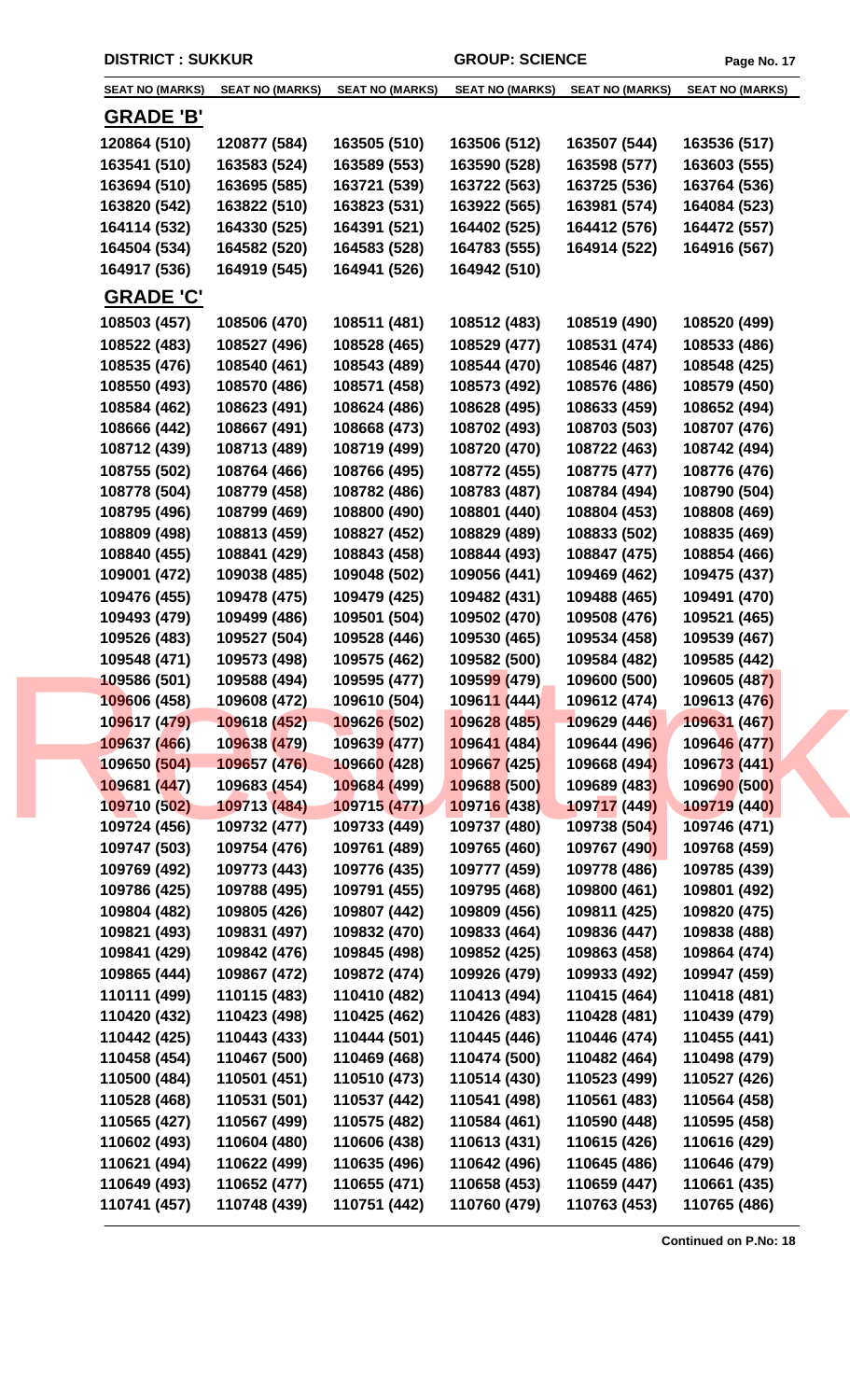| <b>SEAT NO (MARKS)</b> | <b>SEAT NO (MARKS)</b>     | <b>SEAT NO (MARKS)</b>      | <b>SEAT NO (MARKS)</b>      | <b>SEAT NO (MARKS)</b> | <b>SEAT NO (MARKS)</b> |
|------------------------|----------------------------|-----------------------------|-----------------------------|------------------------|------------------------|
| <b>GRADE 'C'</b>       |                            |                             |                             |                        |                        |
| 110772 (467)           | 110777 (452)               | 110778 (466)                | 110782 (440)                | 110785 (498)           | 110821 (475)           |
| 110822 (435)           | 110826 (473)               | 110830 (483)                | 110831 (482)                | 110833 (459)           | 110837 (475)           |
| 110838 (434)           | 110839 (485)               | 110844 (463)                | 110847 (434)                | 110848 (449)           | 110872 (478)           |
| 110882 (460)           | 110885 (428)               | 110889 (480)                | 110895 (425)                | 110896 (442)           | 110897 (457)           |
| 110899 (439)           | 110901 (499)               | 110903 (490)                | 110905 (487)                | 110906 (477)           | 110908 (480)           |
| 110916 (498)           | 110917 (475)               | 110920 (477)                | 110924 (433)                | 110925 (463)           | 110926 (438)           |
| 110930 (499)           | 110932 (442)               | 110969 (425)                | 110970 (498)                | 110971 (486)           | 110972 (431)           |
| 110974 (459)           | 110977 (499)               | 110979 (493)                | 110980 (436)                | 110981 (452)           | 110982 (454)           |
| 110983 (448)           | 110993 (470)               | 110999 (497)                | 111010 (464)                | 111015 (498)           | 111017 (479)           |
| 111021 (433)           | 111025 (466)               | 111026 (458)                | 111027 (502)                | 111028 (444)           | 111033 (482)           |
| 111034 (482)           | 111037 (454)               | 111042 (485)                | 111044 (425)                | 111045 (472)           | 111046 (448)           |
| 111047 (497)           | 111048 (480)               | 111051 (462)                | 111052 (445)                | 111057 (452)           | 111061 (492)           |
| 111062 (492)           | 111064 (491)               | 111068 (494)                | 111071 (441)                | 111074 (431)           | 111083 (487)           |
| 111089 (487)           | 111093 (438)               | 111094 (492)                | 111098 (470)                | 111105 (479)           | 111106 (502)           |
| 111114 (477)           | 111115 (465)               | 111116 (502)                | 111121 (444)                | 111201 (494)           | 111202 (428)           |
| 111203 (503)           | 111204 (454)               | 111206 (433)                | 111211 (440)                | 111212 (432)           | 111217 (482)           |
| 111220 (482)           | 111232 (451)               | 111257 (447)                | 111283 (501)                | 111284 (438)           | 111289 (439)           |
| 111290 (443)           | 111292 (499)               | 111293 (485)                | 111297 (487)                | 111300 (460)           | 111301 (447)           |
|                        |                            |                             |                             |                        |                        |
| 111303 (471)           | 111304 (492)               | 111308 (491)                | 111309 (481)                | 111310 (453)           | 111314 (503)           |
| 111332 (430)           | 111334 (486)               | 111337 (448)                | 111339 (448)                | 111340 (455)           | 111344 (473)           |
| 111345 (483)           | 111350 (441)               | 111352 (491)                | 111354 (459)                | 111356 (446)           | 111360 (468)           |
| 111362 (496)           | 111373 (477)               | 111375 (468)                | 111382 (473)                | 111384 (463)           | 111391 (495)           |
| 111397 (502)           | 111398 (502)               | 111401 (504)                | 111407 (461)                | 111410 (496)           | 111415 (479)           |
| 111420 (492)           | 111423 (457)               | 111428 (482)                | 111462 (492)                | 111466 (434)           | 111468 (454)           |
| 111469 (491)           | 111473 (489)               | 111474 (494)                | 111475 (443)                | 111479 (501)           | 111482 (455)           |
| 111483 (449)           | 111484 (475)               | 111488 (450)                | 111503 (490)                | 111504 (433)           | 111509 (490)           |
| 111510 (497)           | 111511 (470)               | 111512 (467)                | 11151 <mark>3 (</mark> 494) | 111520 (504)           | 111531 (465)           |
| 111581 (425)           | $111582(457)$ 111583 (494) |                             | 11158 <mark>6 (</mark> 488) | 111588 (490)           | 111592 (445)           |
| 111596 (478)           | 111600 (445)               | 111602 (475)                | 111604 (461)                | 111608 (496)           | 111609 (495)           |
| 111610 (478)           | 111612 (459)               | 11161 <mark>3 (</mark> 432) | 111614 (425)                | 111631 (428)           | 111636 (502)           |
| 111638 (502)           | 111640 (495)               | 111643 (444)                | 111644 (446)                | 111648 (481)           | 111652 (434)           |
| 111653 (437)           | 111657 (448)               | 111661 (462)                | 111662 (481)                | 111665 (425)           | 111666 (464)           |
| 111667 (496)           | 111668 (453)               | 111669 (465)                | 111672 (453)                | 111674 (441)           | 111675 (478)           |
| 111677 (500)           | 111679 (471)               | 111680 (488)                | 111682 (465)                | 111685 (475)           | 111687 (496)           |
| 111694 (483)           | 111698 (475)               | 111702 (469)                | 111707 (493)                | 111710 (466)           | 111714 (486)           |
| 111715 (439)           | 111717 (485)               | 111718 (501)                | 111723 (491)                | 111727 (504)           | 111731 (503)           |
| 111739 (503)           | 111741 (465)               | 111743 (434)                | 111744 (437)                | 111745 (429)           | 111747 (498)           |
| 111748 (476)           | 111750 (425)               | 111751 (433)                | 111753 (465)                | 111756 (458)           | 111758 (447)           |
| 111759 (427)           | 111760 (467)               | 111762 (488)                | 111763 (472)                | 111772 (480)           | 111773 (443)           |
| 111774 (458)           | 111776 (444)               | 111777 (493)                | 111779 (437)                | 111781 (472)           | 111784 (496)           |
| 111788 (472)           | 111789 (460)               | 111790 (434)                | 111791 (425)                | 111792 (444)           | 111801 (465)           |
| 111802 (470)           | 111803 (447)               | 111804 (483)                | 111806 (431)                | 111812 (456)           | 111816 (440)           |
| 111817 (483)           | 111827 (473)               | 111828 (504)                | 111830 (431)                | 111835 (471)           | 111847 (485)           |
| 111851 (489)           | 111852 (436)               | 111853 (453)                | 111854 (471)                | 111858 (458)           | 111859 (465)           |
| 111860 (479)           | 111861 (437)               | 111870 (441)                | 111871 (454)                | 111872 (470)           | 111873 (504)           |
| 111876 (494)           | 111884 (464)               | 111886 (491)                | 111887 (490)                | 111888 (440)           | 111889 (468)           |
| 111894 (498)           | 111898 (467)               | 111901 (428)                | 111902 (470)                | 111908 (426)           | 111909 (454)           |
| 111911 (437)           | 111914 (472)               | 111922 (478)                | 111924 (449)                | 111982 (444)           | 111996 (476)           |
| 111997 (477)           | 111998 (453)               | 112001 (433)                | 112002 (492)                | 112004 (493)           | 112032 (448)           |
| 112034 (493)           | 112035 (452)               | 112036 (470)                | 112047 (439)                | 112048 (472)           | 112049 (428)           |
| 112051 (488)           | 112052 (474)               | 112056 (440)                | 112058 (431)                | 112060 (453)           | 112064 (435)           |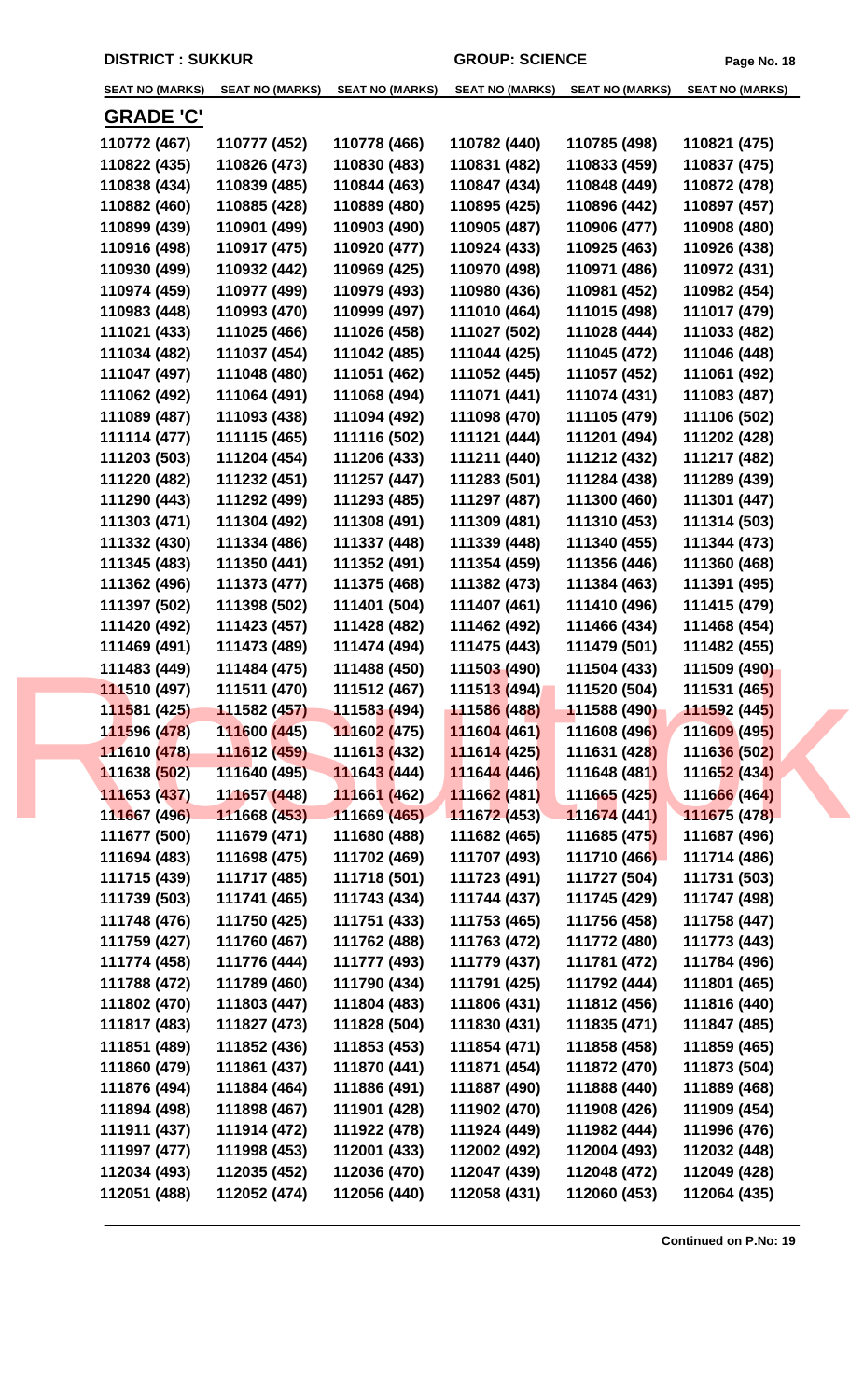| <b>SEAT NO (MARKS)</b> | <b>SEAT NO (MARKS)</b>    | <b>SEAT NO (MARKS)</b>      | <b>SEAT NO (MARKS)</b>     | <b>SEAT NO (MARKS)</b> | <b>SEAT NO (MARKS)</b> |
|------------------------|---------------------------|-----------------------------|----------------------------|------------------------|------------------------|
| <u>GRADE 'C'</u>       |                           |                             |                            |                        |                        |
| 112071 (482)           | 112072 (466)              | 112073 (502)                | 112103 (487)               | 112106 (434)           | 112107 (457)           |
| 112108 (447)           | 112109 (468)              | 112111 (446)                | 112112 (425)               | 112113 (450)           | 112114 (503)           |
| 112115 (490)           | 112119 (466)              | 112121 (482)                | 112127 (435)               | 112131 (458)           | 112132 (457)           |
| 112138 (450)           | 112143 (432)              | 112147 (458)                | 112151 (451)               | 112152 (449)           | 112153 (489)           |
| 112155 (492)           | 112157 (470)              | 112159 (466)                | 112160 (475)               | 112162 (450)           | 112163 (490)           |
| 112164 (440)           | 112165 (459)              | 112167 (453)                | 112196 (430)               | 112197 (478)           | 112198 (500)           |
| 112199 (489)           | 112200 (463)              | 112202 (453)                | 112203 (430)               | 112204 (482)           | 112205 (460)           |
| 112206 (449)           | 112209 (438)              | 112212 (458)                | 112213 (445)               | 112216 (500)           | 112223 (435)           |
| 112229 (456)           | 112230 (437)              | 112231 (495)                | 112235 (478)               | 112243 (485)           | 112244 (425)           |
| 112248 (447)           | 112250 (472)              | 112304 (487)                | 112310 (428)               | 112311 (456)           | 112312 (496)           |
| 112313 (468)           | 112314 (456)              | 112315 (502)                | 112316 (499)               | 112318 (450)           | 112319 (443)           |
| 112322 (479)           | 112323 (453)              | 112325 (441)                | 112326 (446)               | 112329 (437)           | 112330 (441)           |
| 112332 (464)           | 112335 (444)              | 112336 (444)                | 112338 (480)               | 112339 (443)           | 112342 (452)           |
| 112347 (467)           | 112348 (502)              | 112350 (434)                | 112352 (437)               | 112356 (428)           | 112363 (425)           |
| 112364 (497)           | 112365 (467)              | 112374 (477)                | 112375 (464)               | 112376 (476)           | 112381 (466)           |
| 112385 (432)           | 112388 (501)              | 112389 (486)                | 112390 (435)               | 112395 (446)           | 112397 (454)           |
| 112398 (445)           | 112399 (425)              | 112403 (456)                | 112405 (479)               | 112406 (428)           | 112407 (443)           |
| 112408 (455)           | 112409 (427)              | 112413 (444)                | 112414 (430)               | 112415 (474)           | 112418 (489)           |
| 112426 (500)           | 112431 (428)              | 112433 (425)                | 112434 (442)               | 112437 (430)           | 112438 (449)           |
| 112442 (445)           | 112445 (435)              | 112447 (490)                | 112448 (454)               | 112449 (425)           | 112451 (463)           |
| 112455 (480)           | 112456 (454)              | 112457 (442)                | 112462 (457)               | 112463 (467)           | 112468 (495)           |
| 112474 (483)           | 112475 (501)              | 112478 (456)                | 112485 (492)               | 112487 (448)           | 112499 (444)           |
| 112500 (478)           | 112502 (485)              | 112503 (433)                | 112505 (445)               | 112507 (428)           | 112509 (431)           |
| 112510 (439)           | 112511 (449)              | 112512 (463)                | 112515 (437)               | 112517 (440)           | 112518 (503)           |
| 112519 (500)           | 112522 (442)              | 112524 (479)                | 112526 (481)               | 112528 (426)           | 112529 (457)           |
| 112535 (440)           | 112540 (475)              | 112541 (482)                | 112542 (465)               | 112548 (493)           | 112637 (474)           |
| 112642 (463)           | 112645 (470)              | 112646 (453)                | 112647 (426)               | 112649 (504)           | 112650 (499)           |
| 112653 (473)           | 112657 (503) 112672 (457) |                             | 11267 <mark>3 (431)</mark> | 112698 (425)           | 112742 (494)           |
| 112744 (441)           | 112745 (425)              | 112747(474)                 | 112748 (460)               | 112750 (445)           | 112751 (448)           |
| 112752 (454)           | 112757 (493)              | 11276 <mark>0 (</mark> 427) | 112761 (454)               | 112773 (500)           | 112774 (464)           |
| 112775 (430)           | 112777 (477)              | 112782 (479)                | 112784 (478)               | 112785 (437)           | 112802 (475)           |
| 112807 (435)           | 112808 (441)              | 112811 (430)                | 112841 (470)               | 112893 (495)           | 112900 (436)           |
| 112901 (488)           | 112902 (483)              | 112905 (478)                | 112906 (495)               | 112907 (439)           | 112908 (453)           |
| 112909 (494)           | 112910 (504)              | 112911 (493)                | 112933 (459)               | 112934 (467)           | 112936 (485)           |
| 112937 (453)           | 112938 (487)              | 112939 (468)                | 112943 (502)               | 112944 (454)           | 112946 (444)           |
| 112956 (497)           | 112957 (453)              | 112961 (487)                | 112963 (425)               | 112969 (498)           | 112970 (438)           |
| 112977 (458)           | 112979 (425)              | 112980 (472)                | 112981 (462)               | 112985 (462)           | 112986 (472)           |
| 112990 (496)           | 112995 (498)              | 113019 (491)                | 113034 (490)               | 113035 (491)           | 113037 (494)           |
| 113073 (458)           | 113074 (490)              | 113077 (454)                | 113113 (455)               | 113120 (433)           | 113122 (459)           |
| 113126 (474)           | 113129 (452)              | 113130 (483)                | 113134 (483)               | 113139 (442)           | 113142 (436)           |
| 113149 (430)           | 113157 (434)              | 113160 (491)                | 113163 (469)               | 113172 (453)           | 113177 (458)           |
| 113185 (493)           | 113193 (495)              | 113196 (441)                | 113198 (466)               | 113199 (502)           | 113200 (501)           |
| 113214 (475)           | 113215 (464)              | 113216 (472)                | 113223 (461)               | 113226 (441)           | 113230 (442)           |
| 113231 (438)           | 113233 (468)              | 113237 (484)                | 113243 (443)               | 113249 (495)           | 113250 (450)           |
| 113251 (472)           | 113254 (503)              | 113255 (498)                | 113261 (425)               | 113263 (480)           | 113275 (441)           |
| 113282 (487)           | 113300 (453)              | 113301 (479)                | 113302 (455)               | 113305 (483)           | 113307 (493)           |
| 113320 (498)           | 113325 (479)              | 113329 (503)                | 113334 (441)               | 113339 (444)           | 113346 (474)           |
| 113350 (454)           | 113361 (493)              | 113364 (452)                | 113368 (452)               | 113369 (493)           | 113382 (459)           |
| 113392 (459)           | 113394 (432)              | 113396 (457)                | 113397 (464)               | 113466 (472)           | 113467 (447)           |
| 113468 (500)           | 113469 (468)              | 113477 (426)                | 113483 (443)               | 113484 (462)           | 113488 (450)           |
| 113491 (482)           | 113501 (463)              | 113502 (467)                | 113503 (445)               | 113504 (497)           | 113509 (435)           |
|                        |                           |                             |                            |                        |                        |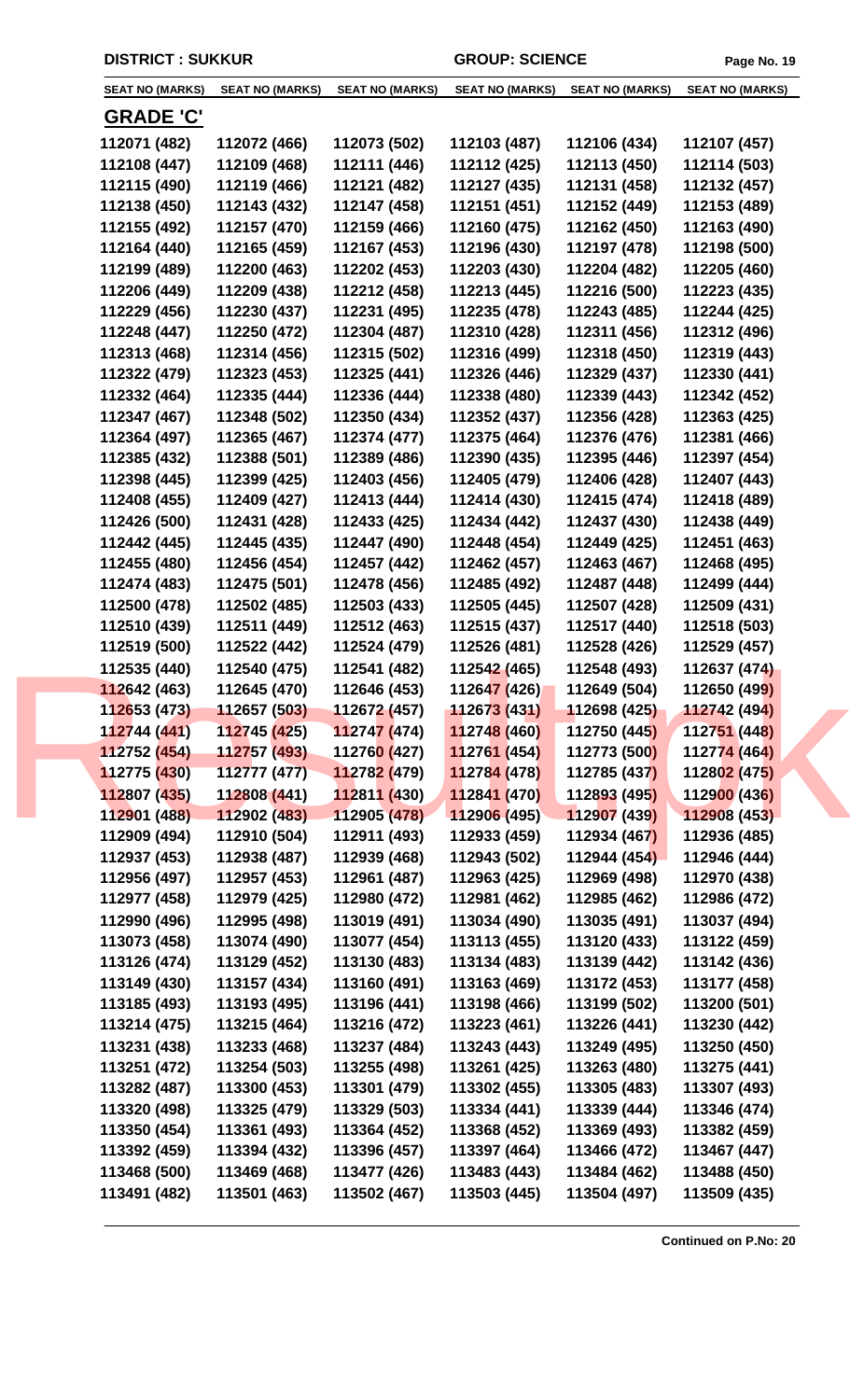| <b>SEAT NO (MARKS)</b>       | <b>SEAT NO (MARKS)</b>       | <b>SEAT NO (MARKS)</b>       | <b>SEAT NO (MARKS)</b> | <b>SEAT NO (MARKS)</b>       | <b>SEAT NO (MARKS)</b>       |
|------------------------------|------------------------------|------------------------------|------------------------|------------------------------|------------------------------|
| <b>GRADE 'C'</b>             |                              |                              |                        |                              |                              |
| 113513 (481)                 | 113517 (480)                 | 113521 (483)                 | 113523 (454)           | 113525 (425)                 | 113526 (444)                 |
| 113529 (425)                 | 113530 (429)                 | 113531 (458)                 | 113532 (436)           | 113533 (488)                 | 113535 (483)                 |
| 113539 (477)                 | 113540 (425)                 | 113556 (459)                 | 113557 (472)           | 113565 (495)                 | 113566 (496)                 |
| 113581 (460)                 | 113582 (463)                 | 113583 (459)                 | 113584 (454)           | 113587 (488)                 | 113588 (487)                 |
| 113589 (442)                 | 113590 (431)                 | 113594 (442)                 | 113596 (454)           | 113642 (451)                 | 113647 (447)                 |
| 113648 (436)                 | 113649 (437)                 | 113652 (483)                 | 113656 (482)           | 113658 (452)                 | 113659 (483)                 |
| 113661 (437)                 | 113662 (483)                 | 113664 (457)                 | 113665 (461)           | 113692 (502)                 | 113693 (425)                 |
| 113699 (437)                 | 113700 (490)                 | 113708 (463)                 | 113709 (445)           | 113723 (472)                 | 113728 (461)                 |
| 113730 (470)                 | 113731 (501)                 | 113733 (464)                 | 113736 (491)           | 113739 (452)                 | 113740 (459)                 |
| 113741 (427)                 | 113742 (462)                 | 113745 (483)                 | 113751 (476)           | 113752 (463)                 | 113753 (484)                 |
| 113756 (501)                 | 113757 (483)                 | 113758 (493)                 | 113760 (461)           | 113761 (440)                 | 113764 (496)                 |
| 113765 (495)                 | 113767 (455)                 | 113771 (501)                 | 113774 (462)           | 113775 (493)                 | 113776 (458)                 |
| 113779 (425)                 | 113782 (442)                 | 113783 (425)                 | 113804 (476)           | 113805 (494)                 | 113806 (468)                 |
| 113807 (447)                 | 113815 (470)                 | 113817 (473)                 | 113822 (432)           | 113826 (499)                 | 113827 (495)                 |
| 113831 (450)                 | 113832 (494)                 | 113853 (481)                 | 113855 (482)           | 113856 (445)                 | 113858 (435)                 |
| 113860 (444)                 | 113861 (481)                 | 113862 (469)                 | 113871 (473)           | 113872 (459)                 | 113873 (425)                 |
| 113874 (473)                 | 113875 (428)                 | 113876 (496)                 | 113878 (428)           | 113892 (492)                 | 113896 (445)                 |
| 113898 (495)                 | 113904 (473)                 | 113905 (470)                 | 113908 (453)           | 113910 (441)                 | 113931 (425)                 |
| 113932 (461)                 | 113933 (458)                 | 113939 (429)                 | 113940 (468)           | 113942 (443)                 | 113944 (449)                 |
| 113947 (425)                 | 113948 (502)                 | 113975 (494)                 | 113992 (497)           | 114021 (482)                 | 114024 (473)                 |
| 114031 (482)                 | 114032 (453)                 | 114033 (501)                 | 114057 (490)           | 114072 (499)                 | 114075 (476)                 |
| 114078 (456)                 | 114080 (466)                 | 114091 (473)                 | 114093 (493)           | 114094 (452)                 | 114096 (461)                 |
| 114101 (503)                 | 114102 (450)                 | 114108 (494)                 | 114131 (425)           | 114132 (426)                 | 114133 (433)                 |
| 114134 (491)                 | 114135 (481)                 | 114143 (477)                 | 114144 (429)           | 114148 (446)                 | 114151 (425)                 |
| 114153 (494)                 | 114157 (497)                 | 114161 (455)                 | 114162 (441)           | 114164 (464)                 | 114168 (492)                 |
| 114169 (502)                 | 114171 (502)                 | 114173 (425)                 | 114193 (464)           | 114197 (478)                 | 114199 (441)                 |
| 114201 (456)                 | 114211 (425)                 | 114217 (425)                 | 114218 (502)           | 114222 (475)                 | 114225 (498)                 |
| 114234 (436)                 | 114235 (467) 114237 (457)    |                              | 114238(470)            | 114239 (494)                 | 114240 (504)                 |
| 114241 (449)                 | 114242 (434)                 | 114243 (480)                 | 114248 (478)           | 114253 (467)                 | 114256 (442)                 |
| 114259 (504)                 | 114264 (451)                 | 11426 <mark>5 (</mark> 426)  | 114271 (484)           | 114272 (487)                 | 114274 (463)                 |
| 114275 (467)                 | 114276 (450)                 | 114277 (425)                 | 114278 (437)           | 114280 (463)                 | 114281 (479)                 |
| 114282 (500)                 | 114285 (437)                 | 114290 (438)                 | 114298 (487)           | 114303 (484)                 | 114306 (434)                 |
| 114308 (425)                 | 114309 (469)                 | 114312 (469)                 | 114314 (497)           | 114319 (479)                 | 114321 (502)                 |
| 114322 (491)                 | 114324 (484)                 | 114330 (439)                 | 114331 (490)           | 114335 (475)                 | 114336 (467)                 |
| 114339 (429)                 | 114346 (425)                 | 114349 (425)                 | 114393 (425)           | 114394 (461)                 | 114396 (462)                 |
| 114398 (426)                 | 114399 (425)                 | 114400 (456)                 | 114401 (437)           | 114402 (428)                 | 114403 (455)                 |
| 114407 (487)                 | 114409 (459)                 | 114411 (488)                 | 114427 (444)           | 114431 (460)                 | 114433 (425)                 |
| 114434 (456)                 | 114435 (472)                 | 114439 (425)                 | 114440 (465)           | 114448 (504)                 | 114453 (489)                 |
| 114454 (428)                 | 114456 (442)                 | 114457 (442)                 | 114463 (491)           | 114504 (425)                 | 114508 (502)                 |
| 114511 (461)                 | 114513 (438)                 | 114514 (427)                 | 114518 (450)           | 114532 (499)                 | 114538 (469)                 |
| 114546 (498)                 | 114583 (437)                 | 114584 (425)                 | 114596 (503)           | 114597 (498)                 | 114642 (490)                 |
| 114648 (425)                 | 114649 (480)                 | 114651 (473)                 | 114653 (464)           | 114655 (455)                 | 114659 (504)                 |
| 114660 (475)                 | 114661 (481)                 | 114665 (467)                 | 114666 (486)           | 114667 (475)                 | 114668 (488)                 |
| 114669 (431)                 | 114670 (484)                 | 114671 (448)                 | 114672 (486)           | 114673 (425)                 | 114674 (471)                 |
| 114675 (438)                 | 114679 (489)                 | 114680 (451)                 | 114681 (451)           | 114687 (469)                 | 114688 (467)                 |
| 114692 (483)                 | 114695 (502)                 | 114697 (442)                 | 114699 (428)           | 114700 (435)                 | 114704 (470)                 |
| 114705 (442)                 | 114709 (462)                 | 114711 (469)                 | 114712 (444)           | 114729 (486)                 | 114731 (459)                 |
| 114735 (436)                 | 114736 (485)                 | 114743 (487)                 | 114744 (451)           | 114745 (447)                 | 114747 (469)                 |
| 114751 (444)                 | 114755 (427)                 | 114759 (463)                 | 114763 (503)           | 114764 (468)                 | 114769 (446)                 |
|                              |                              |                              | 114774 (429)           |                              |                              |
|                              |                              |                              |                        |                              |                              |
| 114770 (425)<br>114780 (425) | 114772 (500)<br>114783 (494) | 114773 (467)<br>114788 (474) | 114901 (437)           | 114775 (498)<br>114905 (456) | 114776 (458)<br>114906 (442) |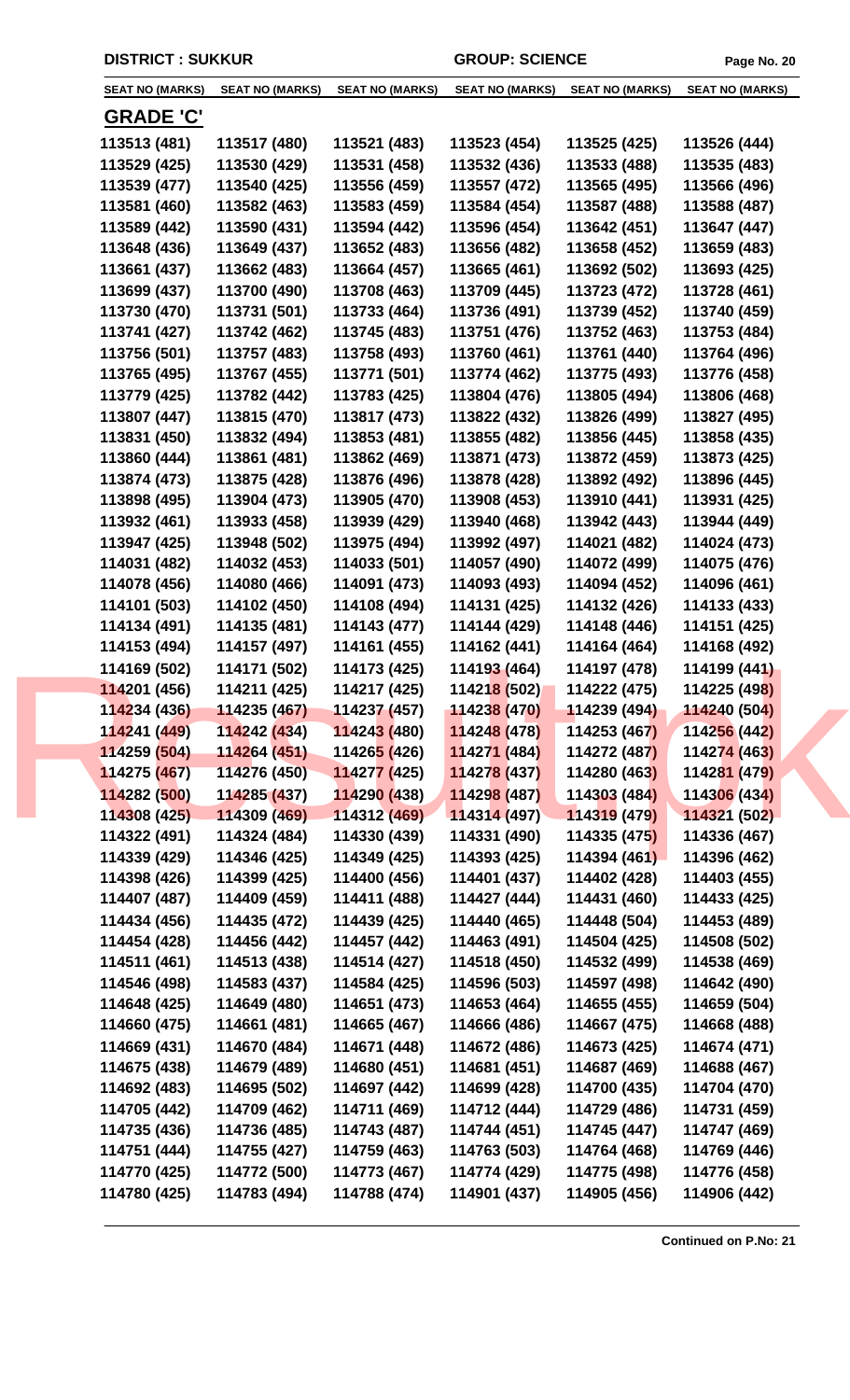| <b>SEAT NO (MARKS)</b> | <b>SEAT NO (MARKS)</b> | <b>SEAT NO (MARKS)</b>      | <b>SEAT NO (MARKS)</b>      | <b>SEAT NO (MARKS)</b> | <b>SEAT NO (MARKS)</b> |
|------------------------|------------------------|-----------------------------|-----------------------------|------------------------|------------------------|
|                        |                        |                             |                             |                        |                        |
| <b>GRADE 'C'</b>       |                        |                             |                             |                        |                        |
| 114907 (492)           | 114908 (484)           | 114909 (425)                | 114912 (477)                | 114915 (448)           | 114920 (499)           |
| 114921 (452)           | 114926 (483)           | 114927 (471)                | 114928 (500)                | 114934 (462)           | 114935 (487)           |
| 114940 (475)           | 114945 (490)           | 114946 (477)                | 114950 (434)                | 114972 (488)           | 114973 (450)           |
| 114974 (492)           | 114975 (484)           | 114977 (438)                | 114978 (491)                | 114979 (464)           | 114988 (453)           |
| 114990 (500)           | 114993 (459)           | 114995 (491)                | 114998 (466)                | 115003 (476)           | 115004 (472)           |
| 115023 (492)           | 115025 (501)           | 115026 (500)                | 115029 (449)                | 115030 (471)           | 115031 (429)           |
| 115033 (463)           | 115038 (473)           | 115044 (466)                | 115048 (469)                | 115092 (500)           | 115094 (450)           |
| 115097 (502)           | 115100 (480)           | 115109 (429)                | 115111 (497)                | 115112 (481)           | 115114 (432)           |
| 115115 (476)           | 115117 (457)           | 115118 (426)                | 115119 (474)                | 115122 (452)           | 115123 (474)           |
| 115124 (455)           | 115126 (503)           | 115128 (500)                | 115132 (446)                | 115133 (439)           | 115135 (425)           |
| 115136 (472)           | 115137 (494)           | 115143 (471)                | 115148 (454)                | 115150 (483)           | 115152 (462)           |
| 115163 (445)           | 115201 (472)           | 115202 (495)                | 115204 (488)                | 115234 (455)           | 115261 (456)           |
| 115264 (446)           | 115274 (490)           | 115275 (463)                | 115276 (473)                | 115282 (452)           | 115291 (460)           |
| 115292 (443)           | 115297 (480)           | 115311 (460)                | 115312 (474)                | 115315 (476)           | 115352 (485)           |
| 115354 (441)           | 115355 (470)           | 115356 (457)                | 115358 (498)                | 115359 (465)           | 115360 (434)           |
| 115361 (459)           | 115362 (503)           | 115363 (457)                | 115364 (468)                | 115374 (502)           | 115376 (495)           |
| 115381 (445)           | 115389 (447)           | 115391 (462)                | 115392 (425)                | 115397 (493)           | 115398 (445)           |
| 115407 (473)           | 115408 (488)           | 115410 (488)                | 115412 (467)                | 115422 (483)           | 115442 (481)           |
| 115469 (448)           | 115470 (489)           | 115503 (483)                | 115505 (492)                | 115506 (494)           | 115522 (492)           |
| 115557 (484)           | 115625 (484)           | 115713 (488)                | 115750 (502)                | 115876 (497)           | 115881 (492)           |
| 115884 (449)           | 115894 (492)           | 115896 (449)                | 115897 (504)                | 115905 (434)           | 115909 (456)           |
| 115915 (435)           | 115916 (490)           | 115985 (485)                | 115988 (500)                | 115990 (470)           | 115992 (439)           |
| 115995 (497)           | 115996 (480)           | 115997 (496)                | 116016 (489)                | 116022 (476)           | 116025 (482)           |
| 116026 (491)           | 116028 (496)           | 116029 (468)                | 116040 (480)                | 116047 (470)           | 116054 (497)           |
| 116271 (501)           | 116285 (456)           | 116286 (467)                | 116287 (449)                | 116289 (460)           | 116299 (425)           |
| 116301 (488)           | 116302 (469)           | 116305 (493)                | 116306 (452)                | 116308 (475)           | 116309 (462)           |
| 116310 (437)           | 116317 (498)           | 116318 (481)                | 116319 (475)                | 116321 (479)           | 116322 (501)           |
| 116323 (500)           | 116371 (425)           | 116378 (448)                | 11637 <mark>9 (</mark> 472) | 116381 (485)           | 116384 (485)           |
| 116391 (434)           | 116392 (488)           | 116393 (425)                | 116394 (476)                | 116395 (484)           | 116396 (442)           |
| 116399 (449)           | 116400 (458)           | 11640 <mark>5 (</mark> 490) | 116406 (469)                | 116413 (425)           | 116416 (487)           |
| 116417 (462)           | 116418 (452)           | 116419 (449)                | 116421 (474)                | 116423 (433)           | 116426 (473)           |
| 116427 (472)           | 116430 (504)           | 116435 (466)                | 116439 (488)                | 116441 (439)           | 116442 (436)           |
| 116448 (466)           | 116452 (486)           | 116453 (429)                | 116454 (471)                | 116456 (425)           | 116458 (474)           |
| 116460 (437)           | 116464 (485)           | 116467 (476)                | 116470 (474)                | 116472 (457)           | 116474 (454)           |
| 116480 (449)           | 116481 (490)           | 116484 (464)                | 116491 (499)                | 116492 (440)           | 116496 (446)           |
| 116497 (493)           | 116499 (488)           | 116500 (470)                | 116505 (475)                | 116507 (441)           | 116508 (444)           |
| 116511 (488)           | 116513 (443)           | 116514 (441)                | 116515 (482)                | 116518 (431)           | 116523 (480)           |
| 116527 (427)           | 116530 (486)           | 116539 (441)                | 116540 (447)                | 116542 (425)           | 116547 (452)           |
| 116549 (460)           | 116550 (466)           | 116551 (426)                | 116553 (482)                | 116554 (475)           | 116557 (490)           |
| 116564 (433)           | 116570 (425)           | 116574 (441)                | 116575 (446)                | 116576 (455)           | 116592 (441)           |
| 116594 (442)           | 116595 (500)           | 116598 (444)                | 116605 (474)                | 116731 (481)           | 116735 (431)           |
| 116738 (454)           | 116742 (503)           | 116743 (494)                | 116744 (468)                | 116747 (425)           | 116749 (426)           |
| 116750 (448)           | 116771 (498)           | 116775 (477)                | 116776 (501)                | 116777 (496)           | 116778 (472)           |
| 116779 (493)           | 116780 (447)           | 116820 (490)                | 116823 (447)                | 116825 (440)           | 116827 (464)           |
| 116829 (502)           | 116831 (486)           | 116839 (425)                | 116841 (463)                | 116851 (447)           | 116852 (472)           |
| 116853 (478)           | 116854 (461)           | 116856 (464)                | 116858 (453)                | 116859 (426)           | 116861 (444)           |
| 116862 (433)           | 116904 (485)           | 116914 (452)                | 116915 (437)                | 116916 (434)           | 116924 (494)           |
| 116931 (477)           | 116934 (481)           | 116947 (481)                | 116948 (465)                | 116951 (463)           | 116956 (480)           |
| 116959 (445)           | 116960 (452)           | 116962 (469)                | 116963 (438)                | 116964 (478)           | 116965 (476)           |
| 116966 (464)           | 116970 (469)           | 116971 (499)                | 116973 (493)                | 116975 (490)           | 116976 (443)           |
| 116978 (497)           | 116979 (489)           | 116980 (464)                | 116981 (460)                | 116982 (491)           | 116987 (477)           |
|                        |                        |                             |                             |                        |                        |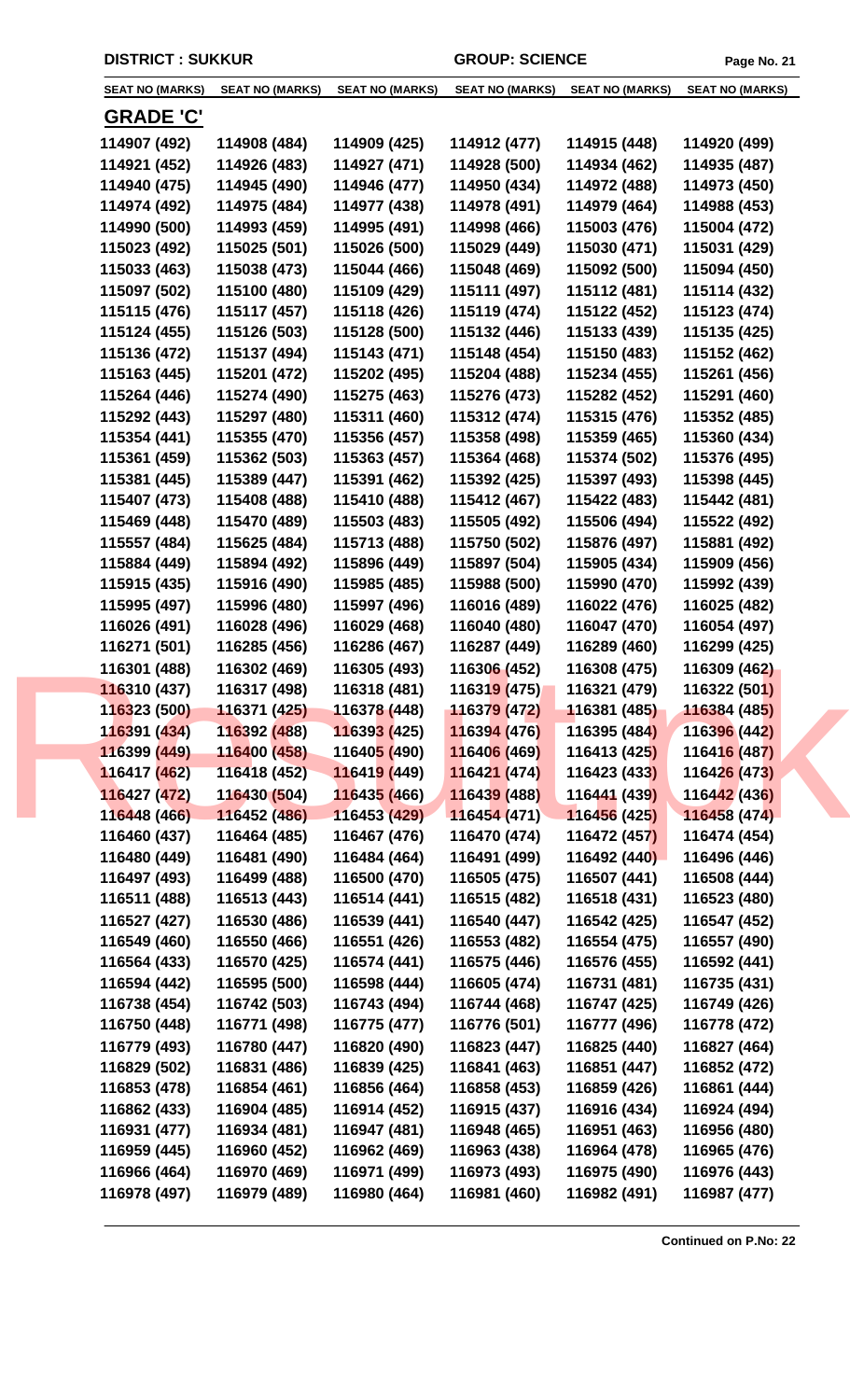| <b>SEAT NO (MARKS)</b> | <b>SEAT NO (MARKS)</b> | <b>SEAT NO (MARKS)</b>      | <b>SEAT NO (MARKS)</b> | <b>SEAT NO (MARKS)</b> | <b>SEAT NO (MARKS)</b> |  |
|------------------------|------------------------|-----------------------------|------------------------|------------------------|------------------------|--|
| <b>GRADE 'C'</b>       |                        |                             |                        |                        |                        |  |
| 116988 (475)           | 116990 (458)           | 116994 (475)                | 116995 (458)           | 117000 (437)           | 117016 (436)           |  |
| 117024 (477)           | 117027 (456)           | 117028 (447)                | 117032 (437)           | 117033 (450)           | 117035 (439)           |  |
| 117038 (459)           | 117052 (470)           | 117053 (468)                | 117054 (484)           | 117060 (429)           | 117064 (454)           |  |
| 117381 (474)           | 117384 (482)           | 117388 (502)                | 117390 (497)           | 117392 (480)           | 117394 (460)           |  |
| 117406 (461)           | 117407 (440)           | 117409 (448)                | 117410 (426)           | 117414 (455)           | 117416 (433)           |  |
| 117419 (425)           | 117422 (439)           | 117425 (446)                | 117427 (457)           | 117434 (504)           | 117435 (482)           |  |
| 117436 (486)           | 117439 (428)           | 117441 (426)                | 117450 (497)           | 117463 (466)           | 117464 (496)           |  |
| 117473 (492)           | 117476 (443)           | 117477 (425)                | 117487 (476)           | 117498 (492)           | 117505 (425)           |  |
| 117509 (462)           | 117512 (436)           | 117518 (458)                | 117585 (492)           | 117609 (493)           | 117683 (485)           |  |
| 117700 (466)           | 117705 (495)           | 117712 (485)                | 117716 (481)           | 117717 (468)           | 117718 (455)           |  |
| 117721 (480)           | 117722 (494)           | 117723 (452)                | 117725 (474)           | 117726 (466)           | 117727 (468)           |  |
| 117728 (465)           | 117731 (425)           | 117735 (490)                | 117736 (455)           | 117738 (492)           | 117739 (493)           |  |
| 117741 (429)           | 117745 (447)           | 117746 (509)                | 117750 (500)           | 117755 (457)           | 117756 (460)           |  |
| 117757 (473)           | 117761 (496)           | 117769 (439)                | 117776 (483)           | 117779 (455)           | 117781 (453)           |  |
| 117783 (431)           | 117784 (493)           | 117787 (453)                | 117788 (466)           | 117790 (440)           | 117792 (468)           |  |
| 117793 (461)           | 117795 (455)           | 117796 (491)                | 117797 (476)           | 117799 (486)           | 117801 (425)           |  |
| 117833 (459)           | 117834 (495)           | 117836 (435)                | 117838 (460)           | 117839 (464)           | 117840 (501)           |  |
| 117842 (499)           | 117843 (460)           | 117845 (459)                | 117862 (435)           | 117863 (497)           | 117865 (491)           |  |
| 117878 (425)           | 117880 (440)           | 117884 (471)                | 117885 (451)           | 117890 (479)           | 117898 (482)           |  |
| 117918 (491)           | 117919 (482)           | 117921 (445)                | 117925 (493)           | 117960 (432)           | 117963 (436)           |  |
| 117966 (453)           | 117973 (497)           | 117974 (475)                | 117975 (437)           | 117976 (433)           | 117978 (463)           |  |
| 117979 (455)           | 117988 (432)           | 117992 (432)                | 117994 (433)           | 118001 (429)           | 118002 (488)           |  |
| 118003 (446)           | 118006 (428)           | 118008 (425)                | 118014 (462)           | 118058 (480)           | 118060 (478)           |  |
| 118061 (456)           | 118062 (470)           | 118063 (453)                | 118064 (430)           | 118066 (504)           | 118071 (456)           |  |
| 118077 (476)           | 118101 (433)           | 118103 (448)                | 118113 (461)           | 118114 (455)           | 118120 (485)           |  |
| 118121 (496)           | 118122 (434)           | 118124 (468)                | 118125 (447)           | 118126 (471)           | 118127 (467)           |  |
| 118134 (476)           | 118136 (425)           | 118147 (433)                | 118148 (457)           | 118152 (432)           | 118154 (433)           |  |
| 118160 (458)           | 118165 (488)           | 118167 (497)                | 118174 (458)           | 118176 (446)           | 118179 (489)           |  |
| 118182 (492)           | 118183 (467)           | 118202 (477)                | 118203 (431)           | 118205 (497)           | 118206 (495)           |  |
| 118210 (502)           | 118216 (437)           | 11821 <mark>7 (</mark> 499) | 118225 (449)           | 118231 (482)           | 118235 (451)           |  |
| 118239 (455)           | 118244 (488)           | 118245 (430)                | 118248 (431)           | 118251 (475)           | 118261 (451)           |  |
| 118263 (488)           | 118268 (427)           | 118271 (475)                | 118274 (500)           | 118338 (441)           | 118349 (495)           |  |
| 118351 (444)           | 118355 (485)           | 118359 (501)                | 118360 (501)           | 118361 (492)           | 118362 (485)           |  |
| 118363 (442)           | 118364 (498)           | 118365 (485)                | 118371 (468)           | 118373 (474)           | 118375 (463)           |  |
| 118376 (468)           | 118381 (449)           | 118389 (475)                | 118390 (449)           | 118396 (490)           | 118401 (428)           |  |
| 118402 (431)           | 118409 (501)           | 118411 (490)                | 118412 (454)           | 118414 (485)           | 118415 (439)           |  |
| 118416 (466)           | 118418 (478)           | 118420 (448)                | 118424 (449)           | 118425 (442)           | 118426 (442)           |  |
| 118432 (455)           | 118433 (491)           | 118435 (445)                | 118437 (476)           | 118438 (440)           | 118441 (500)           |  |
| 118444 (448)           | 118446 (425)           | 118447 (429)                | 118448 (464)           | 118449 (439)           | 118450 (504)           |  |
| 118451 (504)           | 118456 (430)           | 118459 (504)                | 118460 (456)           | 118462 (435)           | 118467 (448)           |  |
| 118477 (442)           | 118483 (447)           | 118537 (499)                | 118542 (450)           | 118544 (495)           | 118547 (471)           |  |
| 118549 (456)           | 118550 (462)           | 118551 (479)                | 118556 (455)           | 118558 (503)           | 118560 (476)           |  |
| 118562 (499)           | 118573 (452)           | 118581 (467)                | 118593 (489)           | 118595 (475)           | 118597 (442)           |  |
| 118598 (463)           | 118605 (486)           | 118609 (480)                | 118611 (446)           | 118618 (484)           | 118620 (442)           |  |
| 118630 (467)           | 118631 (500)           | 118632 (494)                | 118634 (443)           | 118635 (473)           | 118642 (464)           |  |
| 118643 (462)           | 118681 (497)           | 118683 (502)                | 118684 (485)           | 118685 (501)           | 118687 (491)           |  |
| 118688 (485)           | 118691 (484)           | 118693 (435)                | 118694 (478)           | 118717 (446)           | 118719 (492)           |  |
| 118722 (469)           | 118723 (475)           | 118725 (434)                | 118727 (474)           | 118736 (441)           | 118739 (503)           |  |
| 118741 (502)           | 118743 (504)           | 118746 (475)                | 118747 (484)           | 118749 (483)           | 118771 (488)           |  |
| 118772 (488)           | 118774 (474)           | 118787 (450)                | 118788 (433)           | 118792 (473)           | 118794 (472)           |  |
| 118795 (497)           | 118796 (475)           | 118797 (425)                | 118798 (490)           | 118801 (499)           | 118802 (430)           |  |
|                        |                        |                             |                        |                        |                        |  |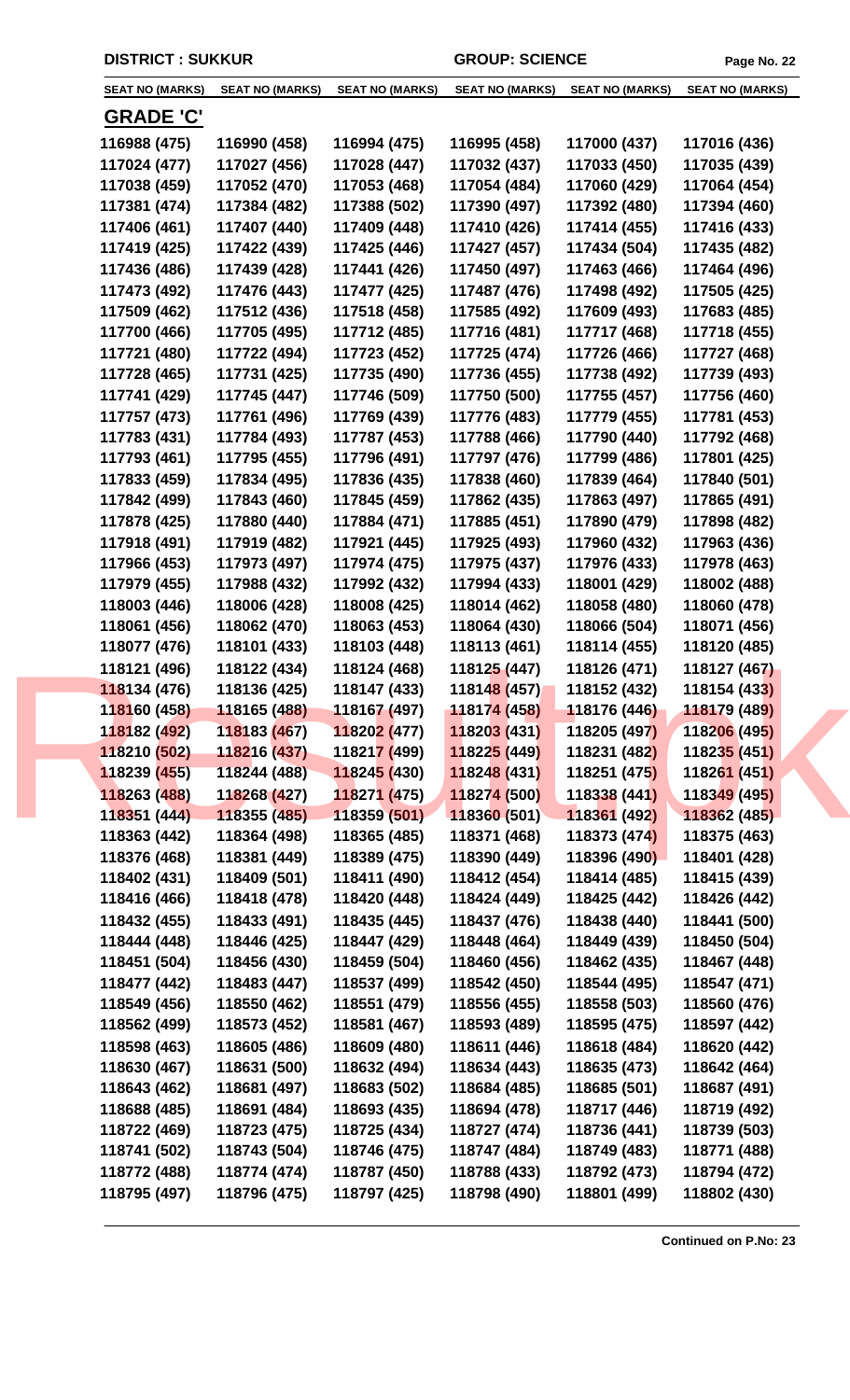| <b>SEAT NO (MARKS)</b> | <b>SEAT NO (MARKS)</b> | <b>SEAT NO (MARKS)</b>      | <b>SEAT NO (MARKS)</b>    | <b>SEAT NO (MARKS)</b> | <b>SEAT NO (MARKS)</b> |
|------------------------|------------------------|-----------------------------|---------------------------|------------------------|------------------------|
| <b>GRADE 'C'</b>       |                        |                             |                           |                        |                        |
| 118806 (483)           | 118811 (437)           | 118812 (485)                | 118814 (446)              | 118816 (462)           | 118819 (499)           |
| 118821 (495)           | 118825 (467)           | 118826 (481)                | 118837 (493)              | 118838 (471)           | 118849 (437)           |
| 118853 (446)           | 118854 (496)           | 118857 (470)                | 118861 (504)              | 118867 (425)           | 118872 (438)           |
| 118873 (425)           | 118874 (448)           | 118875 (466)                | 118877 (468)              | 118880 (476)           | 118881 (463)           |
| 118882 (442)           | 118886 (435)           | 118887 (464)                | 118888 (504)              | 118891 (433)           | 118892 (489)           |
| 118895 (475)           | 118897 (452)           | 118900 (425)                | 118902 (472)              | 118904 (492)           | 118918 (467)           |
| 118919 (501)           | 118920 (490)           | 118924 (425)                | 118930 (429)              | 118931 (482)           | 118932 (456)           |
| 118941 (491)           | 118942 (455)           | 118943 (460)                | 118949 (458)              | 118950 (431)           | 118951 (442)           |
| 118952 (471)           | 118954 (465)           | 118955 (499)                | 118956 (425)              | 118958 (467)           | 118962 (431)           |
| 118963 (442)           | 118964 (462)           | 118970 (434)                | 118973 (500)              | 118975 (495)           | 118977 (502)           |
| 118979 (497)           | 118980 (442)           | 118983 (489)                | 118984 (470)              | 118985 (442)           | 118987 (485)           |
| 118990 (468)           | 118991 (425)           | 118992 (497)                | 118995 (433)              | 118997 (481)           | 119000 (477)           |
| 119002 (449)           | 119008 (425)           | 119011 (439)                | 119014 (464)              | 119105 (497)           | 119107 (431)           |
| 119122 (491)           | 119134 (459)           | 119141 (484)                | 119152 (493)              | 119161 (425)           | 119162 (480)           |
| 119164 (437)           | 119166 (453)           | 119167 (440)                | 119174 (428)              | 119177 (473)           | 119178 (494)           |
| 119180 (480)           | 119184 (438)           | 119186 (501)                | 119190 (480)              | 119193 (455)           | 119195 (499)           |
| 119198 (474)           | 119199 (426)           | 119200 (474)                | 119201 (460)              | 119202 (486)           | 119203 (461)           |
| 119210 (451)           | 119211 (441)           | 119212 (490)                | 119213 (487)              |                        |                        |
|                        |                        |                             |                           | 119214 (443)           | 119215 (425)           |
| 119216 (487)           | 119221 (485)           | 119223 (441)                | 119224 (478)              | 119226 (467)           | 119232 (429)           |
| 119233 (465)           | 119237 (459)           | 119252 (502)                | 119260 (437)              | 119265 (476)           | 119268 (445)           |
| 119270 (490)           | 119271 (475)           | 119278 (468)                | 119284 (478)              | 119290 (431)           | 119292 (432)           |
| 119296 (428)           | 119302 (456)           | 119303 (428)                | 119304 (482)              | 119305 (449)           | 119306 (490)           |
| 119307 (462)           | 119311 (433)           | 119313 (438)                | 119314 (425)              | 119316 (456)           | 119319 (492)           |
| 119320 (489)           | 119322 (500)           | 119323 (472)                | 119326 (464)              | 119327 (492)           | 119383 (448)           |
| 119388 (485)           | 119389 (425)           | 119390 (461)                | 119393 (430)              | 119397 (452)           | 119398 (492)           |
| 119399 (471)           | 119412 (502)           | 119417 (488)                | 119429 (500)              | 119439 (459)           | 119440 (496)           |
| 119446 (451)           | 119448 (477)           | 119452 (443)                | 119462 (490)              | 119463 (480)           | 119469 (458)           |
| 119482 (503)           | 119483 (481)           | 119485 (486)                | <mark>119491 (479)</mark> | 119506 (443)           | 119513 (468)           |
| 119515 (450)           | 119518 (493)           | 119525 (456)                | 119526 (477)              | 119527 (504)           | 119528 (485)           |
| 119529 (443)           | 119534 (445)           | 11953 <mark>5 (</mark> 459) | 119536 (488)              | 119537 (478)           | 119553 (490)           |
| 119554 (464)           | 119555 (468)           | 119567 (437)                | 119587 (500)              | 119590 (453)           | 119591 (460)           |
| 119592 (499)           | 119593 (461)           | 119602 (494)                | 119604 (442)              | 119612 (471)           | 119617 (480)           |
| 119619 (473)           | 119623 (487)           | 119706 (448)                | 119707 (451)              | 119708 (440)           | 119709 (461)           |
| 119712 (441)           | 119714 (478)           | 119716 (497)                | 119717 (475)              | 119801 (446)           | 119802 (440)           |
| 119807 (425)           | 119808 (442)           | 119809 (468)                | 119813 (496)              | 119816 (491)           | 119821 (498)           |
| 119822 (489)           | 119823 (455)           | 119824 (445)                | 119830 (477)              | 119833 (439)           | 119837 (450)           |
| 119840 (458)           | 119842 (502)           | 119843 (428)                | 119845 (476)              | 119846 (455)           | 119847 (445)           |
| 119850 (498)           | 119851 (478)           | 119855 (504)                | 119858 (432)              | 119862 (485)           | 119867 (434)           |
| 119868 (472)           | 119870 (453)           | 119873 (479)                | 119874 (473)              | 119879 (467)           | 119880 (484)           |
| 119887 (442)           | 119889 (487)           | 119891 (479)                | 119892 (489)              | 119893 (498)           | 119896 (472)           |
| 119897 (474)           | 119898 (431)           | 119901 (498)                | 119902 (490)              | 119904 (430)           | 119906 (466)           |
| 119908 (458)           | 119909 (473)           | 119911 (471)                | 119913 (459)              | 119915 (499)           | 119916 (455)           |
| 119919 (430)           | 119922 (434)           | 119951 (485)                | 119956 (499)              | 119959 (503)           | 119960 (434)           |
| 119962 (450)           | 119971 (468)           | 119972 (478)                | 119973 (425)              | 119974 (459)           | 119975 (470)           |
| 119976 (444)           | 119978 (461)           | 119982 (479)                | 119983 (448)              | 119984 (452)           | 119988 (443)           |
| 119989 (488)           | 119990 (496)           | 119991 (447)                | 119992 (497)              | 119996 (426)           | 120001 (460)           |
| 120002 (441)           | 120004 (492)           | 120005 (463)                | 120007 (474)              | 120008 (459)           | 120010 (439)           |
| 120011 (476)           | 120012 (501)           | 120013 (442)                | 120019 (460)              | 120020 (477)           | 120022 (425)           |
| 120024 (500)           | 120025 (490)           | 120101 (446)                | 120102 (466)              | 120103 (480)           | 120105 (470)           |
| 120112 (471)           | 120114 (504)           | 120115 (498)                | 120124 (491)              | 120125 (484)           | 120126 (489)           |
| 120129 (462)           | 120130 (496)           | 120136 (486)                | 120139 (459)              | 120142 (442)           | 120144 (448)           |
|                        |                        |                             |                           |                        |                        |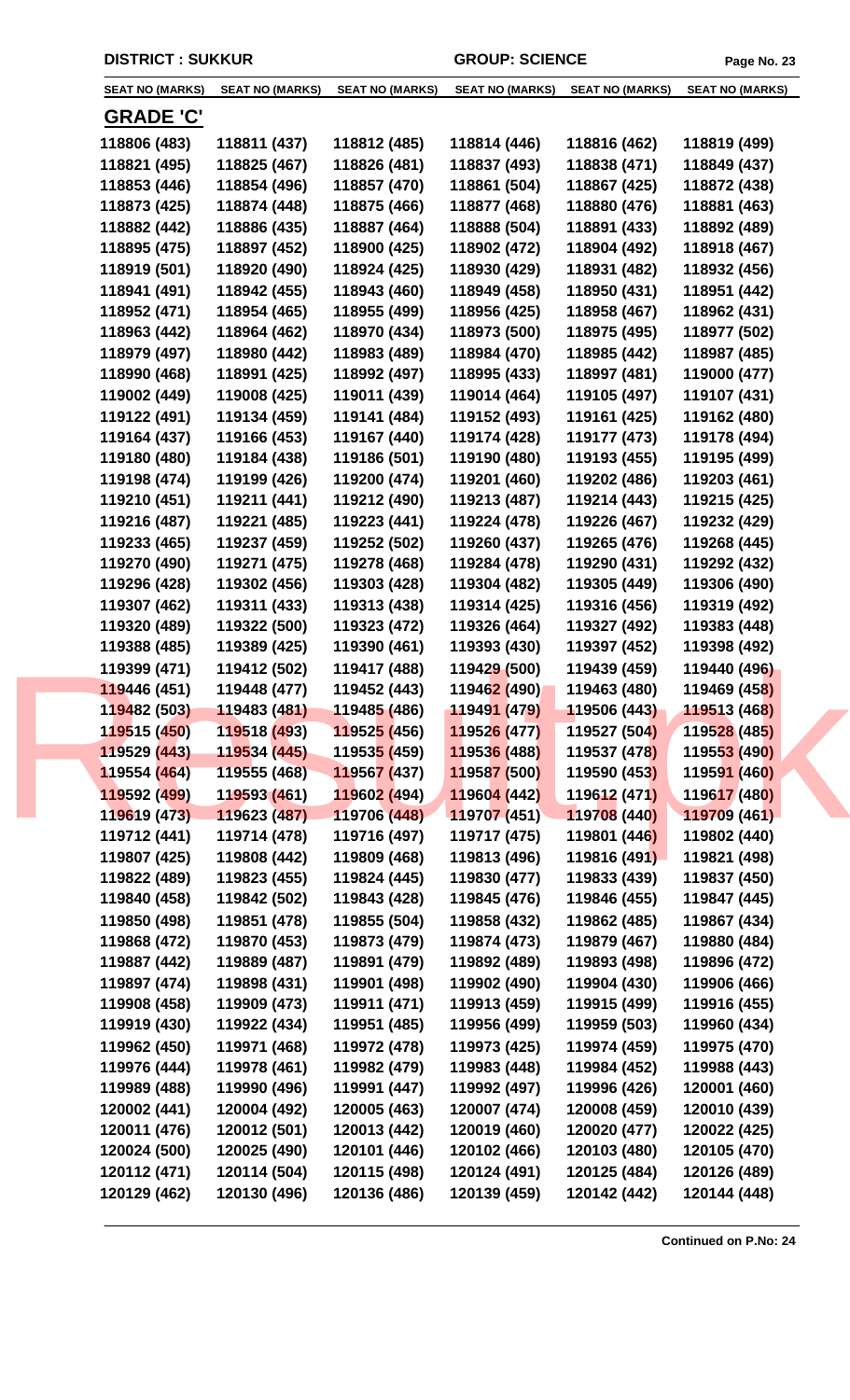| <b>SEAT NO (MARKS)</b> | <b>SEAT NO (MARKS)</b> | <b>SEAT NO (MARKS)</b>      | <b>SEAT NO (MARKS)</b> | <b>SEAT NO (MARKS)</b> | <b>SEAT NO (MARKS)</b> |  |
|------------------------|------------------------|-----------------------------|------------------------|------------------------|------------------------|--|
| <b>GRADE 'C'</b>       |                        |                             |                        |                        |                        |  |
| 120145 (492)           | 120146 (456)           | 120148 (493)                | 120150 (439)           | 120152 (436)           | 120155 (425)           |  |
| 120156 (435)           | 120161 (487)           | 120164 (444)                | 120166 (436)           | 120171 (496)           | 120173 (465)           |  |
| 120177 (471)           | 120186 (444)           | 120190 (480)                | 120191 (489)           | 120193 (478)           | 120196 (468)           |  |
| 120197 (496)           | 120199 (454)           | 120200 (474)                | 120202 (454)           | 120203 (441)           | 120241 (481)           |  |
| 120243 (500)           | 120247 (487)           | 120252 (452)                | 120253 (490)           | 120254 (483)           | 120284 (497)           |  |
| 120286 (481)           | 120287 (435)           | 120288 (429)                | 120290 (466)           | 120291 (473)           | 120293 (446)           |  |
| 120298 (488)           | 120299 (437)           | 120302 (438)                | 120304 (425)           | 120305 (504)           | 120306 (468)           |  |
| 120308 (434)           | 120310 (433)           | 120312 (496)                | 120315 (438)           | 120316 (493)           | 120319 (482)           |  |
| 120323 (479)           | 120325 (489)           | 120333 (468)                | 120348 (479)           | 120353 (438)           | 120358 (491)           |  |
| 120360 (491)           | 120364 (463)           | 120401 (455)                | 120402 (467)           | 120411 (495)           | 120413 (503)           |  |
| 120419 (436)           | 120420 (436)           | 120429 (463)                | 120431 (495)           | 120434 (496)           | 120437 (499)           |  |
| 120440 (463)           | 120442 (496)           | 120445 (484)                | 120448 (450)           | 120449 (462)           | 120452 (442)           |  |
| 120456 (479)           | 120461 (430)           | 120464 (502)                | 120466 (454)           | 120467 (476)           | 120469 (449)           |  |
| 120474 (459)           | 120475 (447)           | 120476 (503)                | 120477 (425)           | 120479 (494)           | 120532 (425)           |  |
| 120535 (436)           | 120538 (498)           | 120542 (441)                | 120543 (454)           | 120544 (487)           | 120545 (481)           |  |
| 120546 (490)           | 120551 (493)           | 120554 (426)                | 120557 (456)           | 120559 (440)           | 120583 (476)           |  |
| 120588 (462)           | 120590 (476)           | 120595 (499)                | 120599 (501)           | 120602 (456)           | 120607 (499)           |  |
| 120611 (446)           | 120618 (463)           | 120621 (475)                | 120626 (453)           | 120627 (481)           | 120647 (473)           |  |
| 120650 (488)           | 120653 (446)           | 120655 (445)                | 120656 (497)           | 120657 (464)           | 120658 (445)           |  |
| 120660 (425)           | 120661 (436)           | 120663 (487)                | 120665 (500)           | 120666 (501)           | 120721 (435)           |  |
| 120722 (467)           | 120729 (500)           | 120731 (435)                | 120734 (467)           | 120742 (499)           | 120753 (491)           |  |
| 120755 (495)           | 120762 (452)           | 120863 (496)                | 120865 (469)           | 120866 (462)           | 120867 (437)           |  |
| 120870 (477)           | 120872 (497)           | 120873 (438)                | 120874 (479)           | 120875 (431)           | 120876 (430)           |  |
| 120912 (465)           | 120913 (451)           | 120914 (470)                | 120915 (478)           | 120916 (433)           | 120917 (480)           |  |
| 120918 (470)           | 163501 (425)           | 163508 (469)                | 163509 (496)           | 163521 (469)           | 163522 (456)           |  |
| 163523 (459)           | 163525 (458)           | 163526 (484)                | 163537 (471)           | 163538 (450)           | 163540 (441)           |  |
| 163592 (440)           | 163595 (488)           | 163596 (432)                | 163599 (462)           | 163600 (426)           | 163601 (449)           |  |
| 163602 (480)           | 163604 (487)           | 163607 (468)                | 163691 (461)           | 163693 (504)           | 163696 (497)           |  |
| 163726 (489)           | 163727 (475)           | 163751 (475)                | 163763 (460)           | 163765 (428)           | 163767 (449)           |  |
| 163782 (436)           | 163783 (498)           | 16378 <mark>4 (</mark> 459) | 163801 (425)           | 163802 (433)           | 163811 (450)           |  |
| 163812 (499)           | 163813 (440)           | 163814 (469)                | 163815 (439)           | <b>163817 (455)</b>    | 163818 (430)           |  |
| 163819 (465)           | 163824 (455)           | 163841 (491)                | 163873 (444)           | 163875 (476)           | 163876 (452)           |  |
| 163878 (484)           | 163902 (492)           | 163921 (429)                | 163941 (485)           | 163942 (426)           | 163950 (468)           |  |
| 163951 (432)           | 163991 (457)           | 164033 (463)                | 164101 (444)           | 164116 (446)           | 164120 (504)           |  |
| 164123 (428)           | 164131 (503)           | 164132 (466)                | 164161 (462)           | 164181 (457)           | 164192 (435)           |  |
| 164287 (461)           | 164301 (475)           | 164326 (430)                | 164331 (426)           | 164332 (479)           | 164333 (432)           |  |
| 164381 (470)           | 164383 (429)           | 164491 (485)                | 164506 (443)           | 164507 (433)           | 164541 (474)           |  |
| 164546 (459)           | 164547 (428)           | 164564 (478)                | 164565 (428)           | 164570 (432)           | 164581 (474)           |  |
| 164601 (458)           | 164611 (449)           | 164615 (470)                | 164641 (467)           | 164644 (435)           | 164693 (474)           |  |
| 164694 (466)           | 164697 (455)           | 164711 (434)                | 164721 (488)           | 164732 (482)           | 164752 (465)           |  |
| 164781 (467)           | 164784 (462)           | 164791 (462)                | 164792 (464)           | 164793 (458)           | 164824 (477)           |  |
| 164895 (440)           | 164896 (431)           | 164911 (425)                | 164915 (432)           | 164918 (428)           | 164943 (495)           |  |
| 164972 (444)           |                        |                             |                        |                        |                        |  |
| <u>GRADE 'D'</u>       |                        |                             |                        |                        |                        |  |
| 108521 (382)           | 108530 (377)           | 108639 (404)                | 108665 (404)           | 108741 (413)           | 108814 (387)           |  |
| 108816 (340)           | 109503 (379)           | 109569 (385)                | 109598 (400)           | 109607 (417)           | 109714 (395)           |  |
| 109718 (417)           | 109798 (396)           | 109813 (416)                | 109815 (404)           | 109846 (416)           | 109849 (422)           |  |
| 109853 (391)           | 109856 (411)           | 109858 (412)                | 110449 (418)           | 110524 (406)           | 110547 (406)           |  |
| 110554 (418)           | 110579 (409)           | 110597 (416)                | 110611 (417)           | 110614 (403)           | 110732 (398)           |  |
| 110850 (403)           | 110881 (386)           | 110884 (413)                | 110888 (402)           | 110894 (419)           | 110914 (402)           |  |
| 110921 (408)           | 110923 (379)           | 110968 (409)                | 110976 (376)           | 110978 (418)           | 110985 (397)           |  |
|                        |                        |                             |                        |                        |                        |  |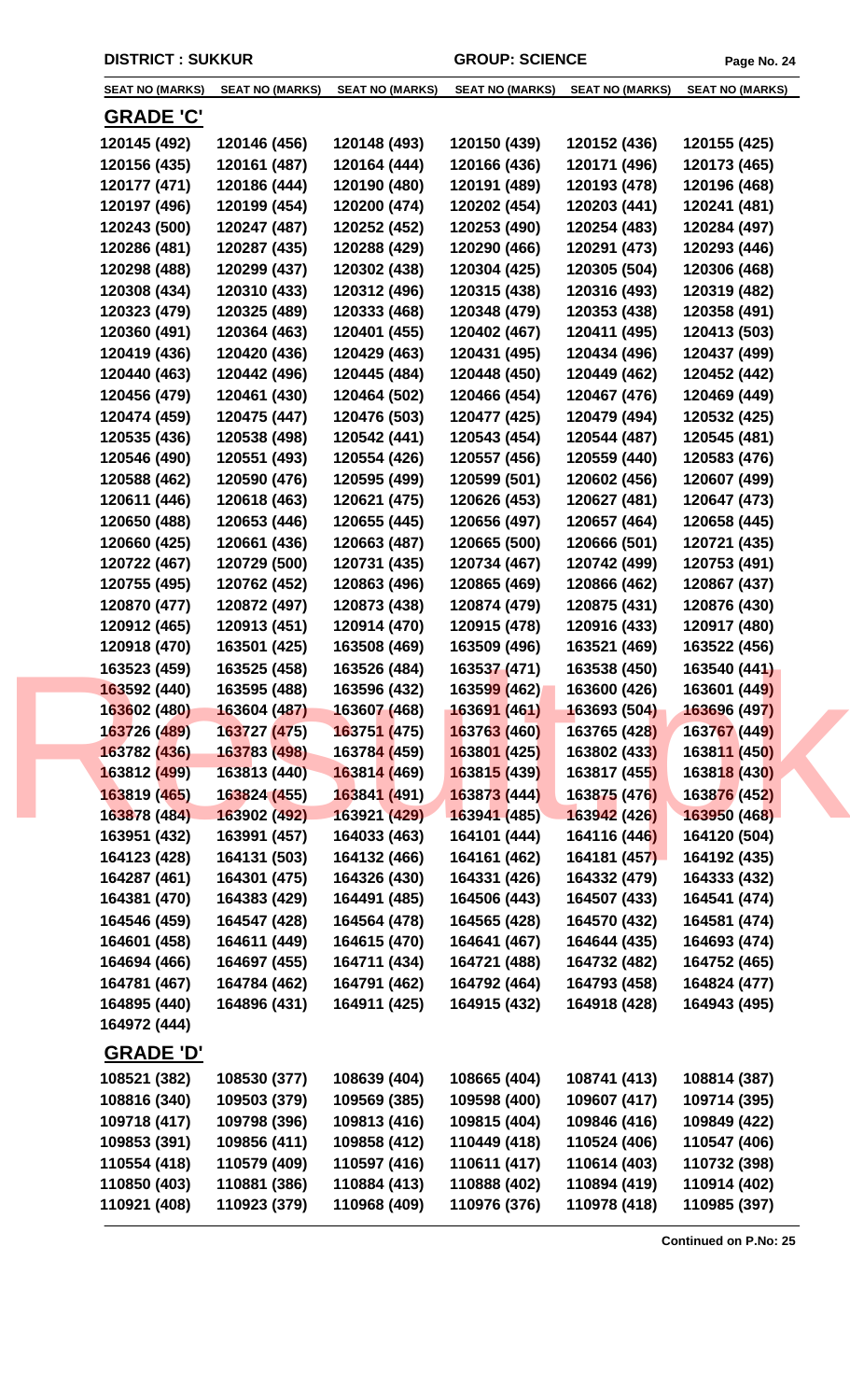| <b>SEAT NO (MARKS)</b> | <b>SEAT NO (MARKS)</b> | <b>SEAT NO (MARKS)</b>      | <b>SEAT NO (MARKS)</b> | <b>SEAT NO (MARKS)</b> | <b>SEAT NO (MARKS)</b> |
|------------------------|------------------------|-----------------------------|------------------------|------------------------|------------------------|
|                        |                        |                             |                        |                        |                        |
| <u>GRADE 'D'</u>       |                        |                             |                        |                        |                        |
| 111018 (398)           | 111036 (382)           | 111041 (397)                | 111049 (405)           | 111055 (412)           | 111056 (405)           |
| 111067 (417)           | 111070 (413)           | 111072 (399)                | 111073 (411)           | 111075 (390)           | 111081 (405)           |
| 111082 (412)           | 111085 (368)           | 111097 (385)                | 111099 (415)           | 111100 (388)           | 111120 (379)           |
| 111122 (377)           | 111208 (409)           | 111209 (412)                | 111213 (374)           | 111215 (362)           | 111219 (391)           |
| 111227 (375)           | 111285 (419)           | 111286 (416)                | 111287 (352)           | 111291 (378)           | 111295 (398)           |
| 111296 (411)           | 111298 (371)           | 111302 (387)                | 111306 (411)           | 111307 (408)           | 111317 (407)           |
| 111333 (392)           | 111342 (374)           | 111346 (423)                | 111348 (401)           | 111349 (417)           | 111367 (393)           |
| 111381 (416)           | 111396 (398)           | 111421 (401)                | 111471 (415)           | 111477 (400)           | 111585 (353)           |
| 111587 (409)           | 111598 (410)           | 111656 (415)                | 111670 (385)           | 111683 (386)           | 111700 (392)           |
| 111749 (362)           | 111752 (369)           | 111778 (404)                | 111813 (416)           | 111831 (403)           | 111907 (408)           |
| 111910 (405)           | 111913 (358)           | 111999 (415)                | 112057 (403)           | 112068 (390)           | 112156 (402)           |
| 112158 (394)           | 112166 (385)           | 112168 (407)                | 112228 (377)           | 112238 (370)           | 112305 (382)           |
| 112306 (398)           | 112361 (375)           | 112366 (372)                | 112369 (401)           | 112370 (391)           | 112371 (362)           |
| 112372 (384)           | 112379 (345)           | 112387 (364)                | 112432 (372)           | 112443 (370)           | 112450 (383)           |
| 112458 (403)           | 112461 (398)           | 112465 (400)                | 112466 (357)           | 112483 (408)           | 112495 (404)           |
| 112501 (372)           | 112513 (419)           | 112514 (411)                | 112516 (413)           | 112521 (419)           | 112523 (388)           |
| 112525 (417)           | 112530 (408)           | 112531 (378)                | 112539 (410)           | 112543 (402)           | 112545 (400)           |
| 112546 (397)           | 112549 (380)           | 112551 (406)                | 112641 (405)           | 112783 (399)           | 112787 (410)           |
| 112801 (383)           | 112803 (391)           | 112804 (387)                | 112810 (415)           | 112812 (389)           | 112904 (340)           |
| 112931 (375)           | 112945 (407)           | 112953 (413)                | 112960 (413)           | 112966 (404)           | 112967 (395)           |
| 112968 (386)           | 112974 (384)           | 112989 (414)                | 112994 (405)           | 113143 (394)           | 113183 (392)           |
| 113222 (413)           | 113228 (389)           | 113242 (385)                | 113259 (386)           | 113260 (416)           | 113285 (409)           |
| 113328 (345)           | 113519 (376)           | 113541 (401)                | 113552 (397)           | 113598 (371)           | 113704 (412)           |
| 113750 (392)           | 113777 (410)           | 113802 (417)                | 113825 (405)           | 113830 (365)           | 113833 (405)           |
| 113859 (384)           | 113863 (418)           | 113867 (391)                | 113869 (402)           | 113870 (415)           | 113884 (407)           |
| 113885 (402)           | 113887 (408)           | 113934 (350)                | 113941 (413)           | 113943 (399)           | 113952 (407)           |
| 113955 (378)           | 114136 (368)           | 114137 (411)                | 114138 (390)           | 114140 (390)           | 114145 (418)           |
| 114147 (404)           | 114155(386)            | 114156 (408)                | 114192 (403)           | 114198 (383)           | 114202 (394)           |
| 114203 (401)           | 114204 (341)           | 114206 (404)                | 114207 (402)           | 114208 (379)           | 114209 (412)           |
| 114212 (409)           | 114216 (404)           | 11422 <mark>0 (</mark> 392) | 114221 (409)           | 114236 (388)           | 114244 (375)           |
| 114266 (415)           | 114267 (389)           | 114273 (366)                | 114317 (379)           | 114318 (405)           | 114328 (380)           |
| 114332 (404)           | 114334 (366)           | 114337 (392)                | 114338 (405)           | 114340 (419)           | 114342 (353)           |
| 114344 (404)           | 114348 (369)           | 114392 (362)                | 114413(415)            | 114414 (368)           | 114415 (393)           |
| 114420 (360)           | 114425 (392)           | 114426 (404)                | 114432 (403)           | 114436 (376)           | 114441 (396)           |
| 114442 (390)           | 114443 (405)           | 114464 (342)                | 114466 (366)           | 114467 (362)           | 114474 (358)           |
| 114475 (380)           | 114515 (395)           | 114516 (415)                | 114555 (402)           | 114631 (361)           | 114632 (419)           |
| 114640 (408)           | 114641 (346)           | 114658 (396)                | 114664 (346)           | 114676 (393)           | 114682 (367)           |
| 114684 (357)           | 114686 (394)           | 114694 (416)                | 114696 (405)           | 114698 (391)           | 114701 (374)           |
| 114707 (341)           | 114710 (419)           | 114714 (415)                | 114748 (407)           | 114761 (411)           | 114762 (403)           |
| 114779 (382)           | 114781 (394)           | 114782 (413)                | 114902 (390)           | 114937 (405)           | 114939 (389)           |
| 114947 (418)           | 115052 (409)           | 115098 (385)                | 115099 (417)           | 115106 (414)           | 115110 (414)           |
| 115113 (408)           | 115139 (352)           | 115140 (388)                | 115141 (362)           | 115144 (388)           | 115149 (372)           |
| 115380 (419)           | 115434 (409)           | 115882 (418)                | 115899 (406)           | 115948 (405)           | 116033 (416)           |
| 116294 (392)           | 116377 (407)           | 116380 (418)                | 116382 (367)           | 116383 (369)           | 116386 (387)           |
| 116388 (418)           | 116389 (414)           | 116407 (416)                | 116409 (405)           | 116412 (419)           | 116420 (394)           |
| 116428 (391)           | 116444 (421)           | 116457 (381)                | 116473 (392)           | 116483 (404)           | 116488 (410)           |
| 116516 (374)           | 116517 (389)           | 116519 (403)                | 116520 (412)           | 116521 (389)           | 116528 (397)           |
| 116529 (416)           | 116534 (417)           | 116536 (386)                | 116538 (406)           | 116561 (371)           | 116562 (363)           |
| 116563 (395)           | 116567 (416)           | 116579 (386)                | 116582 (419)           | 116584 (394)           | 116586 (350)           |
| 116596 (371)           | 116597 (410)           | 116607 (387)                | 116608 (365)           | 116609 (370)           | 116733 (370)           |
| 116736 (414)           | 116737 (402)           | 116739 (386)                | 116740 (350)           | 116745 (360)           | 116748 (408)           |
|                        |                        |                             |                        |                        |                        |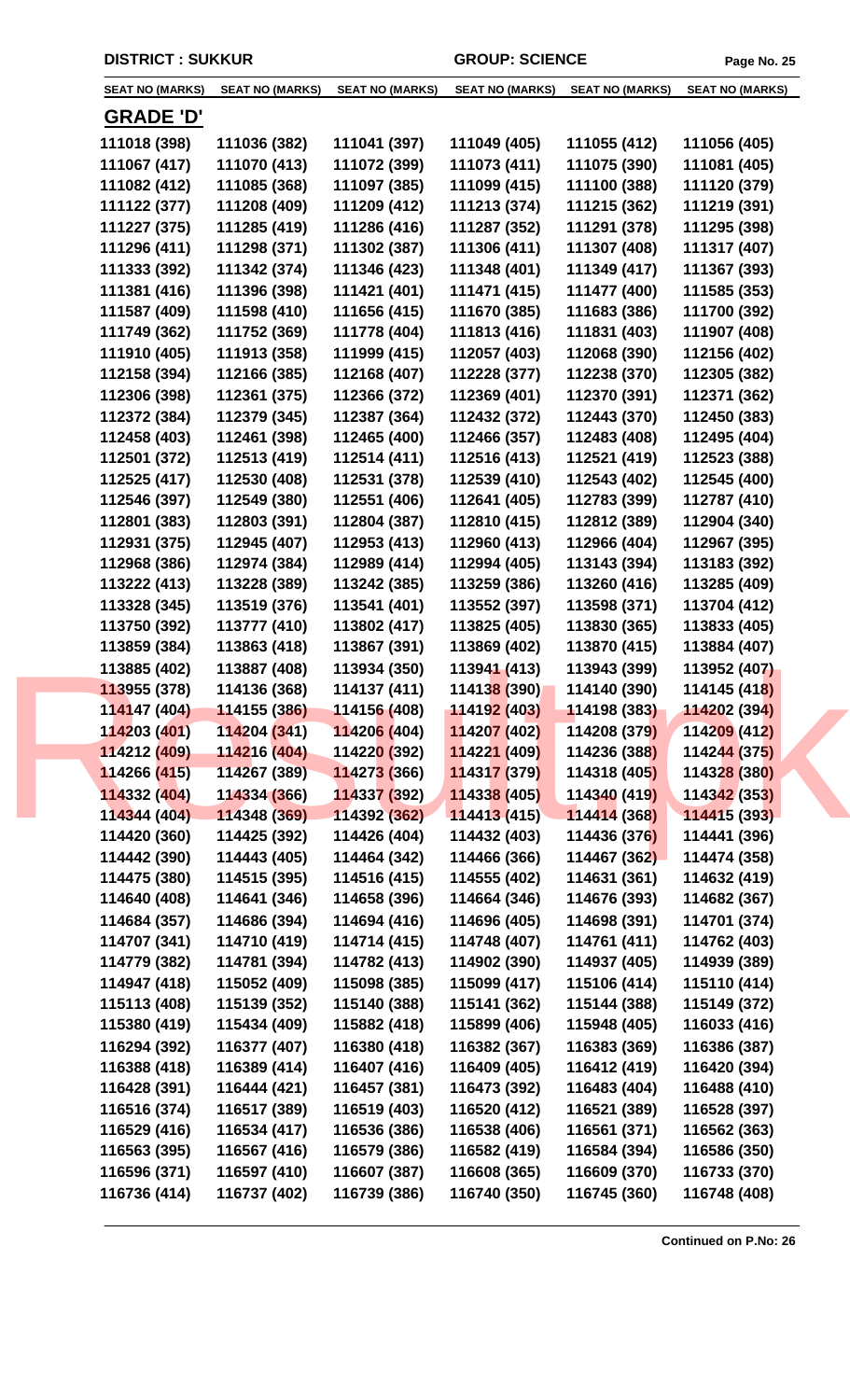| <b>SEAT NO (MARKS)</b> | <b>SEAT NO (MARKS)</b>               | <b>SEAT NO (MARKS)</b>      | <b>SEAT NO (MARKS)</b> | <b>SEAT NO (MARKS)</b> | <b>SEAT NO (MARKS)</b> |
|------------------------|--------------------------------------|-----------------------------|------------------------|------------------------|------------------------|
| <u>GRADE 'D'</u>       |                                      |                             |                        |                        |                        |
| 116791 (372)           | 116797 (402)                         | 116799 (403)                | 116808 (374)           | 116809 (409)           | 116810 (415)           |
| 116811 (358)           | 116812 (402)                         | 116813 (408)                | 116814 (396)           | 116815 (355)           | 116818 (415)           |
| 116819 (410)           | 116824 (396)                         | 116834 (389)                | 116838 (398)           | 116840 (360)           | 116842 (417)           |
| 116843 (374)           | 116844 (375)                         | 116863 (413)                | 116864 (418)           | 116913 (369)           | 116920 (411)           |
| 116926 (362)           | 116967 (395)                         | 116972 (382)                | 116977 (403)           | 116985 (408)           | 116989 (407)           |
| 117002 (406)           | 117014 (417)                         | 117036 (412)                | 117037 (365)           | 117046 (405)           | 117050 (400)           |
| 117386 (419)           | 117412 (393)                         | 117415 (394)                | 117485 (418)           | 117504 (395)           | 117684 (417)           |
| 117701 (403)           | 117730 (394)                         | 117775 (419)                | 117800 (402)           | 117868 (385)           | 117882 (395)           |
| 117887 (398)           | 117916 (403)                         | 117952 (386)                | 117961 (419)           | 117967 (382)           | 117969 (344)           |
| 117970 (405)           | 117983 (394)                         | 117984 (349)                | 117985 (340)           | 117986 (372)           | 117987 (364)           |
| 117989 (407)           | 117993 (409)                         | 117996 (382)                | 117998 (418)           | 118009 (350)           | 118020 (388)           |
| 118022 (413)           | 118115 (396)                         | 118128 (410)                | 118132 (416)           | 118155 (396)           | 118157 (408)           |
| 118162 (396)           | 118180 (385)                         | 118208 (417)                | 118221 (396)           | 118222 (396)           | 118223 (369)           |
| 118226 (385)           | 118233 (386)                         | 118255 (401)                | 118275 (370)           | 118346 (382)           | 118356 (410)           |
| 118385 (403)           | 118395 (352)                         | 118427 (419)                | 118430 (419)           | 118454 (396)           | 118457 (410)           |
| 118469 (405)           | 118471 (412)                         | 118485 (415)                | 118536 (388)           | 118543 (402)           | 118552 (408)           |
| 118553 (408)           | 118568 (419)                         | 118574 (417)                | 118594 (364)           | 118616 (369)           | 118621 (404)           |
| 118629 (387)           | 118640 (414)                         | 118737 (402)                | 118745 (353)           | 118789 (400)           | 118790 (388)           |
| 118815 (386)           | 118835 (382)                         | 118855 (390)                | 118858 (408)           | 118864 (385)           | 118896 (378)           |
| 118933 (362)           | 118961 (418)                         | 118996 (378)                | 118998 (400)           | 118999 (401)           | 119001 (393)           |
| 119003 (394)           | 119004 (401)                         | 119005 (343)                | 119006 (398)           | 119010 (418)           | 119121 (389)           |
| 119156 (383)           | 119157 (389)                         | 119189 (405)                | 119197 (406)           | 119418 (401)           | 119434 (407)           |
| 119449 (378)           | 119457 (395)                         | 119464 (408)                | 119492 (387)           | 119523 (411)           | 119538 (410)           |
| 119596 (409)           | 119624 (413)                         | 119715 (401)                | 119825 (408)           | 119828 (389)           | 119831 (394)           |
| 119834 (388)           | 119852 (417)                         | 119882 (376)                | 119920 (406)           | 119921 (382)           | 119923 (407)           |
| 119979 (405)           | 119985 (418)                         | 119993 (406)                | 120106 (380)           | 120109 (386)           | 120111 (374)           |
| 120118 (380)           | 120119 (396)                         | 120147 (398)                | 120167 (416)           | 120174 (365)           | 120195 (360)           |
| 120204 (388)           | 120205 (379)  120207 (357)           |                             |                        |                        | 120294 (396)           |
| 120301 (414)           | 120317 (386)                         | 120318 (416)                | 120354 (422)           | 120409 (376)           | 120426 (404)           |
| 120439 (413)           | 120613 (383)                         | 12062 <mark>4 (</mark> 384) | 120664 (409)           | 120668 (418)           | 120724 (400)           |
| 120763 (396)           | 120861 (368)                         | 120868 (389)                | 120871 (417)           | 163502 (384)           | 163503 (347)           |
| 163524 (410)           | 163597 (385)                         | 163608 (394)                | 163611 (406)           | 163692 (418)           | 163723 (416)           |
| 163724 (412)           | 163741 (415)                         | 163762 (404)                | 163816 (394)           | 163871 (410)           | 163874 (417)           |
| 163880 (402)           | 163881 (391)                         | 163882 (396)                | 163883 (391)           | 163901 (396)           | 163912 (381)           |
| 163946 (407)           | 163947 (405)                         | 163952 (416)                | 163953 (386)           | 164011 (393)           | 164031 (404)           |
| 164032 (394)           | 164034 (402)                         | 164035 (391)                | 164112 (404)           | 164118 (342)           | 164151 (394)           |
| 164155 (350)           | 164156 (413)                         | 164158 (398)                | 164160 (409)           | 164172 (393)           | 164173 (408)           |
| 164182 (374)           | 164231 (413)                         | 164242 (386)                | 164244 (369)           | 164245 (380)           | 164247 (349)           |
| 164254 (389)           | 164271 (355)                         | 164272 (375)                | 164273 (388)           | 164274 (354)           | 164321 (371)           |
| 164325 (404)           | 164327 (389)                         | 164352 (400)                | 164354 (379)           | 164382 (419)           | 164384 (369)           |
| 164385 (385)           | 164401 (380)                         | 164501 (355)                | 164502 (360)           | 164505 (408)           | 164510 (370)           |
| 164512 (360)           | 164514 (399)                         | 164515 (407)                | 164516 (393)           | 164517 (369)           | 164518 (399)           |
| 164545 (379)           | 164561 (406)                         | 164563 (351)                | 164567 (401)           | 164568 (402)           | 164569 (371)           |
| 164602 (379)           | 164603 (366)                         | 164604 (399)                | 164605 (350)           | 164612 (366)           | 164613 (399)           |
| 164614 (388)           | 164631 (355)                         | 164642 (410)                | 164662 (359)           | 164663 (365)           | 164692 (392)           |
| 164696 (364)           | 164723 (398)                         | 164724 (404)                | 164751 (398)           | 164753 (346)           | 164754 (390)           |
| 164782 (347)           | 164794 (397)                         | 164795 (362)                | 164821 (409)           | 164822 (400)           | 164823 (362)           |
| 164825 (383)           | 164827 (350)                         | 164891 (404)                | 164892 (372)           | 164893 (343)           | 164894 (405)           |
| 164913 (374)           | 164920 (412)                         | 164931 (390)                | 164971 (371)           |                        |                        |
| <b>GRADE 'E'</b>       |                                      |                             |                        |                        |                        |
| 114685 (329)           | 114702 (334)                         | 164508 (320)                | 164511 (332)           |                        |                        |
|                        |                                      |                             |                        |                        |                        |
|                        | <u>ADDITIONAL SUBJECTS PASS ONLY</u> |                             |                        |                        |                        |
| 164083 (138)           |                                      |                             |                        |                        |                        |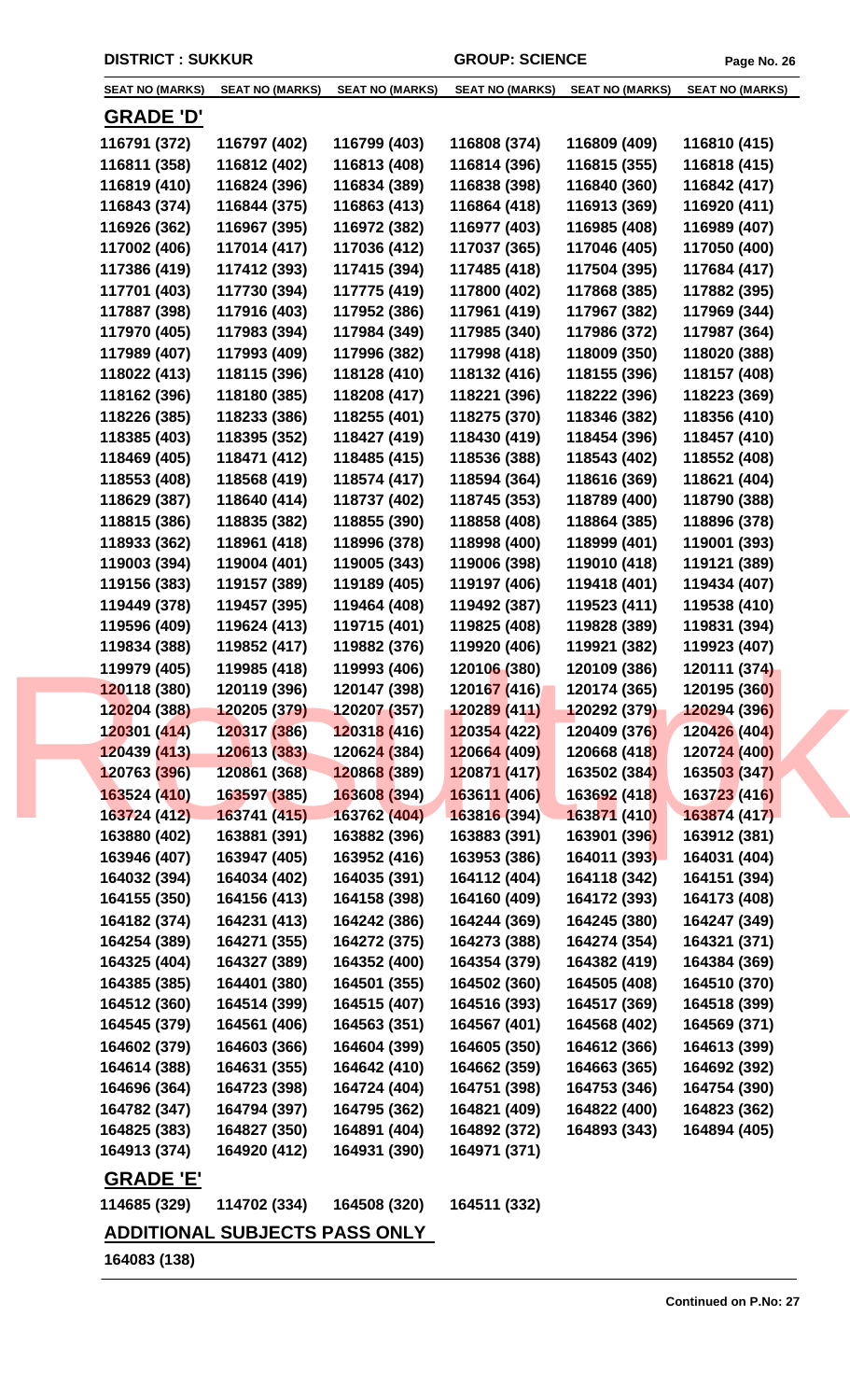|                           | <b>SEAT NO (MARKS)</b> | <b>SEAT NO (MARKS)</b> | <b>SEAT NO (MARKS)</b> | <b>SEAT NO (MARKS)</b> | <b>SEAT NO (MARKS)</b> | <b>SEAT NO (MARKS)</b> |  |
|---------------------------|------------------------|------------------------|------------------------|------------------------|------------------------|------------------------|--|
| <b>FAILURE CANDIDATES</b> |                        |                        |                        |                        |                        |                        |  |
|                           |                        | 108523 (386)           | 108534 (163)           | 108547 (381)           | 108552 (449)           | 108580 (449)           |  |
|                           | 108643 (323)           | 108706 (416)           | 108723 (402)           | 108745 (358)           | 108746 (251)           | 108752 (499)           |  |
|                           | 108756 (355)           | 108757 (424)           | 108758 (344)           | 108781 (380)           | 108791 (460)           | 108794 (401)           |  |
|                           | 108803 (418)           | 108805 (418)           | 108806 (458)           | 108812 (305)           | 108848 (491)           | 108852 (421)           |  |
|                           | 109483 (354)           | 109489 (328)           | 109490 (429)           | 109492 (348)           | 109494 (461)           | 109512 (450)           |  |
|                           | 109513 (430)           | 109514 (510)           | 109517 (453)           | 109524 (406)           | 109525 (461)           | 109533 (471)           |  |
|                           | 109576 (436)           | 109581 (312)           | 109589 (545)           | 109590 (565)           | 109636 (365)           | 109640 (401)           |  |
|                           | 109642 (369)           | 109643 (360)           | 109647 (452)           | 109649 (366)           | 109653 (405)           | 109655 (482)           |  |
|                           | 109659 (381)           | 109663 (402)           | 109687 (260)           | 109693 (531)           | 109707 (420)           | 109708 (335)           |  |
|                           | 109709 (387)           | 109712 (379)           | 109720 (459)           | 109755 (437)           | 109756 (406)           | 109763 (427)           |  |
|                           |                        |                        |                        |                        |                        |                        |  |
|                           | 109764 (437)           | 109774 (388)           | 109784 (353)           | 109787 (486)           | 109792 (462)           | 109799 (506)           |  |
|                           | 109802 (399)           | 109803 (388)           | 109808 (428)           | 109810 (358)           | 109812 (371)           | 109814 (451)           |  |
|                           | 109818 (288)           | 109819 (393)           | 109835 (446)           | 109837 (475)           | 109840 (381)           | 109843 (398)           |  |
|                           | 109844 (392)           | 109847 (473)           | 109848 (451)           | 109850 (344)           | 109851 (433)           | 109854 (398)           |  |
|                           | 109855 (341)           | 109857 (375)           | 109859 (363)           | 109860 (440)           | 109866 (415)           | 109868 (490)           |  |
|                           | 109871 (425)           | 109873 (375)           | 109946 (545)           | 110018 (492)           | 110133 (427)           | 110421 (415)           |  |
|                           | 110499 (297)           | 110515 (452)           | 110612 (394)           | 110620 (388)           | 110640 (486)           | 110650 (308)           |  |
|                           | 110653 (427)           | 110738 (429)           | 110739 (358)           | 110753 (401)           | 110757 (381)           | 110761 (371)           |  |
|                           | 110762 (376)           | 110764 (433)           | 110766 (404)           | 110768 (402)           | 110771 (371)           | 110781 (365)           |  |
|                           | 110827 (386)           | 110841 (398)           | 110843 (356)           | 110849 (387)           | 110851 (434)           | 110852 (443)           |  |
|                           | 110853 (368)           | 110854 (397)           | 110873 (431)           | 110874 (395)           | 110875 (295)           | 110876 (381)           |  |
|                           | 110877 (398)           | 110878 (401)           | 110880 (441)           | 110886 (388)           | 110890 (436)           | 110891 (425)           |  |
|                           | 110898 (338)           | 110912 (459)           | 110913 (377)           | 110922 (366)           | 110929 (440)           | 110931 (270)           |  |
|                           | 110961 (365)           | 110962 (155)           | 110965 (434)           | 110973 (326)           | 110975 (329)           | 110984 (395)           |  |
|                           | 110987 (376)           | 110988 (377)           | 111001 (441)           | 111012 (400)           | 111013 (247)           | 111029 (477)           |  |
|                           | 111038 (380)           | 111043 (358)           | 111054 (451)           | 111060 (384)           | 111069 (347)           | 111076 (356)           |  |
|                           | 111077 (418)           | 111079 (365)           | 111096 (319)           | 111101 (363)           | 111109 (576)           | 111110 (406)           |  |
|                           | 111111 (376)           | 111112 (440)           | 111117 (358)           | 111118 (341)           | 111123 (458)           | 111124 (353)           |  |
|                           | 111126 (318)           | 111130 (310)           | 111131 (181)           | 111207 (383)           | 111210 (229)           | 111214 (347)           |  |
|                           | 111216 (364)           | 111221 (364)           | 111226 (394)           | 111305 (401)           | 111315 (434)           | 111316 (446)           |  |
|                           | 111331 (345)           | 111336 (444)           | 111338 (363)           | 111341 (282)           | 111343 (433)           | 111347 (366)           |  |
|                           | 111353 (359)           | 111363 (436)           | 111366 (452)           | 111370 (510)           | 111374 (448)           | 111376 (385)           |  |
|                           | 111377 (409)           | 111378 (358)           | 111379 (337)           | 111380 (436)           | 111385 (427)           | 111386 (446)           |  |
|                           | 111390 (388)           | 111392 (499)           | 111394 (357)           | 111408 (437)           | 111409 (569)           | 111412 (438)           |  |
|                           | 111418 (495)           | 111424 (351)           | 111425 (475)           | 111434 (431)           | 111436 (491)           | 111437 (486)           |  |
|                           | 111438 (334)           | 111519 (441)           | 111526 (429)           | 111534 (446)           | 111584 (389)           | 111590 (449)           |  |
|                           | 111597 (309)           | 111607 (366)           | 111615 (387)           | 111642 (436)           | 111654 (442)           | 111673 (382)           |  |
|                           | 111681 (476)           | 111686 (376)           | 111703 (350)           | 111730 (424)           | 111732 (374)           | 111742 (344)           |  |
|                           |                        |                        |                        |                        |                        |                        |  |
|                           | 111755 (451)           | 111770 (395)           | 111780 (321)           | 111814 (350)           | 111818 (391)           | 111822 (437)           |  |
|                           | 111825 (450)           | 111833 (372)           | 111834 (416)           | 111838 (409)           | 111865 (598)           | 111867 (479)           |  |
|                           | 111883 (515)           | 111896 (195)           | 111899 (393)           | 111903 (427)           | 111906 (402)           | 111912 (356)           |  |
|                           | 111915 (464)           | 111918 (412)           | 111920 (438)           | 111921 (385)           | 111923 (378)           | 111981 (419)           |  |
|                           | 111983 (378)           | 111984 (354)           | 111985 (364)           | 111986 (435)           | 111987 (390)           | 111988 (436)           |  |
|                           | 111990 (409)           | 111991 (409)           | 111992 (409)           | 111993 (364)           | 111994 (336)           | 111995 (379)           |  |
|                           | 112000 (330)           | 112006 (402)           | 112031 (311)           | 112033 (401)           | 112037 (466)           | 112038 (352)           |  |
|                           | 112039 (416)           | 112040 (448)           | 112041 (403)           | 112042 (432)           | 112043 (553)           | 112044 (362)           |  |
|                           | 112046 (465)           | 112054 (457)           | 112061 (428)           | 112062 (363)           | 112066 (267)           | 112067 (487)           |  |
|                           | 112069 (432)           | 112070 (460)           | 112104 (395)           | 112105 (269)           | 112116 (237)           | 112120 (492)           |  |
|                           | 112123 (380)           | 112124 (326)           | 112125 (408)           | 112126 (437)           | 112128 (399)           | 112129 (371)           |  |
|                           | 112130 (411)           | 112134 (386)           | 112135 (329)           | 112136 (395)           | 112137 (394)           | 112139 (387)           |  |
|                           | 112140 (296)           | 112141 (523)           | 112144 (380)           | 112145 (379)           | 112146 (296)           | 112169 (415)           |  |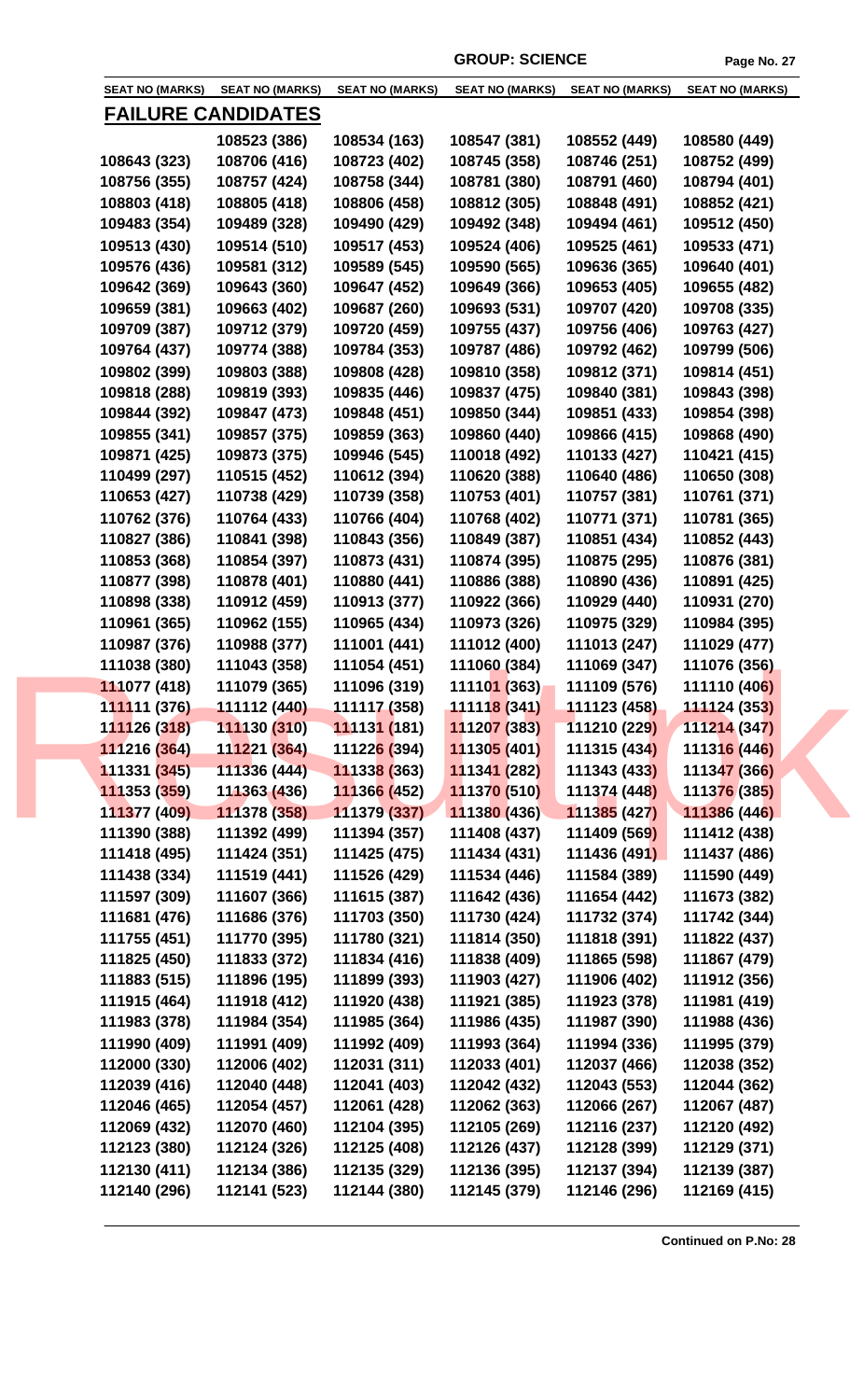|              | SEAT NO (MARKS) SEAT NO (MARKS) | <b>SEAT NO (MARKS)</b> |              | SEAT NO (MARKS) SEAT NO (MARKS) | <b>SEAT NO (MARKS)</b> |
|--------------|---------------------------------|------------------------|--------------|---------------------------------|------------------------|
|              | <b>FAILURE CANDIDATES</b>       |                        |              |                                 |                        |
| 112237 (404) | 112246 (312)                    | 112301 (388)           | 112303 (364) | 112309 (399)                    | 112317 (339)           |
| 112324 (307) | 112327 (405)                    | 112328 (443)           | 112331 (348) | 112337 (393)                    | 112344 (331)           |
| 112351 (380) | 112354 (474)                    | 112358 (363)           | 112360 (405) | 112373 (312)                    | 112377 (279)           |
| 112382 (318) | 112386 (278)                    | 112391 (323)           | 112392 (349) | 112396 (340)                    | 112401 (379)           |
| 112402 (381) | 112404 (334)                    | 112410 (350)           | 112412 (374) | 112439 (353)                    | 112440 (321)           |
| 112444 (363) | 112446 (388)                    | 112452 (377)           | 112454 (411) | 112488 (314)                    | 112489 (366)           |
| 112490 (310) | 112491 (277)                    | 112492 (429)           | 112493 (273) | 112494 (431)                    | 112496 (368)           |
| 112497 (383) | 112498 (333)                    | 112504 (396)           | 112520 (375) | 112527 (314)                    | 112532 (402)           |
| 112533 (333) | 112534 (375)                    | 112536 (380)           | 112537 (232) | 112538 (254)                    | 112544 (323)           |
| 112547 (374) | 112550 (396)                    | 112749 (358)           | 112772 (417) | 112776 (358)                    | 112778 (390)           |
| 112779 (326) | 112780 (371)                    | 112781 (413)           | 112786 (235) | 112788 (423)                    | 112789 (401)           |
| 112790 (439) | 112791 (431)                    | 112806 (327)           | 112809 (317) | 112813 (348)                    | 112814 (399)           |
| 112815 (414) | 112816 (338)                    | 112892 (435)           | 112894 (398) | 112895 (436)                    | 112896 (400)           |
| 112897 (366) | 112903 (426)                    | 112932 (382)           | 112935 (408) | 112940 (263)                    | 112941 (388)           |
| 112951 (471) | 112958 (421)                    | 112962 (439)           | 112965 (376) | 112972 (361)                    | 112975 (343)           |
| 112978 (410) | 112984 (350)                    | 112987 (381)           | 112988 (353) | 112991 (450)                    | 112993 (372)           |
| 112996 (351) | 112998 (353)                    | 113012 (497)           | 113013 (515) | 113014 (440)                    | 113015 (352)           |
| 113016 (317) | 113017 (388)                    | 113057 (401)           | 113128 (291) | 113137 (410)                    | 113151 (395)           |
| 113158 (407) | 113166 (436)                    | 113167 (482)           | 113169 (405) | 113175 (229)                    | 113179 (305)           |
| 113195 (423) | 113224 (427)                    | 113235 (286)           | 113244 (330) | 113245 (390)                    | 113287 (353)           |
| 113310 (391) | 113317 (236)                    | 113345 (421)           | 113347 (352) | 113393 (401)                    | 113465 (374)           |
| 113471 (407) | 113472 (232)                    | 113473 (260)           | 113478 (262) | 113506 (392)                    | 113507 (342)           |
| 113508 (451) | 113512 (361)                    | 113514 (444)           | 113516 (464) | 113518 (378)                    | 113520 (376)           |
| 113522 (464) | 113524 (355)                    | 113528 (409)           | 113534 (465) | 113536 (412)                    | 113537 (372)           |
| 113542 (410) | 113546 (385)                    | 113548 (405)           | 113549 (390) | 113558 (420)                    | 113559 (468)           |
| 113569 (412) | 113570 (465)                    | 113576 (435)           | 113595 (415) | 113599 (336)                    | 113600 (359)           |
| 113650 (406) | 113701 (394)                    | 113710 (320)           | 113744 (400) | 113766 (314)                    | 113772 (671)           |
| 113816 (350) | 113828(364)                     | 113854 (363)           | 113864 (315) | 113868 (357)                    | 113879 (403)           |
| 113880 (375) | 113881 (373)                    | 113882 (367)           | 113883 (381) | 113886 (376)                    | 113888 (405)           |
| 113889 (347) | 113890 (388)                    | 113891 (452)           | 113893 (438) | 113894 (444)                    | 113895 (434)           |
| 113897 (410) | 113899 (481)                    | 113900 (415)           | 113901 (420) | 113902 (456)                    | 113903 (333)           |
| 113906 (351) | 113907 (419)                    | 113909 (360)           | 113935 (321) | 113936 (326)                    | 113937 (379)           |
| 113945 (383) | 113951 (391)                    | 113953 (435)           | 113954 (292) | 113985 (351)                    | 114040 (454)           |
| 114089 (469) | 114139 (345)                    | 114142 (301)           | 114146 (340) | 114150 (334)                    | 114159 (469)           |
| 114160 (298) | 114163 (253)                    | 114172 (397)           | 114176 (351) | 114205 (373)                    | 114214 (324)           |
| 114215 (350) | 114219 (329)                    | 114250 (168)           | 114251 (342) | 114252 (276)                    | 114257 (413)           |
| 114258 (456) | 114261 (390)                    | 114262 (335)           | 114263 (383) | 114268 (293)                    | 114269 (367)           |
| 114270 (304) | 114284 (437)                    | 114295 (409)           | 114296 (390) | 114297 (390)                    | 114307 (426)           |
| 114311 (318) | 114315 (369)                    | 114316 (339)           | 114329 (412) | 114333 (300)                    | 114341 (276)           |
| 114343 (325) | 114345 (338)                    | 114347 (419)           | 114350 (333) | 114351 (231)                    | 114352 (268)           |
| 114353 (397) | 114391 (343)                    | 114397 (345)           | 114404 (352) | 114405 (371)                    | 114408 (325)           |
| 114410 (267) | 114412 (359)                    | 114416 (383)           | 114417 (330) | 114418 (268)                    | 114419 (361)           |
| 114421 (293) | 114422 (355)                    | 114423 (320)           | 114424 (327) | 114437 (337)                    | 114444 (315)           |
| 114445 (314) | 114446 (221)                    | 114449 (241)           | 114450 (396) | 114452 (313)                    | 114455 (339)           |
| 114458 (342) | 114459 (351)                    | 114460 (346)           | 114461 (325) | 114462 (335)                    | 114468 (273)           |
| 114469 (424) | 114470 (413)                    | 114471 (234)           | 114472 (430) | 114473 (353)                    | 114476 (329)           |
| 114633 (354) | 114634 (326)                    | 114637 (382)           | 114638 (460) | 114646 (333)                    | 114647 (268)           |
| 114656 (237) | 114657 (360)                    | 114689 (301)           | 114690 (386) | 114693 (408)                    | 114703 (341)           |
| 114706 (315) | 114715 (387)                    | 114716 (408)           | 114717 (376) | 114718 (399)                    | 114719 (413)           |
| 114720 (332) | 114721 (425)                    | 114722 (426)           | 114723 (392) | 114724 (458)                    | 114725 (325)           |
| 114726 (285) | 114727 (374)                    | 114728 (279)           | 114730 (383) | 114733 (393)                    | 114734 (460)           |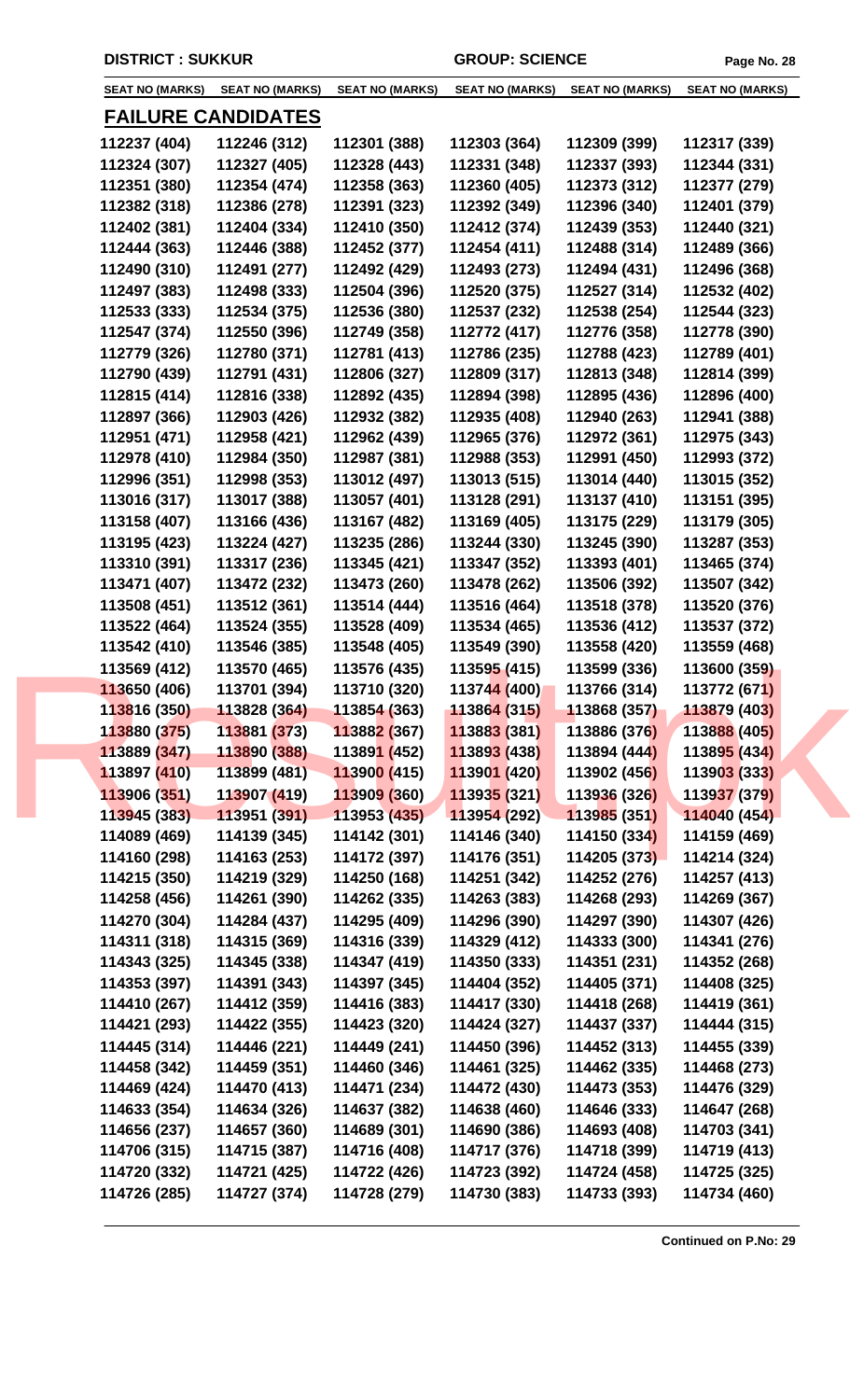| <b>SEAT NO (MARKS)</b>       | <b>SEAT NO (MARKS)</b>      | <b>SEAT NO (MARKS)</b>      | <b>SEAT NO (MARKS)</b>      | <b>SEAT NO (MARKS)</b>       | <b>SEAT NO (MARKS)</b>       |
|------------------------------|-----------------------------|-----------------------------|-----------------------------|------------------------------|------------------------------|
|                              | <b>FAILURE CANDIDATES</b>   |                             |                             |                              |                              |
| 114742 (378)                 | 114752 (300)                | 114753 (355)                | 114754 (321)                | 114760 (342)                 | 114768 (290)                 |
| 114771 (466)                 | 114777 (384)                | 114784 (390)                | 114785 (399)                | 114786 (351)                 | 114787 (389)                 |
| 114910 (504)                 | 114918 (271)                | 114925 (324)                | 114929 (422)                | 114931 (266)                 | 114932 (352)                 |
| 114936 (446)                 | 114941 (324)                | 114942 (325)                | 114944 (327)                | 114949 (363)                 | 114951 (214)                 |
| 114987 (345)                 | 114992 (368)                | 115093 (422)                | 115095 (387)                | 115096 (382)                 | 115102 (459)                 |
| 115120 (399)                 | 115121 (475)                | 115142 (332)                | 115146 (344)                | 115151 (512)                 | 115153 (338)                 |
| 115154 (416)                 | 115155 (453)                | 115156 (362)                | 115159 (478)                | 115161 (52)                  | 115162 (298)                 |
| 115216 (274)                 | 115262 (433)                | 115265 (384)                | 115266 (396)                | 115277 (328)                 | 115278 (446)                 |
| 115279 (380)                 | 115283 (139)                | 115285 (399)                | 115293 (398)                | 115310 (418)                 | 115313 (240)                 |
| 115314 (461)                 | 115316 (501)                | 115317 (368)                | 115318 (489)                | 115351 (504)                 | 115353 (406)                 |
| 115393 (431)                 | 115396 (450)                | 115402 (640)                | 115403 (301)                | 115409 (505)                 | 115411 (386)                 |
|                              |                             |                             | 115550 (532)                |                              |                              |
| 115471 (378)                 | 115508 (425)                | 115509 (476)                |                             | 115653 (396)                 | 115654 (576)                 |
| 115655 (557)                 | 115817 (575)                | 115825 (586)                | 115888 (428)                | 115945 (443)                 | 115949 (451)                 |
| 115950 (393)                 | 115989 (294)                | 116295 (416)                | 116296 (398)                | 116297 (378)                 | 116303 (431)                 |
| 116304 (482)                 | 116307 (359)                | 116311 (498)                | 116312 (460)                | 116313 (377)                 | 116314 (388)                 |
| 116315 (394)                 | 116316 (359)                | 116320 (427)                | 116324 (420)                | 116325 (509)                 | 116326 (475)                 |
| 116376 (372)                 | 116387 (333)                | 116390 (343)                | 116401 (340)                | 116402 (367)                 | 116403 (380)                 |
| 116404 (377)                 | 116411 (341)                | 116415 (374)                | 116422 (402)                | 116424 (394)                 | 116425 (276)                 |
| 116437 (369)                 | 116459 (345)                | 116461 (355)                | 116463 (427)                | 116468 (456)                 | 116469 (333)                 |
| 116471 (376)                 | 116485 (335)                | 116486 (363)                | 116489 (354)                | 116490 (350)                 | 116493 (351)                 |
| 116494 (386)                 | 116498 (410)                | 116504 (399)                | 116506 (396)                | 116509 (405)                 | 116510 (381)                 |
| 116522 (324)                 | 116526 (289)                | 116531 (403)                | 116532 (389)                | 116533 (352)                 | 116535 (341)                 |
| 116537 (416)                 | 116543 (332)                | 116544 (390)                | 116545 (326)                | 116546 (352)                 | 116548 (369)                 |
| 116559 (396)                 | 116560 (321)                | 116568 (333)                | 116569 (221)                | 116571 (381)                 | 116572 (361)                 |
| 116573 (463)                 | 116578 (166)                | 116581 (313)                | 116583 (354)                | 116585 (389)                 | 116587 (392)                 |
| 116588 (331)                 | 116589 (370)                | 116590 (307)                | 116593 (288)                | 116599 (257)                 | 116600 (314)                 |
| 116601 (337)                 | 116602 (323)                | 116603 (294)                | 116604 (300)                | 116606 (312)                 | 116610 (357)                 |
| 116611 (390)                 | $116612(391)$ $116734(326)$ |                             | 11675 <mark>1 (</mark> 272) | 116783 (377)                 | 116784 (323)                 |
| 116785 (377)                 | 116786 (346)                | 116787 (378)                | 116788 (331)                | 116789 (348)                 | 116790 (403)                 |
| 116792 (330)                 | 116793 (340)                | 11679 <mark>4 (</mark> 326) | 116795 (379)                | 116796 (343)                 | 116798 (362)                 |
| 116800 (289)                 | 116801 (423)                | 116804 (332)                | 116822 (382)                | 116826 (371)                 | 116836 (341)                 |
| 116845 (336)                 | 116846 (354)                | 116847 (361)                | 116848 (335)                | 116857 (406)                 | 116905 (339)                 |
| 116906 (541)                 | 116907 (437)                | 116908 (402)                | 116909 (381)                | 116910 (465)                 | 116911 (420)                 |
| 116912 (345)                 | 116917 (435)                | 116919 (433)                | 116921 (416)                | 116923 (490)                 | 116927 (472)                 |
| 116935 (465)                 | 116942 (482)                | 116943 (467)                | 116946 (400)                | 116949 (373)                 | 116950 (441)                 |
| 116958 (322)                 | 116961 (356)                | 116969 (391)                | 116974 (368)                | 116984 (265)                 | 116986 (409)                 |
| 116992 (408)                 | 116996 (412)                | 117003 (319)                | 117005 (416)                | 117006 (309)                 | 117007 (306)                 |
| 117008 (296)                 | 117009 (415)                | 117010 (341)                | 117022 (438)                | 117034 (247)                 | 117039 (324)                 |
| 117048 (426)                 | 117049 (329)                | 117051 (267)                | 117055 (80)                 | 117057 (360)                 | 117061 (349)                 |
| 117063 (302)                 | 117124 (419)                | 117151 (544)                | 117160 (488)                | 117382 (413)                 | 117383 (401)                 |
| 117387 (348)                 | 117389 (287)                | 117393 (490)                | 117395 (281)                | 117396 (291)                 | 117397 (405)                 |
| 117398 (396)                 | 117399 (486)                | 117400 (365)                | 117405 (418)                | 117417 (346)                 | 117418 (400)                 |
| 117420 (373)                 | 117421 (333)                | 117423 (431)                | 117424 (277)                | 117426 (304)                 | 117428 (381)                 |
| 117429 (408)                 | 117430 (329)                | 117431 (351)                | 117432 (447)                | 117433 (451)                 | 117437 (351)                 |
| 117438 (378)                 | 117444 (453)                | 117445 (547)                | 117446 (350)                | 117447 (398)                 | 117451 (390)                 |
| 117452 (355)                 | 117454 (448)                | 117456 (408)                | 117457 (345)                | 117458 (356)                 | 117459 (400)                 |
| 117460 (304)                 | 117462 (367)                | 117465 (396)                | 117466 (436)                | 117467 (470)                 | 117469 (300)                 |
| 117470 (332)                 | 117471 (400)                | 117478 (228)                | 117479 (505)                | 117480 (419)                 | 117482 (406)                 |
|                              |                             |                             |                             |                              |                              |
| 117483 (359)<br>117494 (519) | 117484 (526)                | 117490 (416)                | 117491 (469)                | 117492 (302)<br>117503 (344) | 117493 (340)<br>117507 (392) |
|                              | 117499 (375)                | 117500 (365)                | 117502 (380)                |                              |                              |
| 117508 (339)                 | 117510 (363)                | 117511 (342)                | 117513 (411)                | 117514 (300)                 | 117515 (430)                 |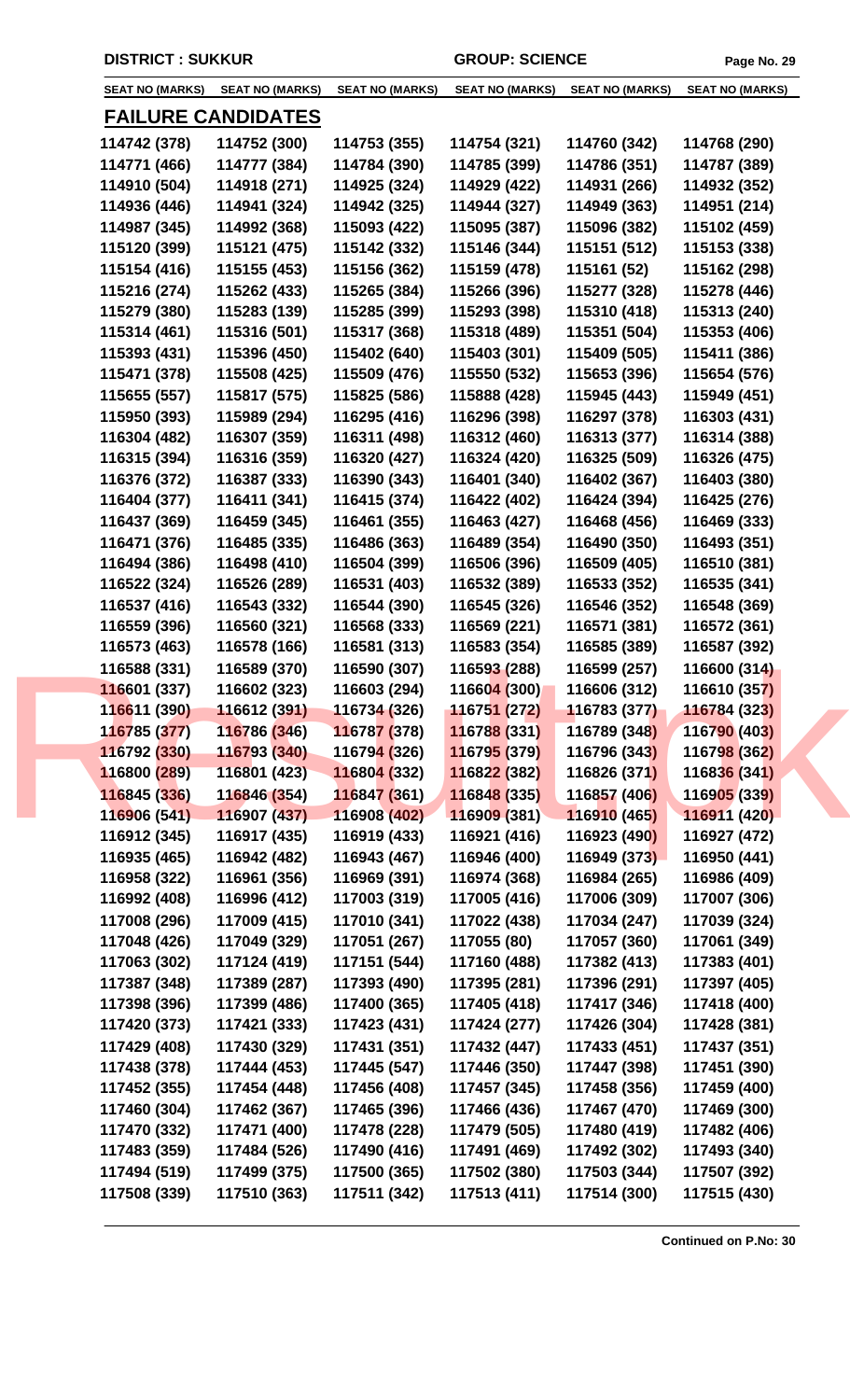| <b>SEAT NO (MARKS)</b> | <b>SEAT NO (MARKS)</b>       | <b>SEAT NO (MARKS)</b>       | <b>SEAT NO (MARKS)</b> | <b>SEAT NO (MARKS)</b>       | <b>SEAT NO (MARKS)</b> |
|------------------------|------------------------------|------------------------------|------------------------|------------------------------|------------------------|
|                        | <u>FAILURE CANDIDATES</u>    |                              |                        |                              |                        |
| 117516 (376)           | 117517 (413)                 | 117519 (454)                 | 117520 (437)           | 117611 (361)                 | 117615 (548)           |
| 117681 (337)           | 117685 (383)                 | 117686 (463)                 | 117691 (436)           | 117693 (377)                 | 117694 (379)           |
| 117696 (376)           | 117697 (405)                 | 117698 (486)                 | 117699 (383)           | 117703 (402)                 | 117719 (437)           |
| 117729 (372)           | 117733 (447)                 | 117742 (425)                 | 117744 (427)           | 117751 (420)                 | 117752 (399)           |
| 117754 (374)           | 117758 (470)                 | 117763 (414)                 | 117764 (467)           | 117770 (346)                 | 117789 (386)           |
| 117802 (376)           | 117803 (335)                 | 117847 (528)                 | 117850 (474)           | 117853 (437)                 | 117883 (339)           |
| 117889 (341)           | 117891 (559)                 | 117895 (342)                 | 117897 (414)           | 117900 (360)                 | 117902 (389)           |
| 117903 (557)           | 117904 (518)                 | 117905 (530)                 | 117906 (517)           | 117907 (484)                 | 117920 (384)           |
| 117922 (437)           | 117924 (335)                 | 117927 (351)                 | 117928 (321)           | 117929 (344)                 | 117951 (360)           |
| 117954 (352)           | 117955 (412)                 | 117956 (323)                 | 117957 (353)           | 117965 (325)                 | 117977 (349)           |
| 117980 (403)           | 117999 (396)                 | 118000 (352)                 | 118004 (313)           | 118011 (312)                 | 118013 (402)           |
| 118016 (231)           | 118017 (376)                 | 118018 (385)                 | 118021 (322)           | 118023 (315)                 | 118024 (361)           |
| 118025 (358)           | 118027 (323)                 | 118029 (220)                 | 118082 (402)           | 118104 (359)                 | 118105 (392)           |
| 118106 (419)           | 118107 (330)                 | 118108 (367)                 | 118109 (381)           | 118110 (405)                 | 118111 (398)           |
| 118112 (466)           | 118116 (389)                 | 118117 (401)                 | 118119 (379)           | 118131 (430)                 | 118133 (386)           |
| 118135 (54)            | 118137 (349)                 | 118138 (366)                 | 118140 (375)           | 118141 (426)                 | 118142 (355)           |
| 118143 (354)           | 118144 (342)                 | 118145 (436)                 | 118149 (381)           | 118159 (377)                 | 118161 (440)           |
| 118164 (226)           | 118166 (479)                 | 118169 (415)                 | 118170 (385)           | 118171 (453)                 | 118172 (130)           |
| 118173 (378)           | 118175 (416)                 | 118184 (322)                 | 118185 (369)           | 118186 (459)                 | 118189 (482)           |
| 118191 (464)           | 118192 (471)                 | 118193 (413)                 | 118196 (438)           | 118197 (479)                 | 118198 (517)           |
| 118201 (301)           | 118204 (436)                 | 118212 (395)                 | 118218 (399)           | 118220 (352)                 | 118224 (370)           |
| 118227 (365)           | 118228 (344)                 | 118229 (293)                 | 118234 (370)           | 118236 (333)                 | 118237 (342)           |
| 118238 (380)           | 118241 (408)                 | 118242 (365)                 | 118243 (434)           | 118249 (388)                 | 118250 (318)           |
| 118253 (245)           | 118254 (362)                 | 118257 (323)                 | 118259 (385)           | 118260 (367)                 | 118262 (326)           |
| 118264 (177)           | 118265 (280)                 | 118269 (367)                 | 118270 (107)           | 118273 (372)                 | 118276 (396)           |
| 118279 (410)           | 118347 (307)                 | 118372 (311)                 | 118377 (333)           | 118380 (349)                 | 118394 (412)           |
| 118422 (404)           | 118452 (420)                 | 118463 (358)                 | 118546 (388)           | 118554 (366)                 | 118559 (428)           |
| 118563 (356)           | 118569 (341)                 | 118570(335)                  | 118575 (339)           | 118576 (364)                 | 118577 (387)           |
| 118578 (338)           | 118579 (384)                 | 118580 (491)                 | 118582 (366)           | 118583 (409)                 | 118584 (476)           |
| 118585 (434)           | 118586 (455)                 | 11858 <mark>7 (</mark> 399)  | 118588 (492)           | 118589 (428)                 | 118590 (367)           |
| 118591 (413)           | 118599 (484)                 | 118600 (428)                 | 118601 (405)           | 118602 (514)                 | 118603 (485)           |
| 118604 (364)           | 118615 (379)                 | 118625 (455)                 | 118626 (411)           | 118633 (375)                 | 118636 (457)           |
| 118637 (456)           | 118638 (374)                 | 118639 (203)                 | 118641 (401)           | 118682 (386)                 | 118711 (455)           |
| 118713 (485)           | 118729 (353)                 | 118733 (447)                 | 118744 (443)           | 118748 (294)                 | 118807 (360)           |
| 118810 (400)           | 118820 (385)                 | 118824 (392)                 | 118828 (473)           | 118829 (379)                 | 118830 (409)           |
| 118832 (310)           | 118865 (311)                 | 118866 (327)                 | 118870 (371)           | 118884 (427)                 | 118889 (359)           |
| 118905 (472)           | 118907 (375)                 | 118914 (542)                 | 118917 (557)           | 118922 (446)                 | 118938 (453)           |
| 118939 (401)           | 118940 (446)                 | 118944 (353)                 | 118947 (454)           | 118948 (414)                 | 118974 (380)           |
| 118988 (379)           | 118994 (405)                 | 119007 (337)                 | 119012 (474)           | 119013 (322)                 | 119137 (299)           |
| 119138 (368)           | 119139 (341)                 | 119171 (425)                 | 119173 (367)           | 119176 (354)                 | 119187 (382)           |
| 119192 (398)           | 119196 (293)                 | 119205 (325)                 | 119236 (439)           | 119251 (327)                 | 119267 (425)           |
| 119269 (310)           | 119277 (380)                 | 119328 (413)                 | 119400 (343)           | 119411 (380)                 | 119450 (352)           |
| 119479 (327)           | 119495 (345)                 | 119507 (445)                 | 119546 (332)           | 119558 (321)                 | 119582 (383)           |
| 119584 (410)           | 119586 (409)                 | 119599 (375)                 | 119621 (332)           | 119625 (421)                 | 119626 (430)           |
| 119711 (351)           | 119818 (441)                 | 119827 (359)                 | 119835 (414)           | 119841 (363)                 | 119848 (429)           |
| 119856 (407)           | 119859 (367)                 | 119885 (299)                 | 119900 (389)           | 119918 (399)                 | 119925 (197)           |
| 119981 (391)           | 120104 (416)                 | 120131 (353)                 | 120137 (377)           | 120141 (344)                 | 120165 (373)           |
|                        |                              | 120198 (361)                 |                        |                              |                        |
| 120172 (400)           | 120178 (329)                 |                              | 120249 (337)           | 120255 (416)<br>120303 (331) | 120256 (362)           |
| 120257 (430)           | 120262 (473)<br>120349 (397) | 120264 (475)<br>120350 (414) | 120281 (252)           |                              | 120314 (351)           |
| 120342 (477)           |                              |                              | 120355 (302)           | 120356 (415)                 | 120410 (355)           |
| 120423 (365)           | 120462 (459)                 | 120465 (370)                 | 120468 (394)           | 120549 (463)                 | 120553 (389)           |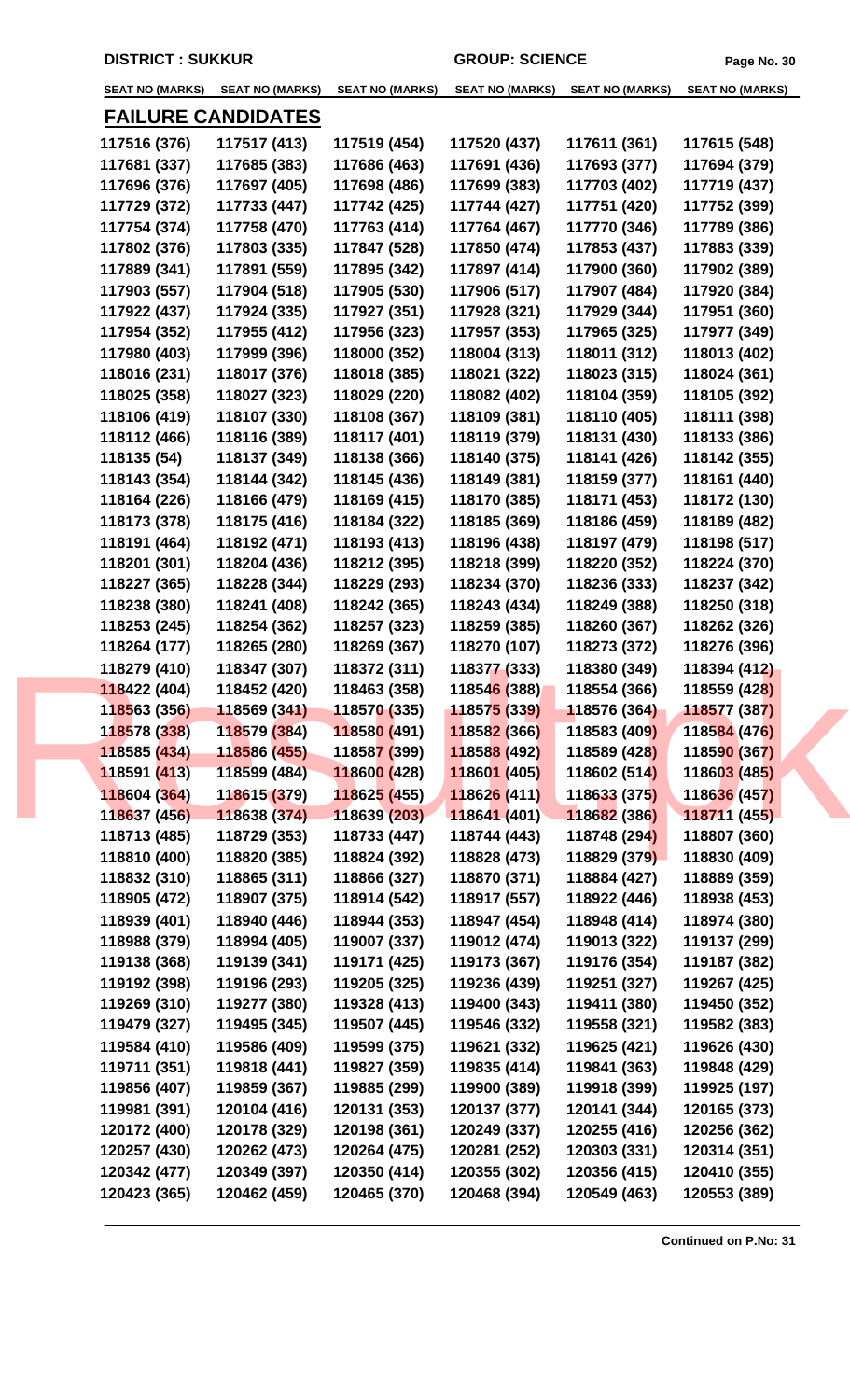| <b>SEAT NO (MARKS)</b> | <b>SEAT NO (MARKS)</b>    | <b>SEAT NO (MARKS)</b> | <b>SEAT NO (MARKS)</b> | <b>SEAT NO (MARKS)</b> | <b>SEAT NO (MARKS)</b> |
|------------------------|---------------------------|------------------------|------------------------|------------------------|------------------------|
|                        | <b>FAILURE CANDIDATES</b> |                        |                        |                        |                        |
| 120601 (396)           | 120667 (378)              | 120747 (410)           | 120869 (453)           | 163504 (385)           | 163543 (461)           |
| 163581 (397)           | 163582 (323)              | 163584 (425)           | 163585 (414)           | 163586 (386)           | 163587 (377)           |
| 163588 (431)           | 163591 (453)              | 163593 (345)           | 163594 (327)           | 163605 (430)           | 163606 (369)           |
| 163761 (351)           | 163766 (393)              | 163768 (357)           | 163769 (295)           | 163781 (386)           | 163785 (379)           |
| 163803 (386)           | 163821 (466)              | 163877 (378)           | 163879 (403)           | 163911 (327)           | 163913 (382)           |
| 163943 (390)           | 163944 (399)              | 163945 (354)           | 163948 (372)           | 163949 (306)           | 163954 (356)           |
| 164001 (366)           | 164002 (320)              | 164041 (374)           | 164051 (300)           | 164081 (350)           | 164082 (431)           |
| XXXXX XXX              | 164111 (382)              | 164113 (263)           | 164119 (395)           | 164121 (341)           | 164122 (442)           |
| 164152 (268)           | 164153 (396)              | 164154 (444)           | 164157 (433)           | 164159 (381)           | 164171 (301)           |
| 164191 (357)           | 164232 (351)              | 164233 (301)           | 164241 (338)           | 164243 (263)           | 164246 (376)           |
| 164248 (396)           | 164249 (197)              | 164250 (101)           | 164251 (349)           | 164253 (180)           | 164255 (376)           |
| 164275 (344)           | 164286 (532)              | 164322 (377)           | 164323 (358)           | 164324 (336)           | 164328 (359)           |
| 164329 (337)           | 164334 (364)              | 164351 (402)           | 164353 (347)           | 164411 (422)           | 164471 (442)           |
| 164481 (453)           | 164503 (417)              | 164509 (313)           | 164513 (418)           | 164519 (363)           | 164542 (327)           |
| 164543 (377)           | 164544 (357)              | 164562 (317)           | 164566 (333)           | 164606 (335)           | 164607 (380)           |
| 164608 (484)           | 164609 (177)              | 164610 (350)           | 164643 (362)           | 164661 (377)           | 164695 (387)           |
| 164698 (427)           | 164699 (322)              | 164700 (349)           | 164712 (453)           | 164722 (457)           | 164731 (414)           |
| 164826 (391)           | 164861 (326)              | 164862 (335)           | 164897 (375)           |                        |                        |
|                        |                           |                        |                        |                        |                        |

## **ABSENT IN ALL PAPERS**

**164403 164404** 

**Result with held for want of documents**

| 115637 | 117058                                                  | 120206 | 120919 | 163542 | 164252 |  |
|--------|---------------------------------------------------------|--------|--------|--------|--------|--|
|        | Result with held due to use of Unfairmeans/Copying Case |        |        |        |        |  |
| 108650 | 108669                                                  | 108710 | 108715 | 108788 | 108792 |  |
| 108982 | 109047                                                  | 109051 | 109052 | 109054 | 109055 |  |
| 109068 | 109466                                                  | 110638 | 110734 | 110750 | 110758 |  |
| 110769 | 110770                                                  | 110773 | 110774 | 110776 | 110779 |  |
| 110784 | 110823                                                  | 110828 | 110836 | 110842 | 110900 |  |
| 111254 | 111288                                                  | 111389 | 111470 | 111530 | 111641 |  |
| 111645 | 111658                                                  | 111820 | 111892 | 111893 | 111925 |  |
| 112045 | 112055                                                  | 112239 | 112947 | 112982 | 112983 |  |
| 113538 | 113563                                                  | 113573 | 113660 | 113768 | 113801 |  |
| 113821 | 113834                                                  | 113938 | 114200 | 114325 | 114430 |  |
| 114635 | 114683                                                  | 114924 | 115286 | 115287 | 115288 |  |
| 115289 | 115379                                                  | 115390 | 115423 | 115563 | 115711 |  |
| 115747 | 115755                                                  | 115870 | 115872 | 115875 | 115880 |  |
| 115895 | 115900                                                  | 115904 | 115914 | 115994 | 116143 |  |
| 116148 | 116154                                                  | 116284 | 116558 | 117404 | 117506 |  |
| 117682 | 117688                                                  | 117695 | 117732 | 117740 | 117743 |  |
| 117748 | 117765                                                  | 117771 | 117772 | 117774 | 117798 |  |
| 117841 | 117846                                                  | 117848 | 117852 | 117867 | 117873 |  |
| 117876 | 117879                                                  | 117899 | 117908 | 117953 | 117958 |  |
| 117959 | 117962                                                  | 117990 | 117997 | 118012 | 118019 |  |
| 118026 | 118028                                                  | 118056 | 118057 | 118068 | 118118 |  |
| 118130 | 118150                                                  | 118151 | 118153 | 118156 | 118266 |  |
| 118267 | 118272                                                  | 118277 | 118280 | 119170 | 119861 |  |
| 119864 | 119881                                                  | 119917 | 120460 | 120550 | 120556 |  |
| 120610 | 120648                                                  | 163872 | 164115 | 164117 | 164691 |  |
| 164912 |                                                         |        |        |        |        |  |
|        |                                                         |        |        |        |        |  |